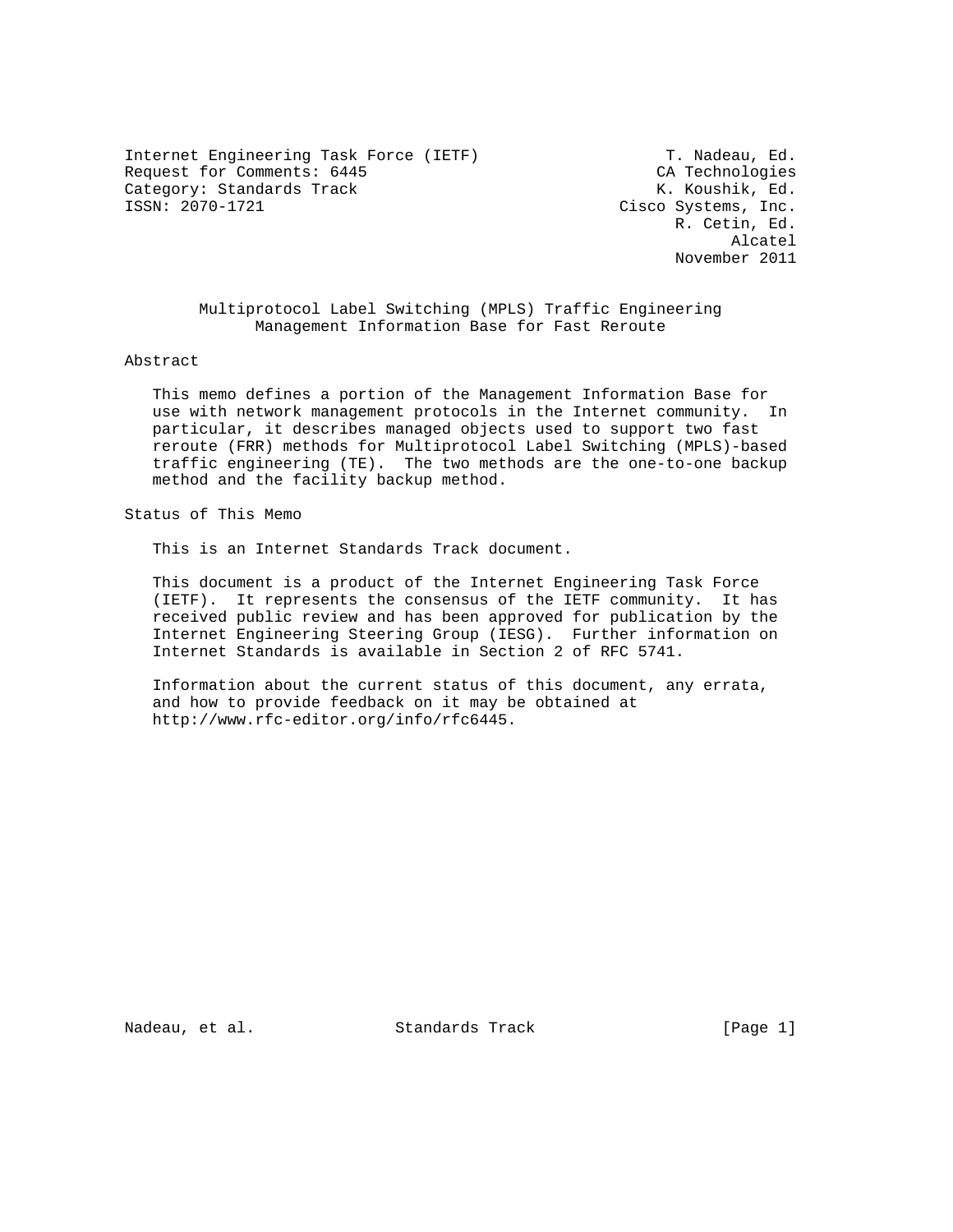Copyright Notice

 Copyright (c) 2011 IETF Trust and the persons identified as the document authors. All rights reserved.

 This document is subject to BCP 78 and the IETF Trust's Legal Provisions Relating to IETF Documents

 (http://trustee.ietf.org/license-info) in effect on the date of publication of this document. Please review these documents carefully, as they describe your rights and restrictions with respect to this document. Code Components extracted from this document must include Simplified BSD License text as described in Section 4.e of the Trust Legal Provisions and are provided without warranty as described in the Simplified BSD License.

 This document may contain material from IETF Documents or IETF Contributions published or made publicly available before November 10, 2008. The person(s) controlling the copyright in some of this material may not have granted the IETF Trust the right to allow modifications of such material outside the IETF Standards Process. Without obtaining an adequate license from the person(s) controlling the copyright in such materials, this document may not be modified outside the IETF Standards Process, and derivative works of it may not be created outside the IETF Standards Process, except to format it for publication as an RFC or to translate it into languages other than English.

Nadeau, et al. Standards Track [Page 2]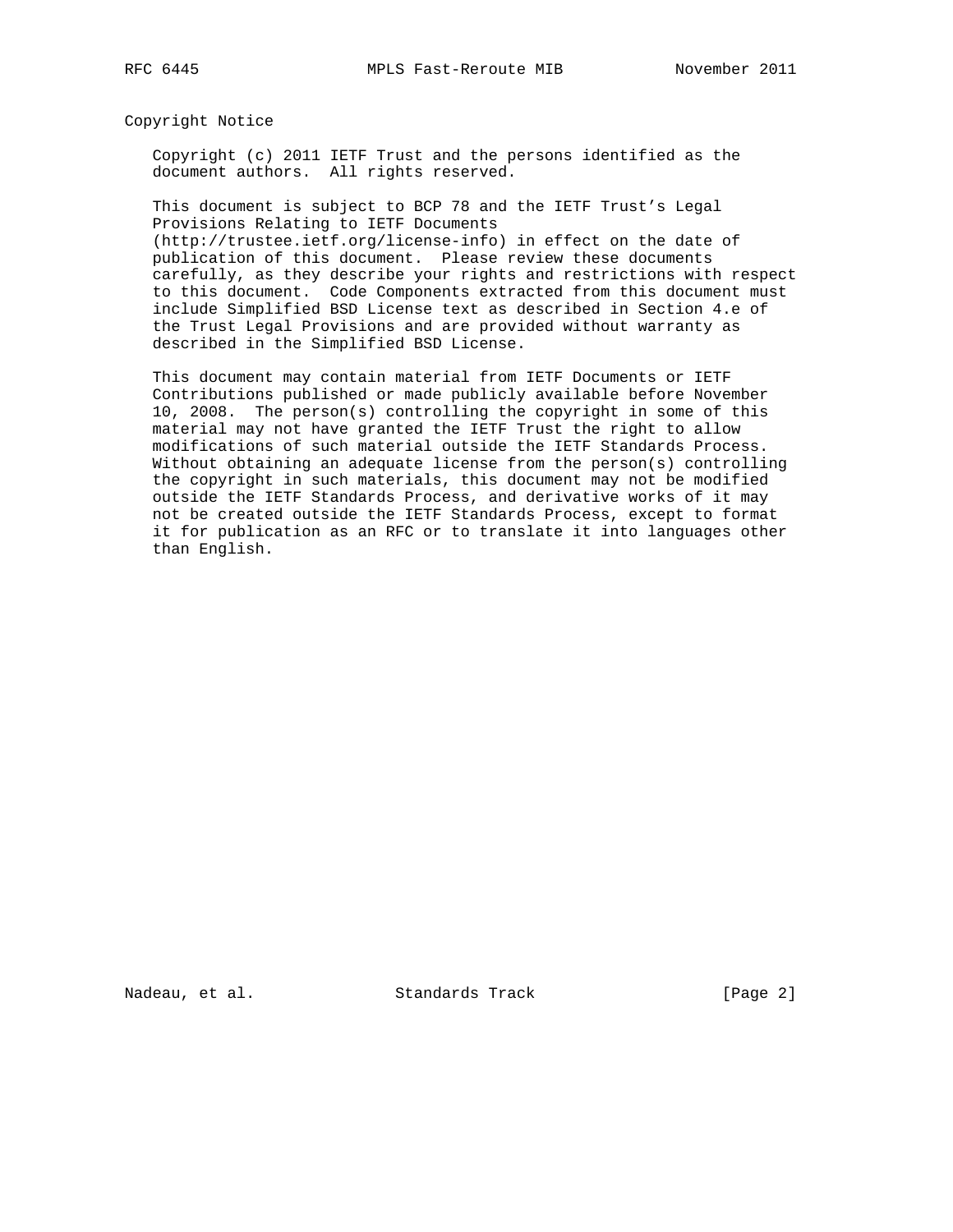Table of Contents

|  | 1.1. Conventions Used in This Document 4                                                                       |
|--|----------------------------------------------------------------------------------------------------------------|
|  |                                                                                                                |
|  | 3. The Internet-Standard Management Framework 4                                                                |
|  |                                                                                                                |
|  | $4.1.$ MPLS-FRR-GENERAL-STD-MIB $\ldots \ldots \ldots \ldots \ldots \ldots \ldots \ldots \ldots \ldots \ldots$ |
|  |                                                                                                                |
|  |                                                                                                                |
|  | 4.1.3. Example of Relationship between Various Tables of                                                       |
|  | $MPLS-FRR-GENERAL-STD-MIB$ 6                                                                                   |
|  |                                                                                                                |
|  |                                                                                                                |
|  |                                                                                                                |
|  | 4.2.3. Example of Relationship between                                                                         |
|  | mplsFrrOne2OnePlrTable, mplsFrrOne2OneDetourTable,                                                             |
|  |                                                                                                                |
|  | 4.3. MPLS-FRR-FACILITY-STD-MIB 11                                                                              |
|  | 4.3.1. mplsFrrFacilityDBTable 11                                                                               |
|  | 4.3.2. Example of Relationship between Various Tables of                                                       |
|  | MPLS-FRR-FACILITY-STD-MIB 12                                                                                   |
|  |                                                                                                                |
|  |                                                                                                                |
|  | 6.1. MPLS-FRR-GENERAL-STD-MIB Module Definitions 15                                                            |
|  | 6.2. MPLS-FRR-ONE2ONE-STD-MIB Module Definitions 28                                                            |
|  | 6.3. MPLS-FRR-FACILITY-STD-MIB Module Definitions 38                                                           |
|  |                                                                                                                |
|  |                                                                                                                |
|  | 8.1. IANA Considerations for MPLS-FRR-GENERAL-STD-MIB 51                                                       |
|  | 8.2. IANA Considerations for MPLS-FRR-ONE2ONE-STD-MIB 51                                                       |
|  | 8.3. IANA Considerations for MPLS-FRR-FACILITY-STD-MIB 51                                                      |
|  |                                                                                                                |
|  |                                                                                                                |
|  |                                                                                                                |
|  |                                                                                                                |
|  |                                                                                                                |
|  |                                                                                                                |

Nadeau, et al. Standards Track [Page 3]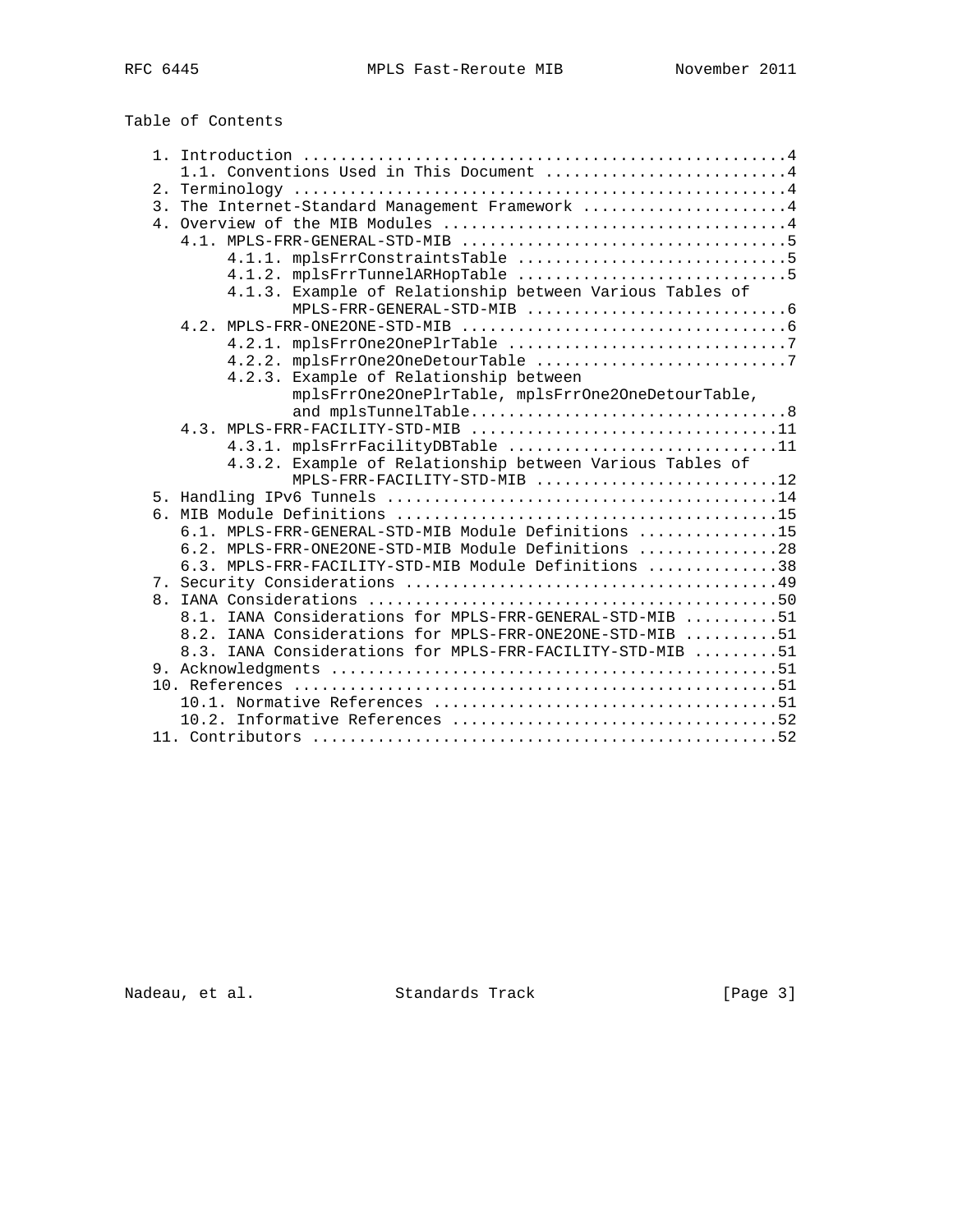1. Introduction

 This memo defines a portion of the Management Information Base (MIB) containing objects used to manage Multiprotocol Label Switching (MPLS)-based fast rerouting features on MPLS Label Switching Routers (LSRs) as defined in [RFC4090]. The MIB modules defined in this document should be used in conjunction with [RFC3811], [RFC3812], and [RFC3813].

## 1.1. Conventions Used in This Document

 The key words "MUST", "MUST NOT", "REQUIRED", "SHALL", "SHALL NOT", "SHOULD", "SHOULD NOT", "RECOMMENDED", "NOT RECOMMENDED", "MAY", and "OPTIONAL" in this document are to be interpreted as described in RFC 2119 [RFC2119].

2. Terminology

 This document uses terminology from "Multiprotocol Label Switching Architecture" [RFC3031] and from "Fast Reroute Extensions to RSVP-TE for LSP Tunnels" [RFC4090].

3. The Internet-Standard Management Framework

 For a detailed overview of the documents that describe the current Internet-Standard Management Framework, please refer to section 7 of [RFC3410].

 Managed objects are accessed via a virtual information store, termed the Management Information Base or MIB. MIB module objects are generally accessed through the Simple Network Management Protocol (SNMP). Objects in the MIB are defined using the mechanisms defined in the Structure of Management Information (SMI). This memo specifies MIB modules that are compliant to the SMIv2, which is described in STD 58, RFC 2578 [RFC2578], STD 58, RFC 2579 [RFC2579] and STD 58, RFC 2580 [RFC2580].

4. Overview of the MIB Modules

 [RFC4090] stipulates two different approaches to implementing MPLS TE fast reroute: one-to-one backup and facility backup.

 We define three MIB modules to represent the respective components: general, one-to-one backup, and facility backup.

Nadeau, et al. Standards Track [Page 4]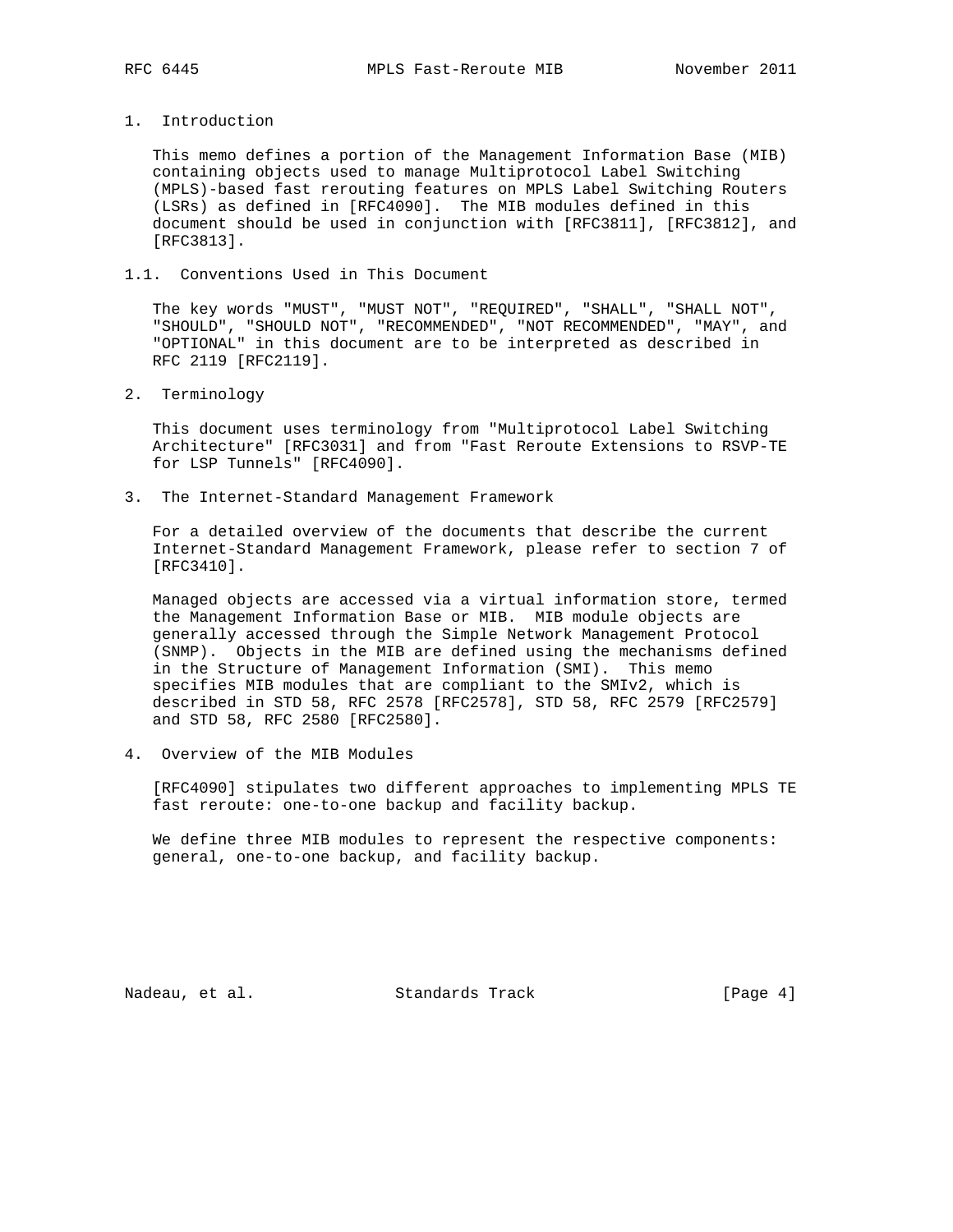They are:

- MPLS-FRR-GENERAL-STD-MIB: Contains objects that apply to any MPLS LSR implementing MPLS TE fast-reroute functionality.
- MPLS-FRR-ONE2ONE-STD-MIB: Contains objects that apply to the one-to-one backup method.
- MPLS-FRR-FACILITY-STD-MIB: Contains objects that apply to the facility backup method.

 Although [RFC4090] specifies that a node is able to support both fast-reroute methods simultaneously, common practice has shown that operators choose to configure either the one-to-one backup method or the facility backup method at any given time. So, by dividing the MIB modules into three, we allow the developers to choose the MIB modules they want to implement, depending on the method supported on that node.

4.1. MPLS-FRR-GENERAL-STD-MIB

 This MIB module MUST be implemented if either of the fast-reroute methods is implemented.

4.1.1. mplsFrrConstraintsTable

 This table contains objects that apply to all LSRs implementing MPLS TE fast-reroute functions. In particular, this table defines fast reroute constraints, such as bandwidth, for a tunnel instance to be protected by using backup Label Switched Paths (LSPs) (detour LSPs or bypass tunnels).

 This table MUST be implemented at the ingress node of the protected TE tunnel instance to configure backup LSP setup constraints.

### 4.1.2. mplsFrrTunnelARHopTable

 This table extends mplsTunnelARHopTable (defined in the MPLS-TE-STD-MIB [RFC3812]) with fast-reroute objects that specify the local protection type or types of availability, as well as what type or types are actually in use for each tunnel hop traversed by a protected TE tunnel.

Nadeau, et al. Standards Track [Page 5]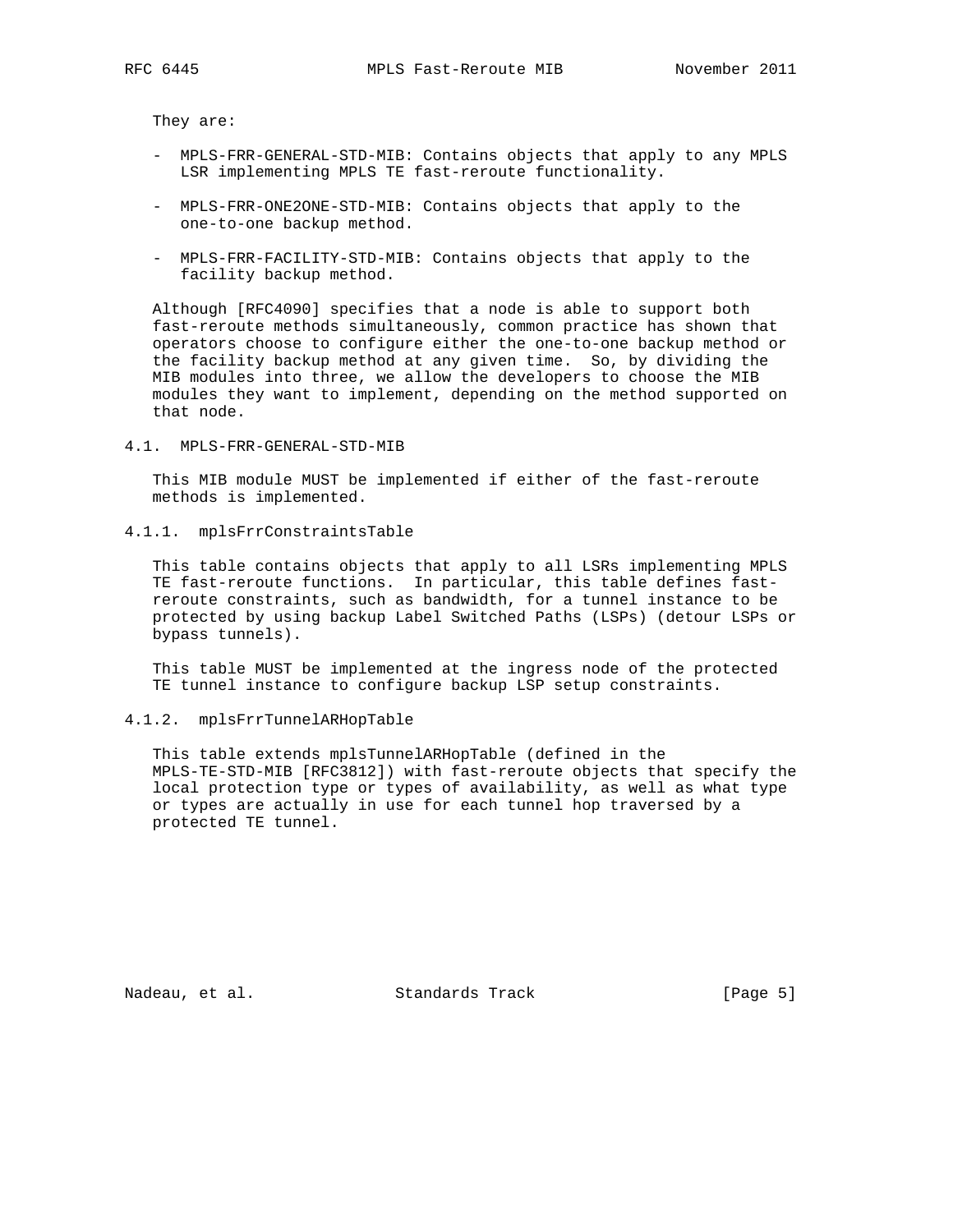{

{

# 4.1.3. Example of Relationship between Various Tables of MPLS-FRR-GENERAL-STD-MIB

 $(R1)---(R2)---(R3)---(R4)---(R5)$  $\qquad \qquad \backslash$   $\qquad \qquad \backslash$   $\qquad \qquad \backslash$   $\qquad \qquad \backslash$  $(R6)$  --- $(R7)$  ------(R8) Protected LSP: [R1->R2->R3->R4->R5] R1's Backup: [R1->R6->R7->R8->R3]

 In the above topology, the various tables on R1 will be populated as indicated below.

```
 mplsFrrGeneralConstraintsTable
```

| mplsFrrGeneralConstraintsIfIndexOrZero<br>$= 10, --$ interface to protect |
|---------------------------------------------------------------------------|
|                                                                           |
| mplsFrrGeneralConstraintsTunnelIndex<br>= 1, -- protecting tunnel         |
| mplsFrrGeneralConstraintsTunnelInstance<br>$= 0$ , $-$ use any instance   |
| mplsFrrGeneralConstraintsProtectionType<br>$= 1$ , $-$ linkProtection     |
| mplsFrrGeneralConstraintsSetupPrio<br>$= 0.$                              |
| mplsFrrGeneralConstraintsHoldingPrio<br>$= 0.$                            |
| $mplsFrrGeneralConstraintsInclAnyAffinity = 0,$                           |
| $mplsFrrGeneralConstraintsInc1AllAffinity = 0,$                           |
| $mplsFrrGeneralConstraints ExclAnyAffinity = 0$ ,                         |
| mplsFrrGeneralConstraintsHopLimit<br>$= 0.$                               |
| mplsFrrGeneralConstraintsBandwidth<br>$= 0$ , $-$ best effort             |
| mplsFrrGeneralConstraintsStorageType<br>$= 2.$ -- volatile                |
| mplsFrrGeneralConstraintsRowStatus<br>$= 1$ , $-$ active                  |
|                                                                           |

```
 mplsFrrGeneralTunnelARHopEntry
```

```
 mplsFrrGeneralTunnelARHopSessionAttributeFlags = 5,
                          -- sestyleDesired | localProtectionDesired
 mplsFrrGeneralTunnelARHopRROSubObjectFlags = 2
                           -- localProtectionInUse
 };
```

```
4.2. MPLS-FRR-ONE2ONE-STD-MIB
```
 This MIB module MUST be implemented if the one-to-one backup fast reroute method is implemented.

Nadeau, et al. Standards Track [Page 6]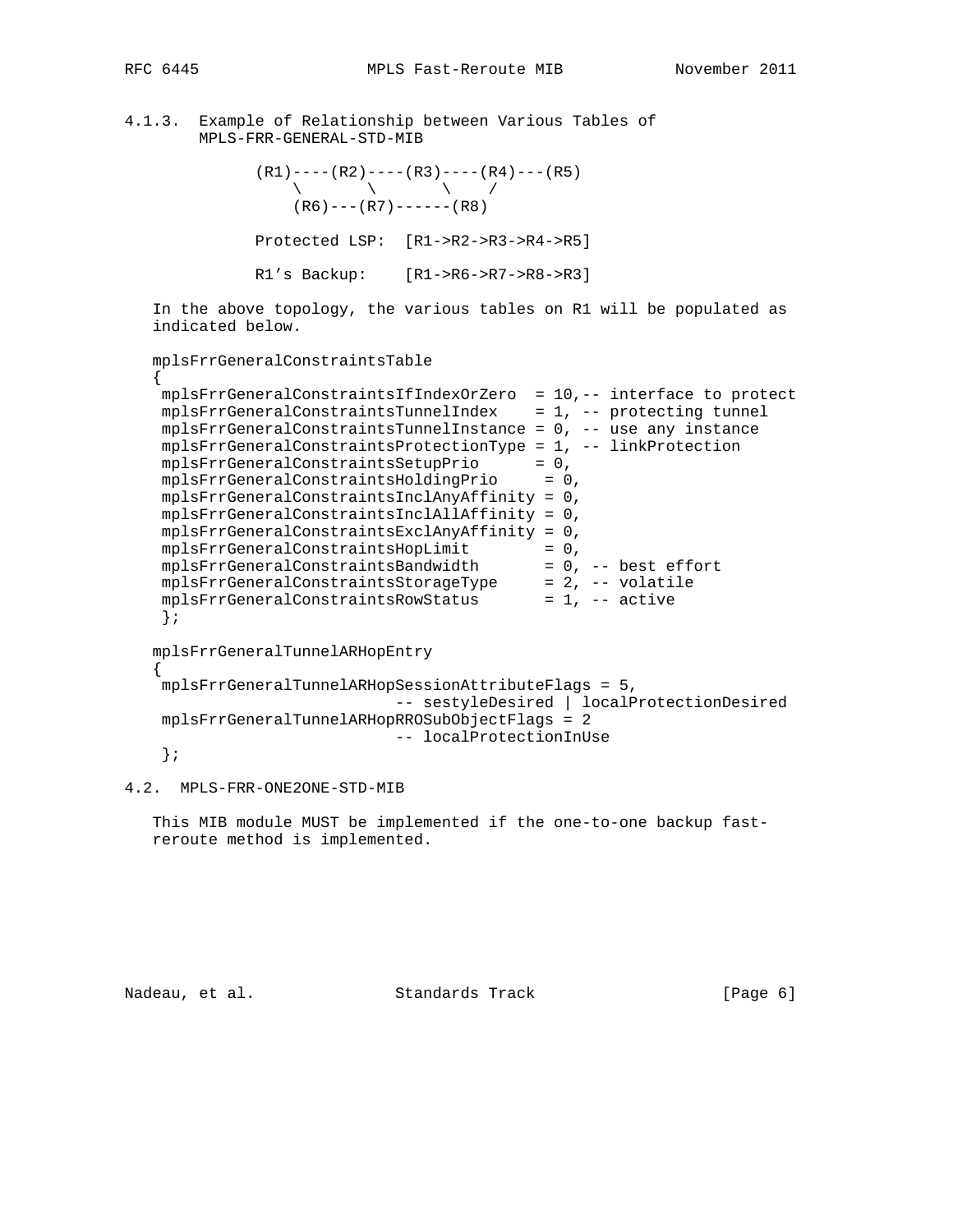4.2.1. mplsFrrOne2OnePlrTable

 The mplsFrrOne2OnePlrTable contains information about Points of Local Repair (PLRs) that initiated detour LSPs to protect tunnel instances. This table MUST be supported for LSRs implementing the one-to-one backup method. In these cases, the detour LSPs are reflected in the mplsFrrOne2OneDetourTable.

4.2.2. mplsFrrOne2OneDetourTable

 The mplsFrrOne2OneDetourTable shows the detour LSPs in each node (ingress, transit, and egress nodes). An entry in this table represents a detour LSP.

Each detour is identified by the following indexes:

- mplsTunnelIndex [RFC3812]: set to the Tunnel ID of an LSP protected by a detour.
- mplsTunnelInstance [RFC3812]: consists of two parts:

| 1) the higher 16 bits: | - protected TE tunnel instance<br>- uniquely identifies a protected<br>LSP within a tunnel.                                                                                                                                                                                           |
|------------------------|---------------------------------------------------------------------------------------------------------------------------------------------------------------------------------------------------------------------------------------------------------------------------------------|
| 2) the lower 16 bits:  | - detour instance<br>- uniquely identifies a detour LSP<br>of a protected TE tunnel instance.<br>Multiple detours of the same<br>protected LSP may go through the<br>same node. In this case, the<br>higher 16 bits of the tunnel<br>instance object is used as a<br>detour instance. |

- ingress node's LSR ID (mplsFrrOne2OnePlrTunnelIngressLSRId): set to the ingress node of an LSP protected by a detour.
- egress node's LSR ID (mplsFrrOne2OnePlrTunnelEgressLSRId): set to the egress node of an LSP protected by a detour.

 A detour LSP is also considered as an instance of a protected TE tunnel. Therefore, each detour LSP SHOULD have an entry in the mplsTunnelTable (defined in the MPLS-TE-STD-MIB [RFC3812]).

 The mplsTunnelTable entries are indexed using mplsTunnelIndex, mplsTunnelInstance, mplsTunnelIngressLSRId, and mplsTunnelEgressLSRId.

Nadeau, et al. Standards Track [Page 7]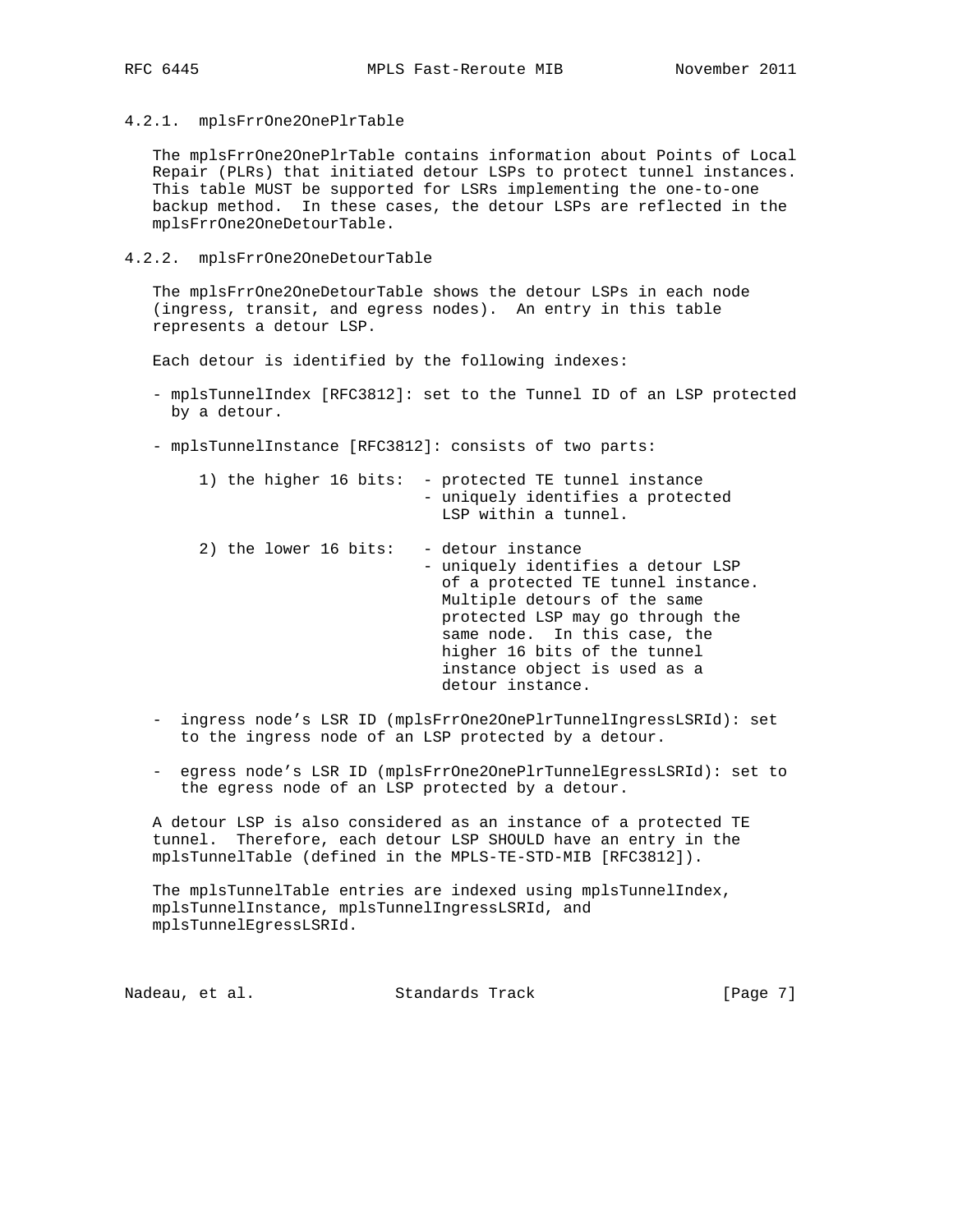Entries where the higher 16 bits of mplsTunnelInstance are set to zero represent detour TE tunnel instances. All other values of the higher 16 bits represent protected tunnel instances.

This table MUST be supported if the one-to-one backup method is used.

4.2.3. Example of Relationship between mplsFrrOne2OnePlrTable, mplsFrrOne2OneDetourTable, and mplsTunnelTable

 This section contains an example depicting the interrelationship between mplsFrrOne2OnePlrTable, mplsFrrOne2OneDetourTable, and mplsTunnelTable.

```
(R1) ---- (R2) ---- (R3) ---- (R4) --- (R5)\begin{pmatrix} \ddots & \ddots & \ddots & \ddots & \ 0 & \ddots & \ddots & \ddots & \end{pmatrix}(R6) ---(R7) ------(R8) Protected LSP: [R1->R2->R3->R4->R5]
 R1's Backup: [R1->R6->R7->R8->R3]
```
 In the above topology, the various tables will be populated as indicated below.

In mplsFrrOne2OnePlrTable:

```
 {
      mplsFrrOne2OnePlrTunnelIndex = 1,
      mplsFrrOne2OnePlrTunnelDetourInstance = 6553601,
     - --- (100 \lt t 16 | 1) = 6553601 -- 100 is the tunnel instance of the protected tunnel.
     - mplsFrrOne2OnePlrTunnelIngressLSRId = 192.0.2.1, -- R1
 mplsFrrOne2OnePlrTunnelEgressLSRId = 192.0.2.5, -- R5
mplsFrrOne2OnePlrId = 192.0.2.1,
                                            -- R1 is PLR
mplsFrrOne2OnePlrSenderAddrType = ipv4(1),
 mplsFrrOne2OnePlrSenderAddr = "192.0.2.1", -- R1
 mplsFrrOne2OnePlrAvoidNodeAddrType = ipv4(1),
 mplsFrrOne2OnePlrAvoidNodeAddr = "192.0.2.2",
 -- R1-R2 (Avoid)
    }
```
Nadeau, et al. Standards Track [Page 8]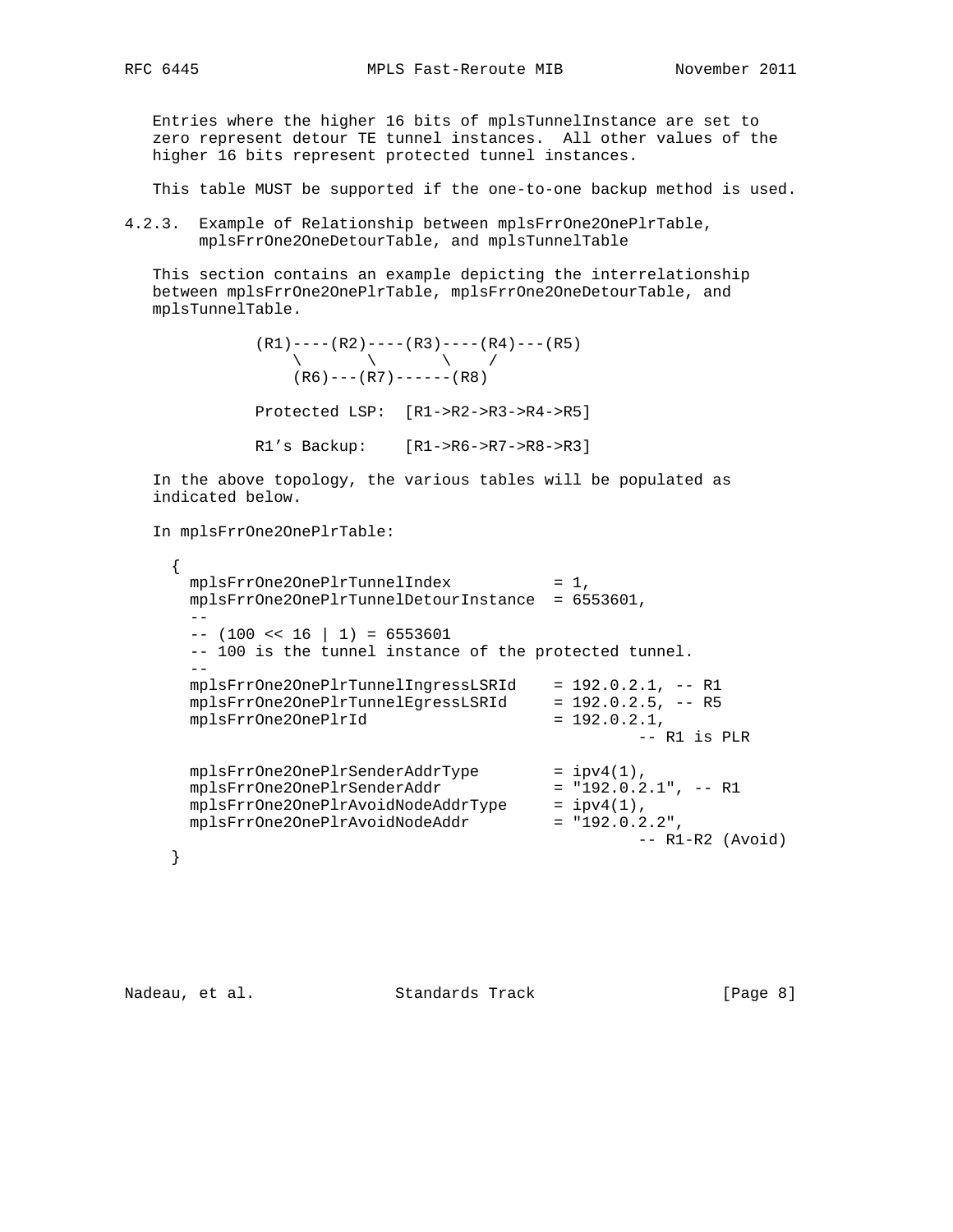```
 In mplsFrrOne2OneDetourTable:
     {
      mplsFrrOne2OnePlrTunnelIndex = 1,
       mplsFrrOne2OnePlrTunnelDetourInstance = 6553601,
      - --- (100 << 16 | 1) == 6553601
      - - -- 1 is mplsTunnelInstance for the detour LSP
       -- from mplsTunnelTable. Marked by AAA below.
       -- Shift 16 to put this into the high-order bits
       --
       -- 100 is mplsTunnelInstance for the protected tunnel
      -- from the mplsTunnelTable. Marked by BBB below.
       -- Need to OR the index value into low-order bits)
       -- To get all detour LSPs of a protected tunnel (of instance 100)
       -- we could do an snmpwalk of the mplsFrrOne2OneDetourEntry
       -- where mplsFrrOne2OnePlrTunnelIndex == 1
       -- mplsFrrOne2OnePlrTunnelDetourInstance == 6553600
       -- The first value would be:
       -- mplsFrrOne2OneDetourActive.1.6553601
 mplsFrrOne2OnePlrTunnelIngressLSRId = 192.0.2.1, -- R1
 mplsFrrOne2OnePlrTunnelEgressLSRId = 192.0.2.3, -- R3
mplsFrrOne2OneDetourActive = false(2),
mplsFrrOne2OneDetourMergedStatus = notMerged(1),
      mplsFrrOne2OneDetourMergedbetourInst = 0, }
```
Nadeau, et al. Standards Track [Page 9]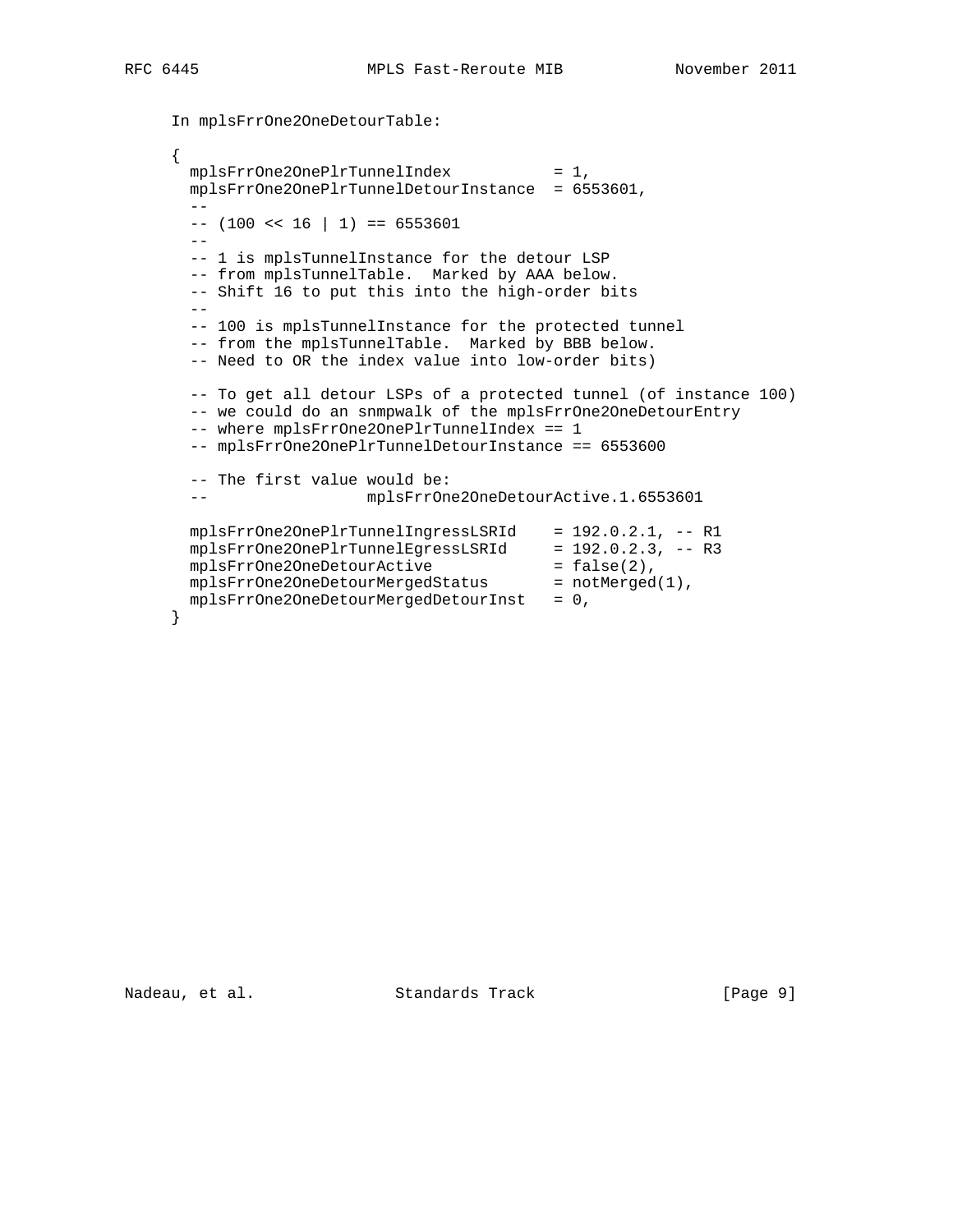```
 In mplsTunnelTable(protected tunnel entry):
```

```
 {
mplsTunnelIndex = 1,
 mplsTunnelInstance = 100,-- Indicating protected tunnel
                               -- AAA
 mplsTunnelIngressLSRId = 192.0.2.1,
mplsTunnelEgressLSRId = 192.0.2.5, mplsTunnelName = "R1-R5",
 mplsTunnelDescr = "R1-R5",
mplsTunnelISIf = true(1),
mplsTunnelXCPointer = 0.0,
mplsTunnelSignallingProto = none(1),
mplsTunnelSetupPrio = 0,
mplsTunnelHoldingPrio = 0,
     mplsTunnelSessionAttributes = 0,
    mplsTunnelLocalProtectInUse = true(1),
     mplsTunnelResourcePointer = mplsTunnelResourceMaxRate.5,
     mplsTunnelInstancePriority = 1,
    mplsTunnelHopTableIndex = 1, mplsTunnelIncludeAnyAffinity = 0,
     mplsTunnelIncludeAllAffinity = 0,
     mplsTunnelExcludeAnyAffinity = 0,
mplsTunnelPathInUse = 1,
mplsTunnelRole = head(1),
    }
```
Nadeau, et al. Standards Track [Page 10]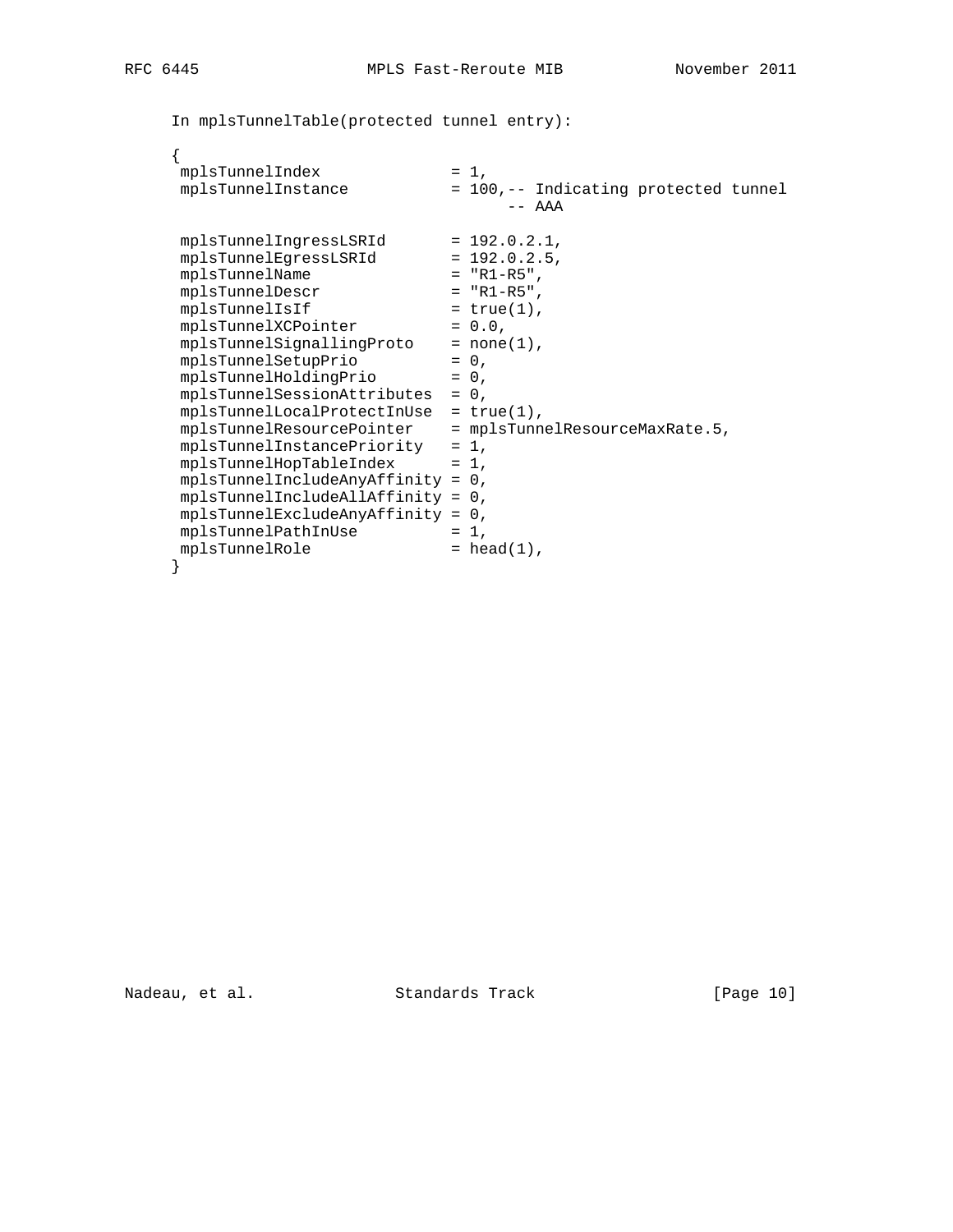In mplsTunnelTable (detour LSP entry):

```
\left\{\begin{array}{ccc} \end{array}\right\}mplsTunnelIndex = 1,
    mplsTunnelInstance = 1, -- Indicating detour LSP (higher 16 bits)
                        -- BBB
mplsTunnelIngressLSRId = 192.0.2.1,
mplsTunnelEgressLSRId = 192.0.2.3,
 mplsTunnelName = "R1-R3",
 mplsTunnelDescr = "R1-R3",
mplsTunnelISIf = true(1),
mplsTunnelXCPointer = 0.0,
mplsTunnelSignallingProto = none(1),
mplsTunnelSetupPrio = 0,
mplsTunnelHoldingPrio = 0,
     mplsTunnelSessionAttributes = 0,
     mplsTunnelLocalProtectInUse = false(0),
     mplsTunnelResourcePointer = mplsTunnelResourceMaxRate.6,
     mplsTunnelInstancePriority = 1,
    mplsTunnelHopTableIndex = 1,
     mplsTunnelIncludeAnyAffinity = 0,
     mplsTunnelIncludeAllAffinity = 0,
     mplsTunnelExcludeAnyAffinity = 0,
mplsTunnelPathInUse = 1,
mplsTunnelRole = head(1),
     }
```
4.3. MPLS-FRR-FACILITY-STD-MIB

 This MIB module MUST be implemented if the facility backup fast-reroute method is implemented.

4.3.1. mplsFrrFacilityDBTable

 The mplsFrrFacilityDBTable provides information about the fast reroute database for facility-based fast reroute.

 An entry is created in this table for each tunnel being protected by a backup tunnel. Backup tunnels are defined to protect the tunnels traversing an interface.

 The protecting tunnel will exist on the PLR as per [RFC4090]. Protected tunnels are the LSPs that traverse the protected link.

Nadeau, et al. Standards Track [Page 11]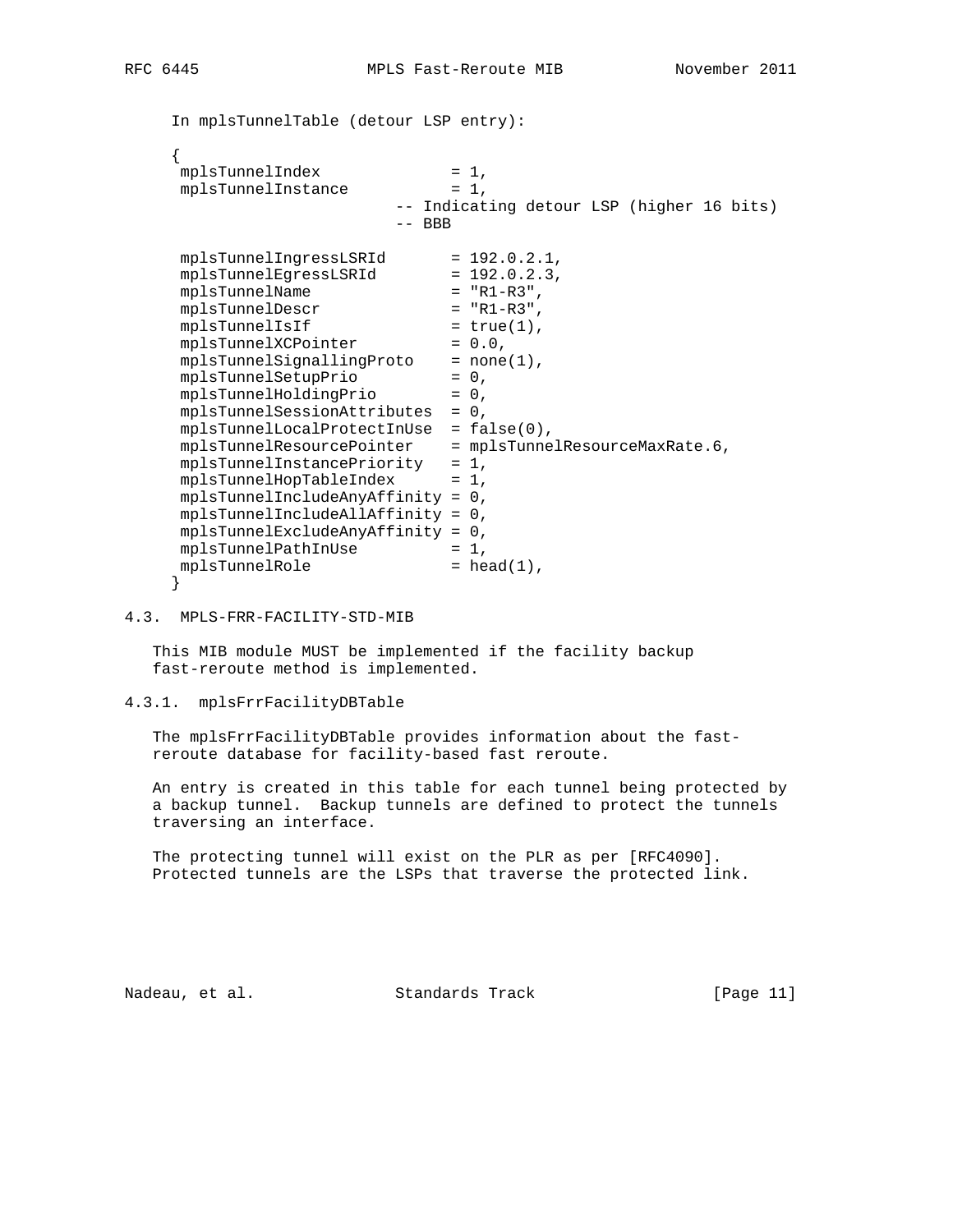RFC 6445 MPLS Fast-Reroute MIB November 2011

4.3.2. Example of Relationship between Various Tables of MPLS-FRR-FACILITY-STD-MIB

 $[R1]---[R2]---[R3]---[R4]---[R5]$  $\sqrt{2}$  /  $\sqrt{2}$  /  $\sqrt{2}$  /  $\sqrt{2}$  /  $\sqrt{2}$  /  $\sqrt{2}$  /  $\sqrt{2}$  /  $\sqrt{2}$  /  $\sqrt{2}$  /  $\sqrt{2}$  /  $\sqrt{2}$  /  $\sqrt{2}$  /  $\sqrt{2}$  /  $\sqrt{2}$  /  $\sqrt{2}$  /  $\sqrt{2}$  /  $\sqrt{2}$  /  $\sqrt{2}$  /  $\sqrt{2}$  /  $\sqrt{2}$  /  $\sqrt{2}$  /  $\sqrt{2}$  /  $[R6] == [R7]$ 

 Protected LSP 1 : [R1->R2->R3->R4->R5] Protecting Tunnel 999: [R2->R6->R7->R4]

> Facility Backup Technique -------------------------

In the above topology, the following tables are populated at R2:

mplsFrrFacilityDBEntry

|  | mplsFrrFacilityProtectedIfIndex          | $= 10.$            |
|--|------------------------------------------|--------------------|
|  | mplsFrrFacilityProtectingTunnelIndex     | $= 999.$           |
|  | mplsFrrFacilityBackupTunnelIndex         | $= 1.$             |
|  | mplsFrrFacilityBackupTunnelInstance      | $= 0.$             |
|  | mplsFrrFacilityBackupTunnelIngressLSRId  | $= 192.0.2.1$      |
|  |                                          | $-- 192.0.2.1/24$  |
|  | mplsFrrFacilityBackupTunnelEqressLSRId   | $= 192.0.2.2$      |
|  |                                          | 192.0.2.2/24       |
|  | mplsFrrFacilityDBNumProtectingTunnelOnIf | $= 1$ .            |
|  | mplsFrrFacilityDBNumProtectedLspOnIf     | $= 1.$             |
|  | mplsFrrFacilityDBNumProtectedTunnels     | $= 1$ .            |
|  | mplsFrrFacilityDBProtectingTunnelStatus  | $= 1$ , $-$ active |
|  | mplsFrrFacilityDBProtectingTunnelResvBw  | $= 0.$             |
|  |                                          |                    |

Nadeau, et al. Standards Track [Page 12]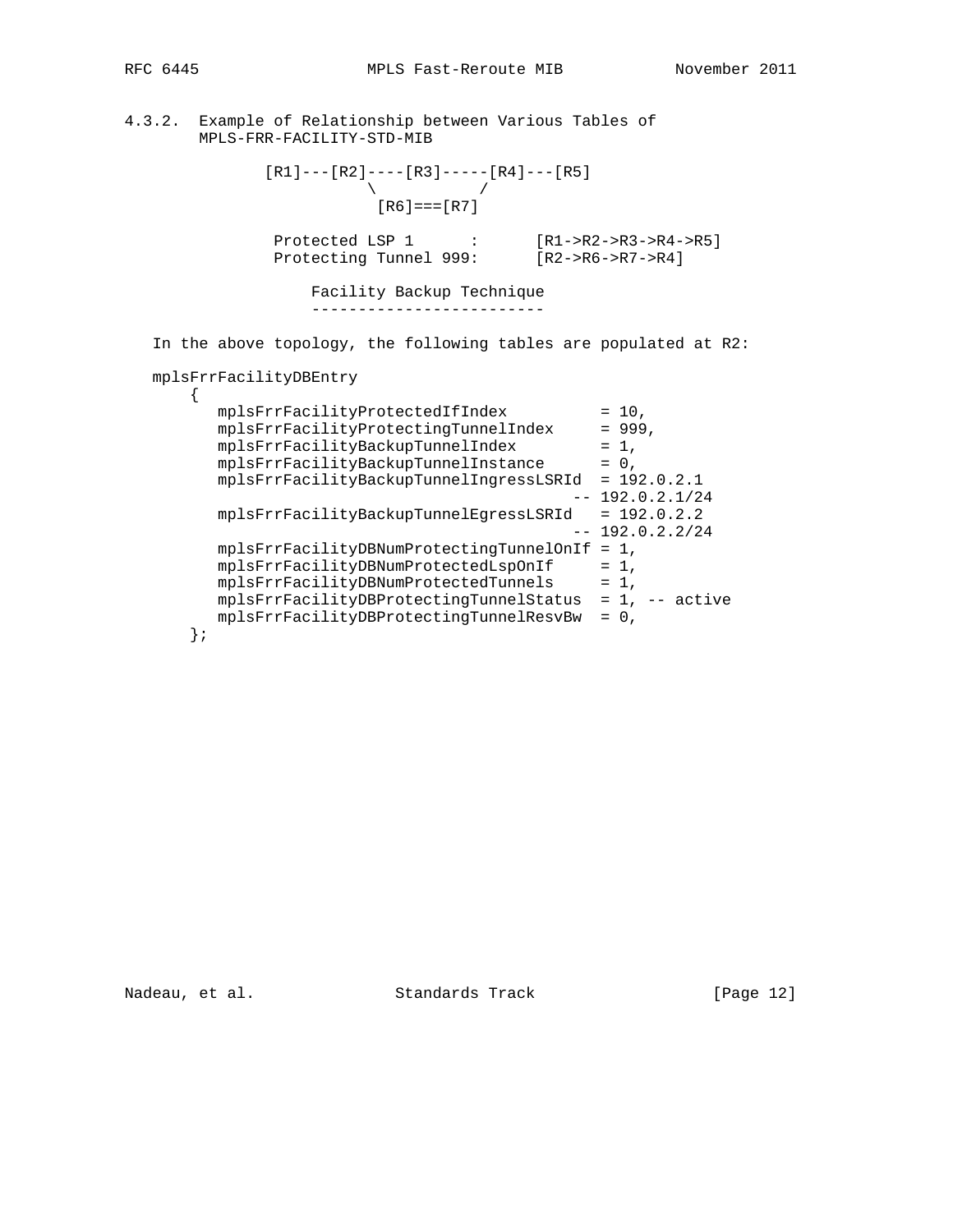In mplsTunnelTable (protecting tunnel entry):

# {

| mplsTunnelIndex                                            | = 999, -- protecting tunnel index |
|------------------------------------------------------------|-----------------------------------|
| mplsTunnelInstance                                         | $= 0$ , $= -$ head                |
| mplsTunnelIngressLSRId                                     | $= 192.0.2.2$                     |
| mplsTunnelEqressLSRId                                      | $= 192.0.2.4$                     |
| mplsTunnelName                                             | $= "R2-R4",$                      |
| mplsTunnelDescr                                            | $= "R2-R4".$                      |
| mplsTunnelIsIf                                             | $= true(1)$ ,                     |
| mplsTunnelXCPointer                                        | $= 0.0,$                          |
| mplsTunnelSignallingProto                                  | $= none(1)$ ,                     |
| mplsTunnelSetupPrio                                        | $= 0.$                            |
| mplsTunnelHoldingPrio                                      | $= 0$ ,                           |
| mplsTunnelSessionAttributes                                | $= 0$ ,                           |
| $mplsTunnelLocalProtectInUse = false(1)$ ,                 |                                   |
| $mplsTunnelResourcePointer = mplsTunnelResourceMaxRate.5,$ |                                   |
| $mplsTunnelInstancePriority = 1,$                          |                                   |
| $mplsTunnelHopTableIndex = 1,$                             |                                   |
| $mplsTunnelIncludeAnyAffinity = 0,$                        |                                   |
| $mplsTunnelIncludeAllAffinity = 0,$                        |                                   |
| $mplsTunnelExcludeAnyAffinity = 0,$                        |                                   |
| mplsTunnelPathInUse                                        | $= 1$ ,                           |
| mplsTunnelRole                                             | $= head(1)$ ,                     |
|                                                            |                                   |

Nadeau, et al. Standards Track [Page 13]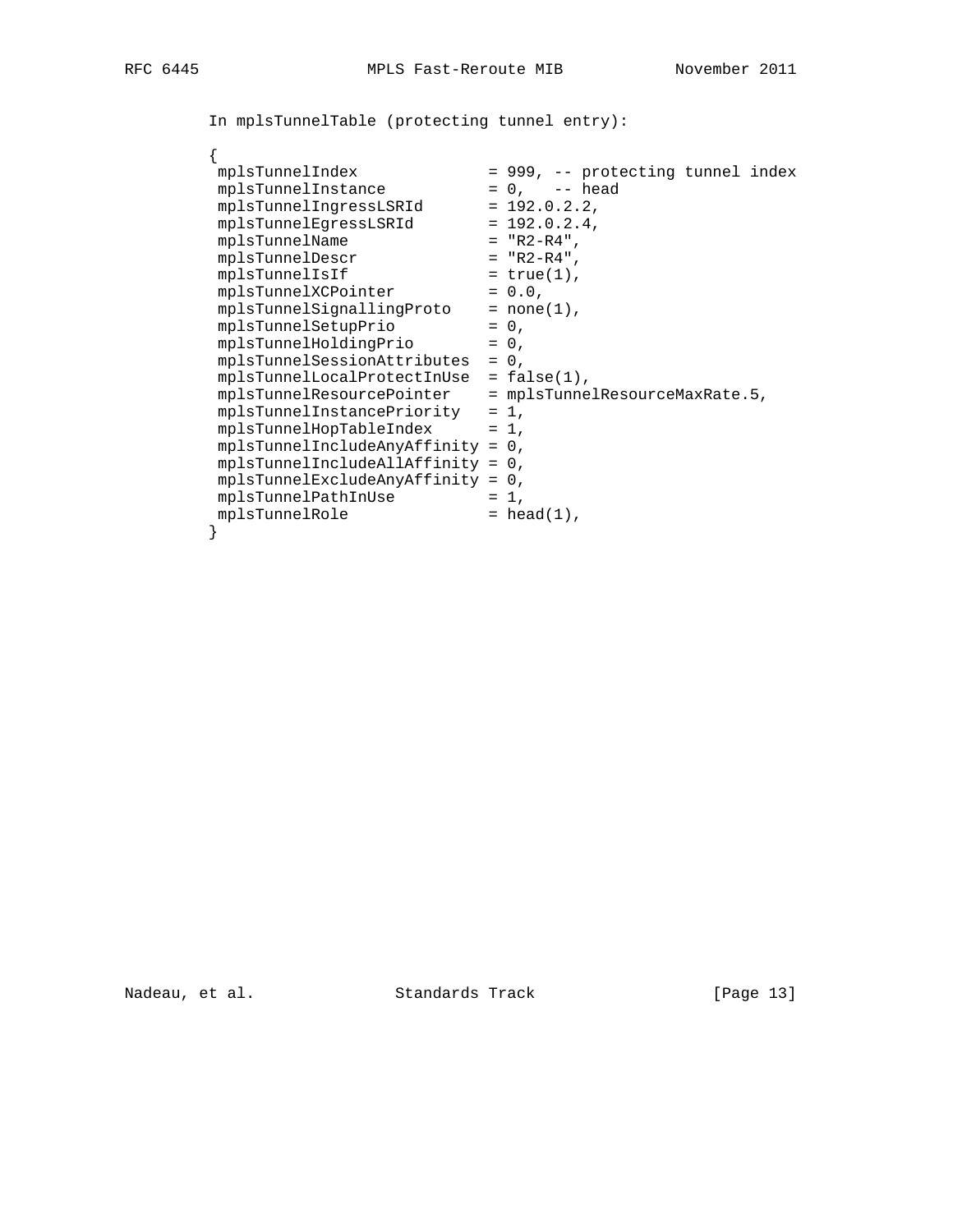```
 In mplsTunnelTable (protected LSP):
\{mplsTunnelIndex = 1,
                         -- protected LSP tunnel index
       mplsTunnelInstance = 100, -- specific instance protected
mplsTunnelIngressLSRId = 192.0.2.1,
mplsTunnelEgressLSRId = 192.0.2.5,
 mplsTunnelName = "R1-R5",
 mplsTunnelDescr = "R1-R5",
mplsTunnelISIf = false(2),
mplsTunnelXCPointer = 0.0,
mplsTunnelSignallingProto = none(1),
mplsTunnelSetupPrio = 0,
mplsTunnelHoldingPrio = 0,
        mplsTunnelSessionAttributes = 0,
       mplsTunnelLocalProtectInUse = true(1),
        mplsTunnelResourcePointer = mplsTunnelResourceMaxRate.6,
        mplsTunnelInstancePriority = 1,
       mplsTunnelHopTableIndex = 1, mplsTunnelIncludeAnyAffinity = 0,
        mplsTunnelIncludeAllAffinity = 0,
        mplsTunnelExcludeAnyAffinity = 0,
mplsTunnelPathInUse = 1,
mplsTunnelRole = transit(2),
 }
```
5. Handling IPv6 Tunnels

 As described in [RFC4990], in order to support IPv6 MPLS tunnels in the mplsTunnelTable [RFC3812], all LSRs in the network MUST have a 32-bit LSR ID that can be used to identify the LSR with the existing mplsTunnelIngressLSRId and mplsTunnelEgressLSRId objects, which are 32 bits long.

 In this MIB, the following objects, which refer to ingress/egress LSRs, will therefore have the 32-bit LSR ID to support IPv6 tunnels:

- mplsFrrOne2OnePlrTunnelIngressLSRId and mplsFrrOne2OnePlrTunnelEgressLSRId objects of the mplsFrrOne2OnePlrTable
- mplsFrrOne2OnePlrTunnelIngressLSRId and mplsFrrOne2OnePlrTunnelEgressLSRId objects of the mplsFrrOne2OneDetourTable

Nadeau, et al. Standards Track [Page 14]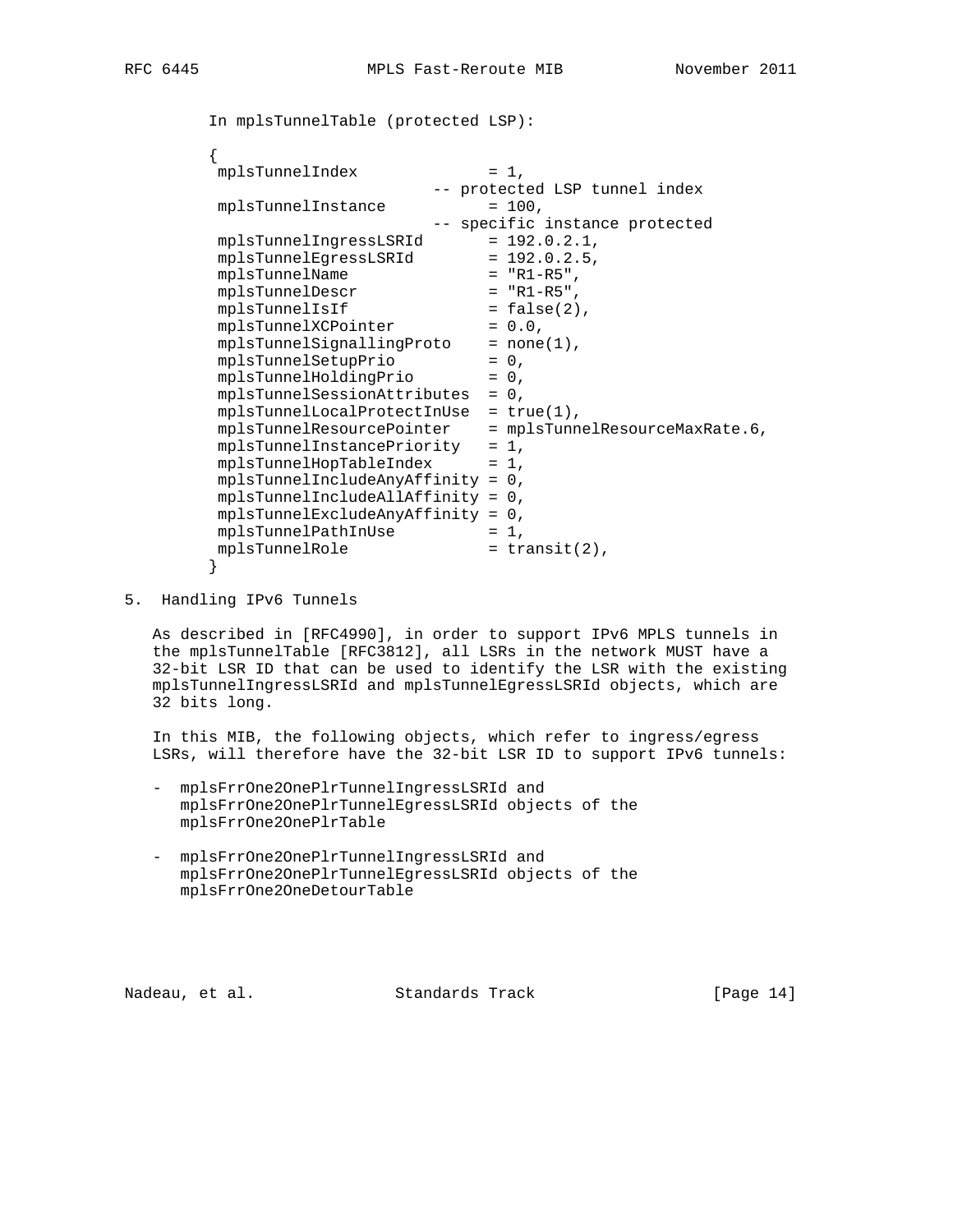- mplsFrrFacilityBackupTunnelIngressLSRId and mplsFrrFacilityBackupTunnelEgressLSRId objects of the mplsFrrFacilityDBTable 6. MIB Module Definitions 6.1. MPLS-FRR-GENERAL-STD-MIB Module Definitions -- Start of MPLS-FRR-GENERAL-STD-MIB MPLS-FRR-GENERAL-STD-MIB DEFINITIONS ::= BEGIN IMPORTS MODULE-IDENTITY, OBJECT-TYPE, mib-2, Unsigned32, Counter32 FROM SNMPv2-SMI  $-$  [RFC2578] MODULE-COMPLIANCE, OBJECT-GROUP FROM SNMPv2-CONF  $---$  [RFC2580] RowStatus, StorageType FROM SNMPv2-TC  $-$  [RFC2579] InterfaceIndexOrZero, ifGeneralInformationGroup, ifCounterDiscontinuityGroup FROM IF-MIB  $-$  [RFC2863] MplsTunnelIndex, MplsTunnelInstanceIndex, MplsBitRate, MplsTunnelAffinity FROM MPLS-TC-STD-MIB -- [RFC3811] mplsTunnelGroup, mplsTunnelScalarGroup, mplsTunnelARHopListIndex, mplsTunnelARHopIndex FROM MPLS-TE-STD-MIB  $---$  [RFC3812] ; mplsFrrGeneralMIB MODULE-IDENTITY LAST-UPDATED "201111030000Z" -- 03 Nov 2011 00:00:00 GMT ORGANIZATION "Multiprotocol Label Switching (MPLS) Working Group" CONTACT-INFO " "The Contract of the Contract of the Contract of the Contract of the Contract of the Contract of the Contract of the Contract of the Contract of the Contract of the Contract of the Contract of the Contract of the Contrac

 Riza Cetin Email: riza.cetin@alcatel.be

 Thomas D. Nadeau Email: thomas.nadeau@ca.com

Nadeau, et al. Standards Track [Page 15]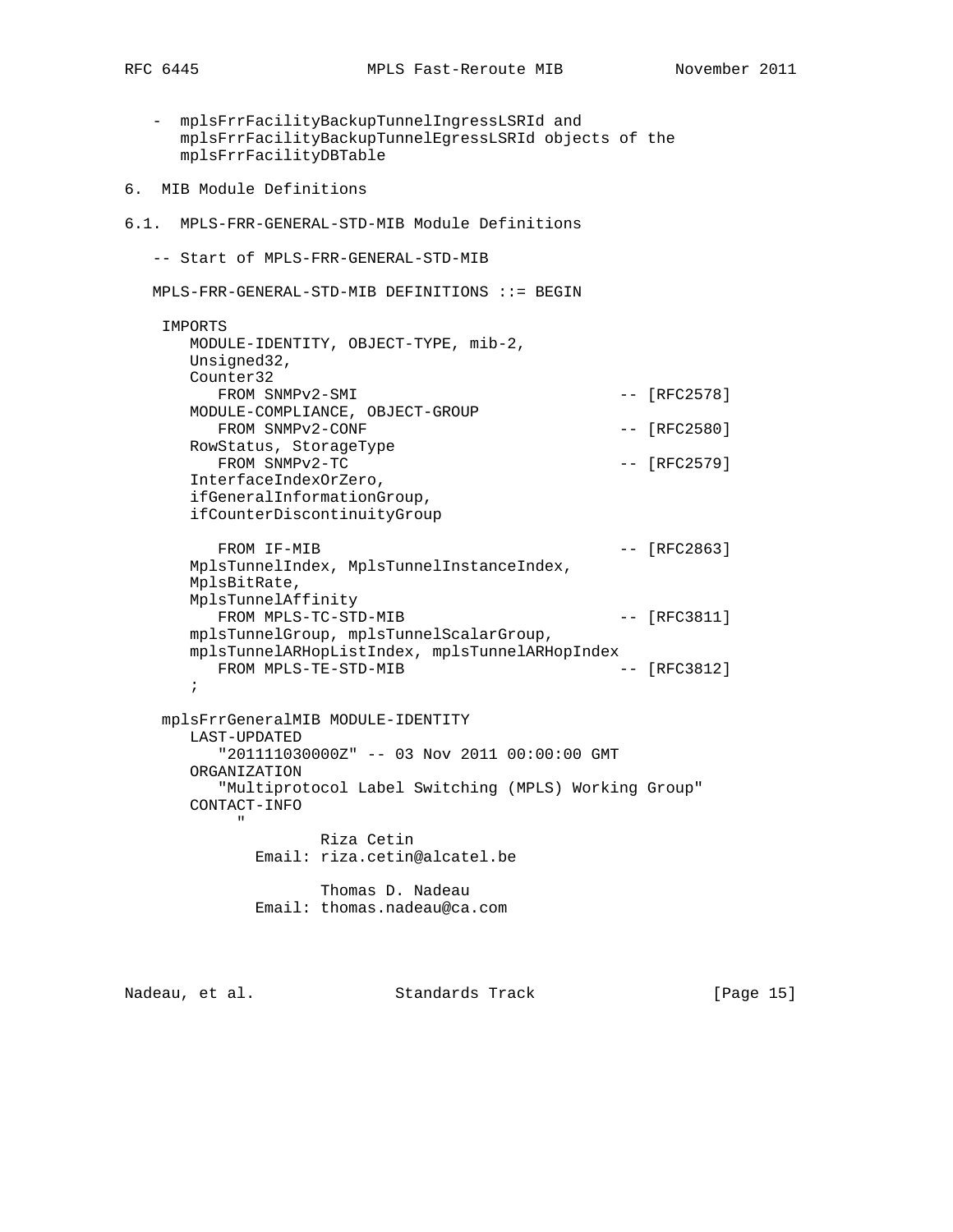A S Kiran Koushik Email: kkoushik@cisco.com Stefaan De Cnodder Email: Stefaan.de\_cnodder@alcatel.be Der-Hwa Gan Email: dhg@juniper.net " "The Contract of the Contract of the Contract of the Contract of the Contract of the Contract of the Contract of the Contract of the Contract of the Contract of the Contract of the Contract of the Contract of the Contrac DESCRIPTION "Copyright (c) 2011 IETF Trust and the persons identified as authors of the code. All rights reserved. Redistribution and use in source and binary forms, with or without modification, is permitted pursuant to, and subject to the license terms contained in, the Simplified BSD License set forth in Section 4.c of the IETF Trust's Legal Provisions Relating to IETF Documents (http://trustee.ietf.org/license-info). This MIB module contains generic object definitions for MPLS Traffic Engineering Fast Reroute as defined in RFC 4090." -- Revision history. REVISION "201111030000Z" -- 03 Nov 2011 00:00:00 GMT DESCRIPTION "Initial version. Published as RFC 6445."  $::=$  { mib-2 202 } -- Top-level components of this MIB module mplsFrrGeneralObjects OBJECT IDENTIFIER ::= { mplsFrrGeneralMIB 1 } mplsFrrGeneralConformance OBJECT IDENTIFIER ::= { mplsFrrGeneralMIB 2 } -- MPLS Fast-Reroute generic scalars mplsFrrGeneralProtectionMethod OBJECT-TYPE SYNTAX INTEGER { unknown(1), oneToOneBackup(2),

Nadeau, et al. Standards Track [Page 16]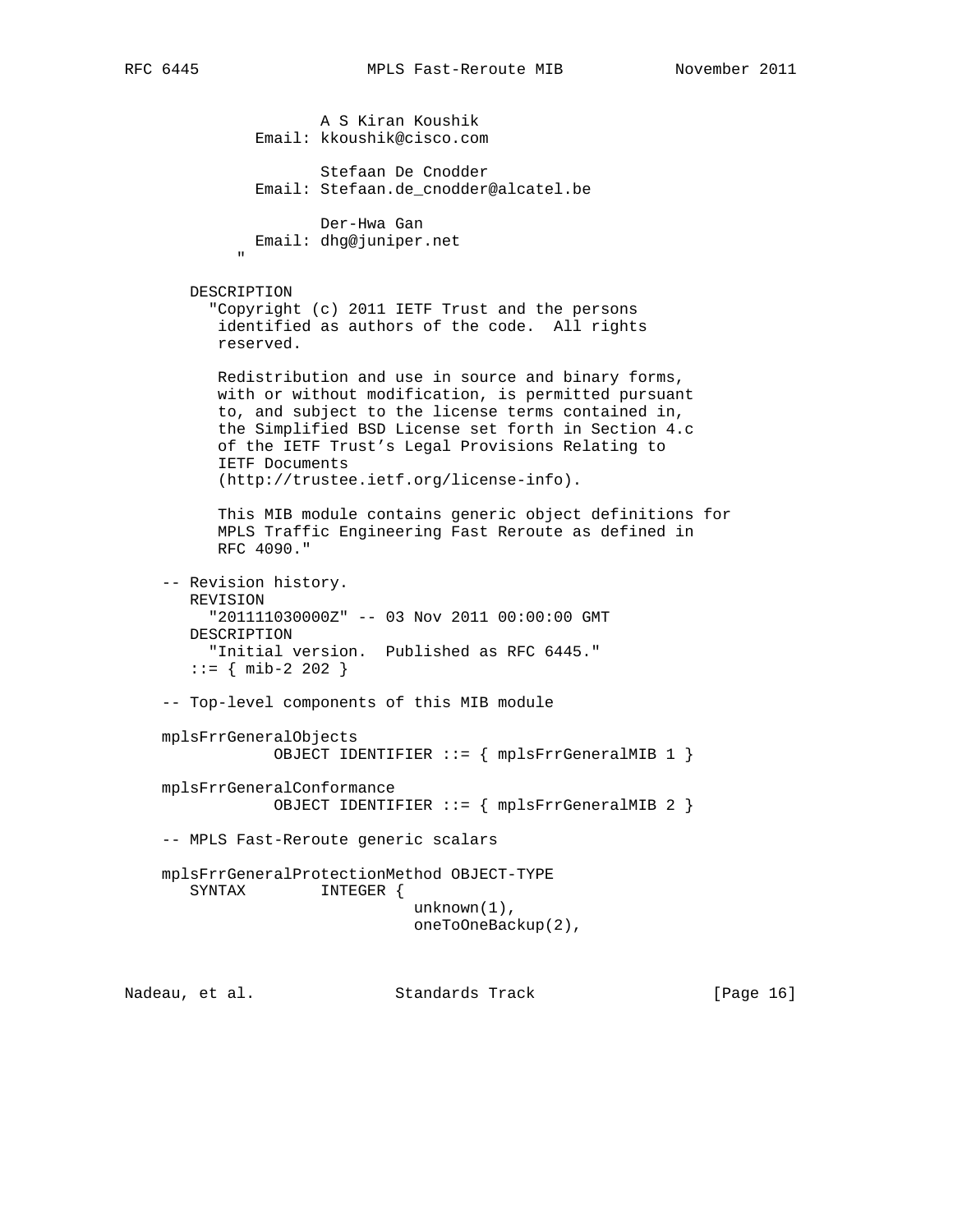```
facilityBackup(3)<br>}
 }
       MAX-ACCESS read-write
       STATUS current
       DESCRIPTION
         "Indicates which protection method is to be used for fast
         reroute on this device. Some devices may require a reboot
          if this variable is to take effect after being modified."
       ::= { mplsFrrGeneralObjects 1 }
    mplsFrrGeneralIngressTunnelInstances OBJECT-TYPE
       SYNTAX Counter32
      MAX-ACCESS read-only
       STATUS current
       DESCRIPTION
         "The number of tunnel instances for either detour LSPs or
         bypass tunnels for which this LSR is the ingress."
       ::= { mplsFrrGeneralObjects 2 }
 --
    -- General FRR Table section
    --
    -- These tables apply to both types of FRR
    -- and should be implemented by all LSRs supporting
   -- FRR.
```
 -- -- MPLS Fast-Reroute Constraints table

```
 mplsFrrGeneralConstraintsTable OBJECT-TYPE
   SYNTAX SEQUENCE OF MplsFrrGeneralConstraintsEntry
   MAX-ACCESS not-accessible
   STATUS current
   DESCRIPTION
     "This table shows detour LSP or bypass tunnel setup
      constraints."
    ::= { mplsFrrGeneralObjects 3 }
```
 mplsFrrGeneralConstraintsEntry OBJECT-TYPE SYNTAX MplsFrrGeneralConstraintsEntry MAX-ACCESS not-accessible STATUS current DESCRIPTION "An entry in this table represents detour LSP or bypass tunnel setup constraints for an interface or link to be protected by detour LSPs or a bypass tunnel.

```
 Once the LSP or tunnel instance to be protected is identified
 in the mplsTunnelTable, the corresponding mplsTunnelIfIndex
```
Nadeau, et al. Standards Track [Page 17]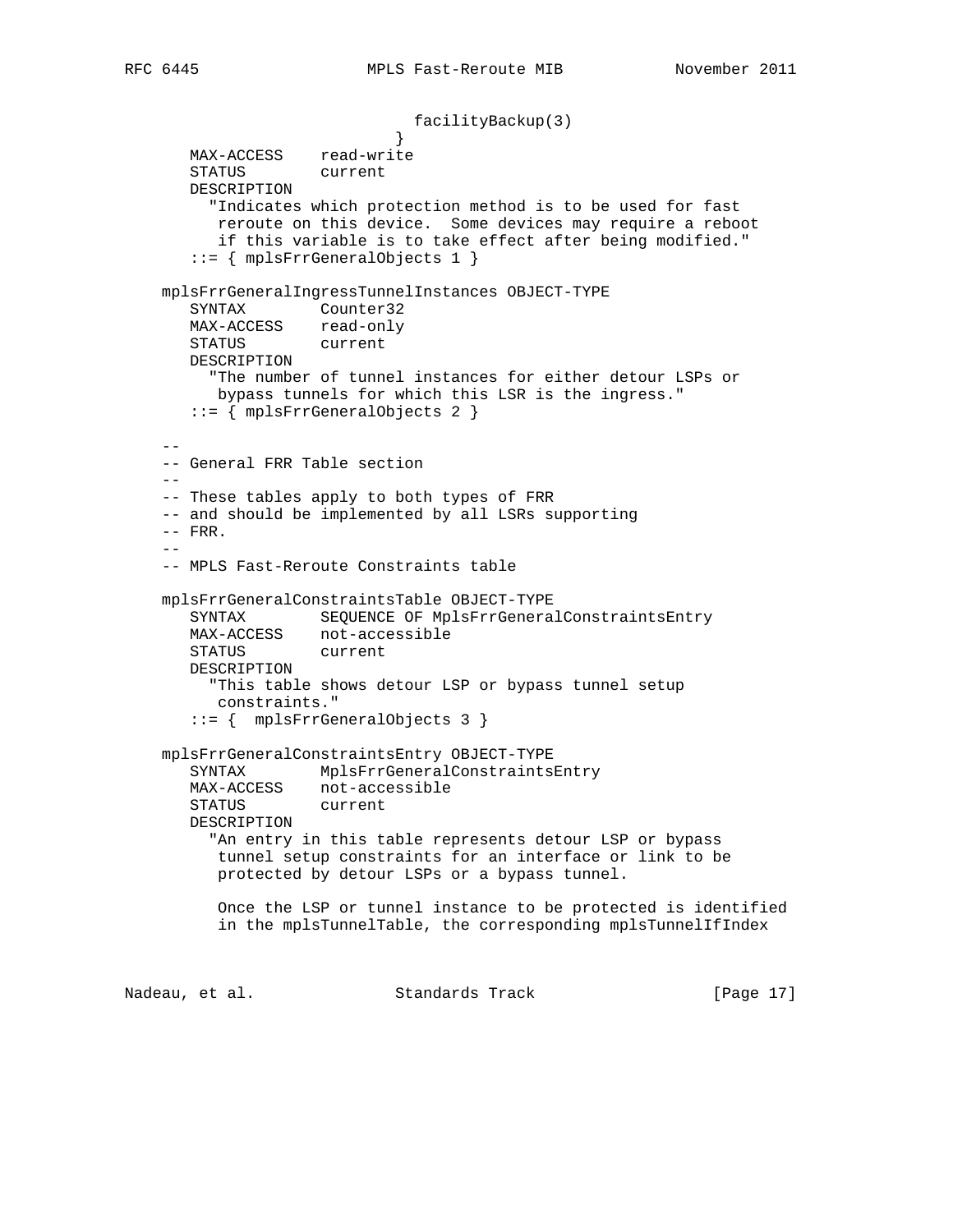value of that tunnel can be used to get the ifIndex of the underlying physical interface using the ifStackTable. That ifIndex of the underlying physical interface will be used as mplsFrrGeneralConstraintsIfIndexOrZero in this table to protect the LSPs or tunnel instances determined earlier.

 It is recommended that ifIndex persistence be enabled across re-initializations. If persistence is not implemented, then the value of mplsFrrGeneralConstraintsIfIndexOrZero in this table cannot be guaranteed across restarts and all entries in this table MUST NOT be persistent, or the values of mplsFrrGeneralConstraintsIfIndexOrZero MUST be reconstructed on restart.

 SNMP engines must only allow entries in this table to be created for tunnel instances that require fast reroute as indicated by the presence of the FAST\_REROUTE object in the signaling for the LSP in question.

 An entry in this table can be created only if a corresponding entry in mplsTunnelTable exists with the same mplsTunnelIndex as mplsFrrGeneralConstraintsTunnelIndex.

 Entries in this table are deleted when the corresponding entries in mplsTunnelTable are deleted.

 It is recommended that entries in this table be persistent across reboots.

 Entries indexed with mplsFrrGeneralConstraintsIfIndexOrZero and set to 0 apply to all interfaces on this device for which the FRR feature can operate.

 If the mplsTunnelInstance object is set to a value of 0, it indicates that the mplsTunnelEntry contains a tunnel ingress. This is typically how configuration of this feature is performed on devices where the actual protection LSP used is left up to the protecting tunnel. However, in cases where static configuration is possible, any valid tunnel instance is possible; however, it is strongly RECOMMENDED that the instance index SHOULD use the following convention to identify backup LSPs:

 - lower 16 bits : protected tunnel instance - higher 16 bits: must be all zeros"

Nadeau, et al. Standards Track [Page 18]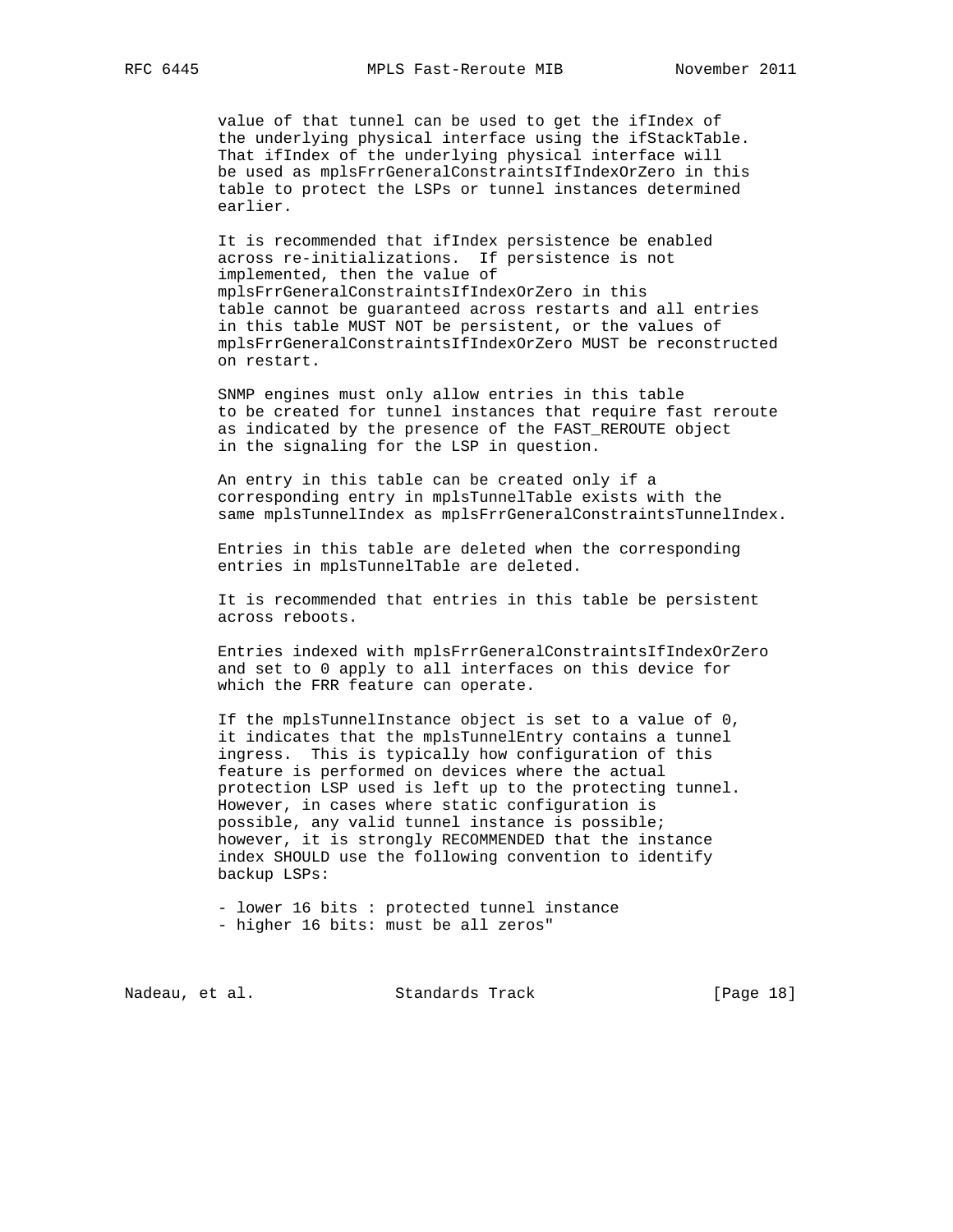```
 REFERENCE
         "Section 4.1 of RFC 4090 and Section 6.1 of RFC 3812."
       INDEX { mplsFrrGeneralConstraintsIfIndexOrZero,
               mplsFrrGeneralConstraintsTunnelIndex,
               mplsFrrGeneralConstraintsTunnelInstance
 }
       ::= { mplsFrrGeneralConstraintsTable 1 }
    MplsFrrGeneralConstraintsEntry ::= SEQUENCE {
       mplsFrrGeneralConstraintsIfIndexOrZero InterfaceIndexOrZero,
       mplsFrrGeneralConstraintsTunnelIndex MplsTunnelIndex,
       mplsFrrGeneralConstraintsTunnelInstance MplsTunnelInstanceIndex,
       mplsFrrGeneralConstraintsProtectionType INTEGER,
 mplsFrrGeneralConstraintsSetupPrio Unsigned32,
 mplsFrrGeneralConstraintsHoldingPrio Unsigned32,
       mplsFrrGeneralConstraintsInclAnyAffinity MplsTunnelAffinity,
       mplsFrrGeneralConstraintsInclAllAffinity MplsTunnelAffinity,
       mplsFrrGeneralConstraintsExclAnyAffinity MplsTunnelAffinity,
      mplsFrrGeneralConstraintsHopLimit Unsigned32,
mplsFrrGeneralConstraintsBandwidth MplsBitRate,
mplsFrrGeneralConstraintsStorageType StorageType,
 mplsFrrGeneralConstraintsRowStatus RowStatus
    }
    mplsFrrGeneralConstraintsIfIndexOrZero OBJECT-TYPE
       SYNTAX InterfaceIndexOrZero
       MAX-ACCESS not-accessible
       STATUS current
       DESCRIPTION
         "Uniquely identifies an interface that a fast-reroute
          protection tunnel is configured to potentially protect
          in the event of a fault. Entries with this index set to
          0 indicate that the configured protection tunnel protects
          all interfaces on this device (i.e., node protection)."
       ::= { mplsFrrGeneralConstraintsEntry 1 }
    mplsFrrGeneralConstraintsTunnelIndex OBJECT-TYPE
       SYNTAX MplsTunnelIndex
       MAX-ACCESS not-accessible
       STATUS current
       DESCRIPTION
         "Uniquely identifies a tunnel in the mplsTunnelTable that
          is configured to possibly protect the interface(s) specified
          by mplsFrrGeneralConstraintsIfIndexOrZero in the event of a
          fault."
       REFERENCE
         "mplsTunnelTable from RFC 3812."
       ::= { mplsFrrGeneralConstraintsEntry 2 }
```
Nadeau, et al. Standards Track [Paqe 19]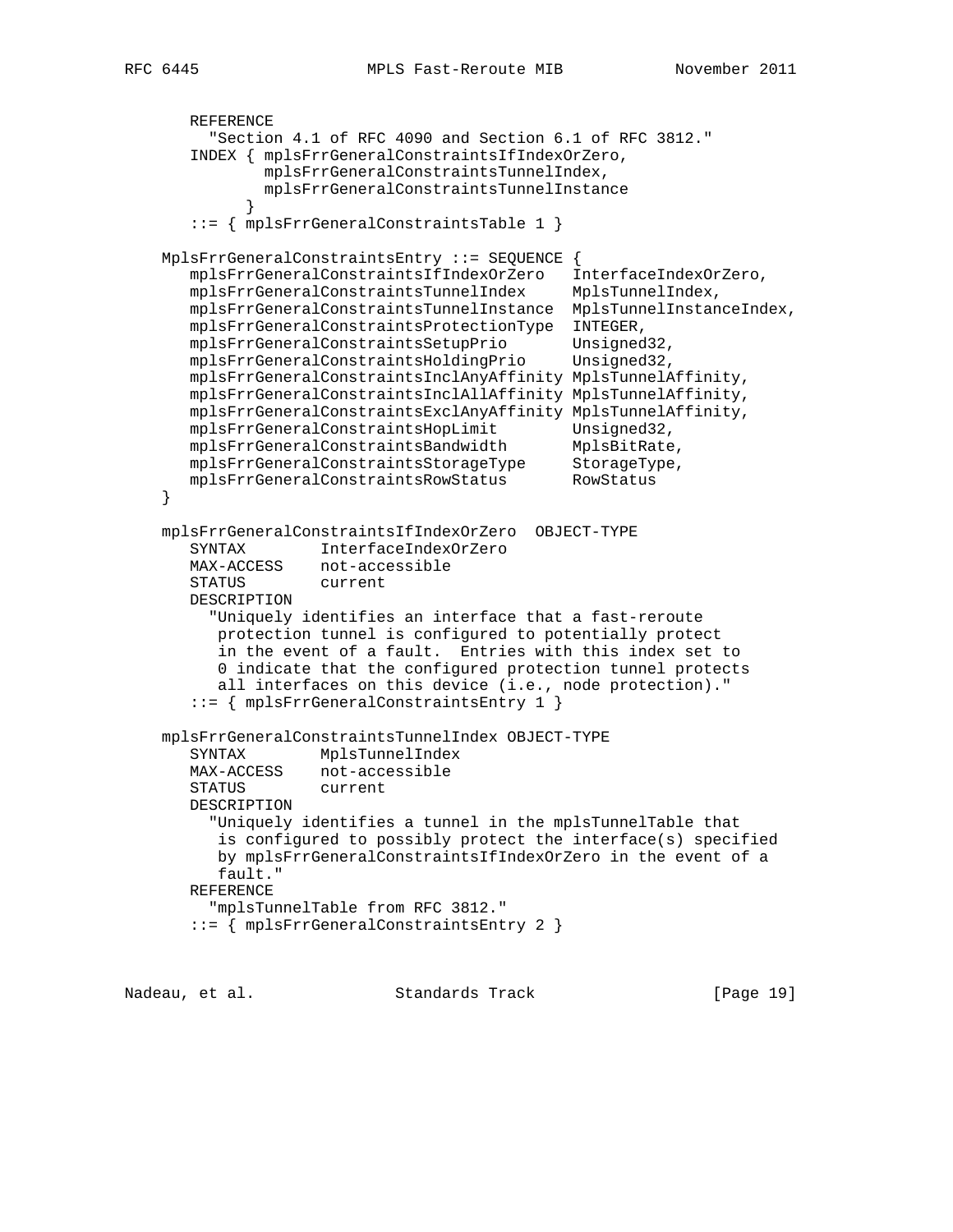```
 mplsFrrGeneralConstraintsTunnelInstance OBJECT-TYPE
 SYNTAX MplsTunnelInstanceIndex
 MAX-ACCESS not-accessible
       STATUS current
       DESCRIPTION
         "Uniquely identifies an existing instance of this tunnel
          for which fast reroute is requested. Note that a value of
          0 indicates that the configuration points at a tunnel
          head (as specified in RFC 3812). This is typically how
          configuration of this feature is performed on devices
          where the actual protection LSP used is left up to the
          protecting tunnel. However, in cases where static
          configuration is possible, any valid tunnel instance is
          permissible. In these cases, it is recommended that the
          instance index follow the following convention so as
          to make identification of backup LSPs easier:
          - lower 16 bits : protected tunnel instance
          - higher 16 bits: must be all zeros"
       ::= { mplsFrrGeneralConstraintsEntry 3 }
    mplsFrrGeneralConstraintsProtectionType OBJECT-TYPE
      SYNTAX INTEGER { linkProtection(1),
                           nodeProtection(2)<br>}
 }
       MAX-ACCESS read-create
       STATUS current
       DESCRIPTION
         "Indicates type of the resource protection:
          linkProtection(1) indicates that this tunnel is
          set up to protect a particular link's resources.
          nodeProtection(2) indicates that this tunnel is
          set up to protect an entire node from failure."
       REFERENCE
         "Section 3 of RFC 4090."
       DEFVAL { nodeProtection }
       ::= { mplsFrrGeneralConstraintsEntry 4 }
    mplsFrrGeneralConstraintsSetupPrio OBJECT-TYPE
      SYNTAX Unsigned32 (0..7)
       MAX-ACCESS read-create
       STATUS current
       DESCRIPTION
         "Indicates the setup priority of the detour LSP
         or bypass tunnel."
```
Nadeau, et al. Standards Track [Page 20]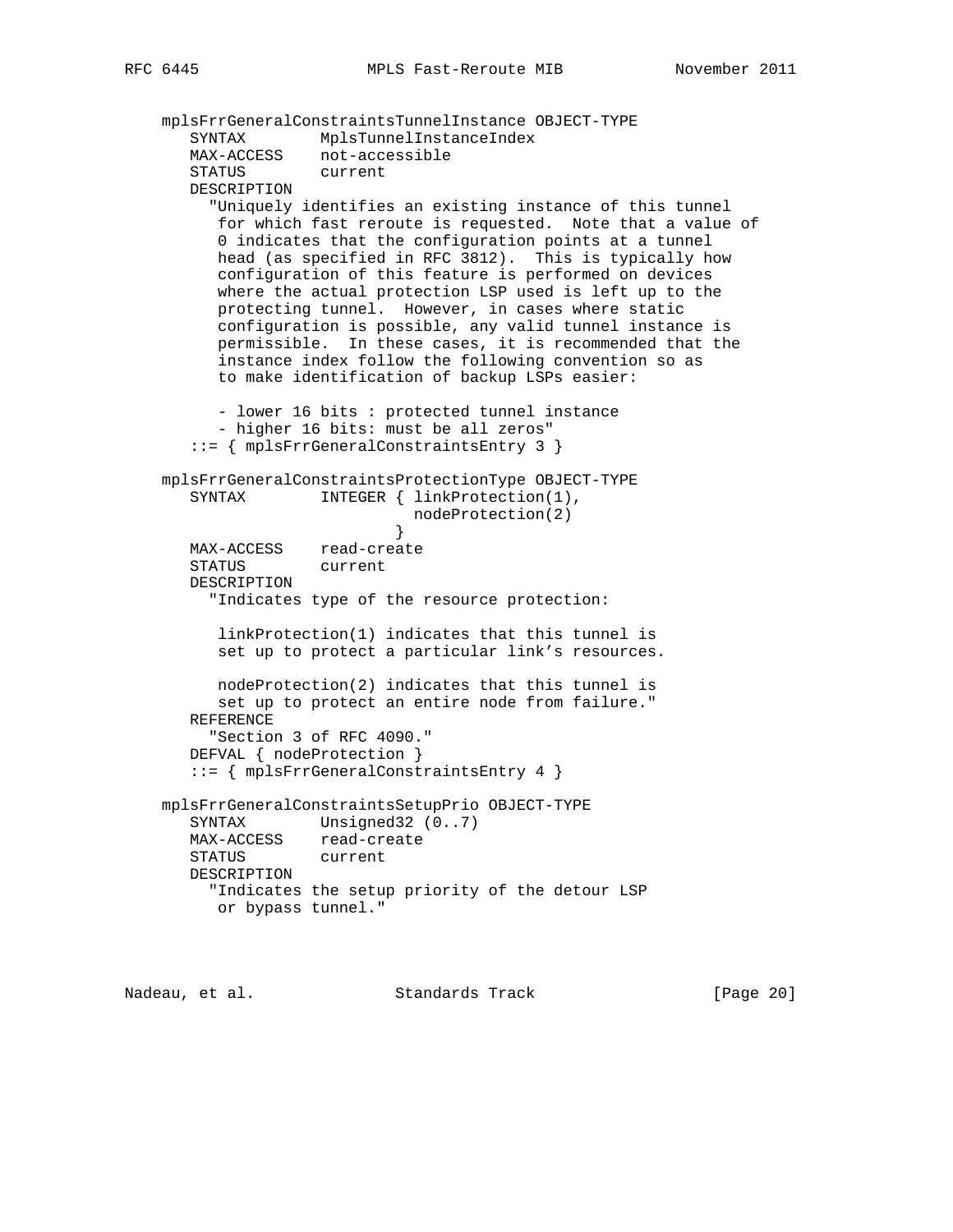```
 REFERENCE
     "Section 4.7 of RFC 3209."
   DEFVAL { 7 }
    ::= { mplsFrrGeneralConstraintsEntry 5 }
 mplsFrrGeneralConstraintsHoldingPrio OBJECT-TYPE
  SYNTAX Unsigned32 (0..7)
   MAX-ACCESS read-create
   STATUS current
   DESCRIPTION
      "Indicates the holding priority for the detour LSP
      or bypass tunnel."
   REFERENCE
     "Section 4.7 of RFC 3209."
   DEFVAL { 0 }
    ::= { mplsFrrGeneralConstraintsEntry 6 }
 mplsFrrGeneralConstraintsInclAnyAffinity OBJECT-TYPE
   SYNTAX MplsTunnelAffinity
   MAX-ACCESS read-create
   STATUS current
   DESCRIPTION
      "Indicates the include-any link constraint for the
      detour LSP or bypass tunnel. A link satisfies the
      include-any constraint if and only if the constraint
      is zero, or the link and the constraint have a
      resource class in common."
   REFERENCE
      "Section 4.7 of RFC 3209."
  DEFVAL { 0 }
    ::= { mplsFrrGeneralConstraintsEntry 7 }
 mplsFrrGeneralConstraintsInclAllAffinity OBJECT-TYPE
   SYNTAX MplsTunnelAffinity
   MAX-ACCESS read-create
   STATUS current
   DESCRIPTION
     "Indicates the include-all link constraint for the
      detour LSP or bypass tunnel. A link satisfies the
      include-all constraint if and only if the link contains
```
constraint."

"Section 4.7 of RFC 3209."

::= { mplsFrrGeneralConstraintsEntry 8 }

REFERENCE

DEFVAL { 0 }

Nadeau, et al. Standards Track [Page 21]

all of the administrative groups specified in the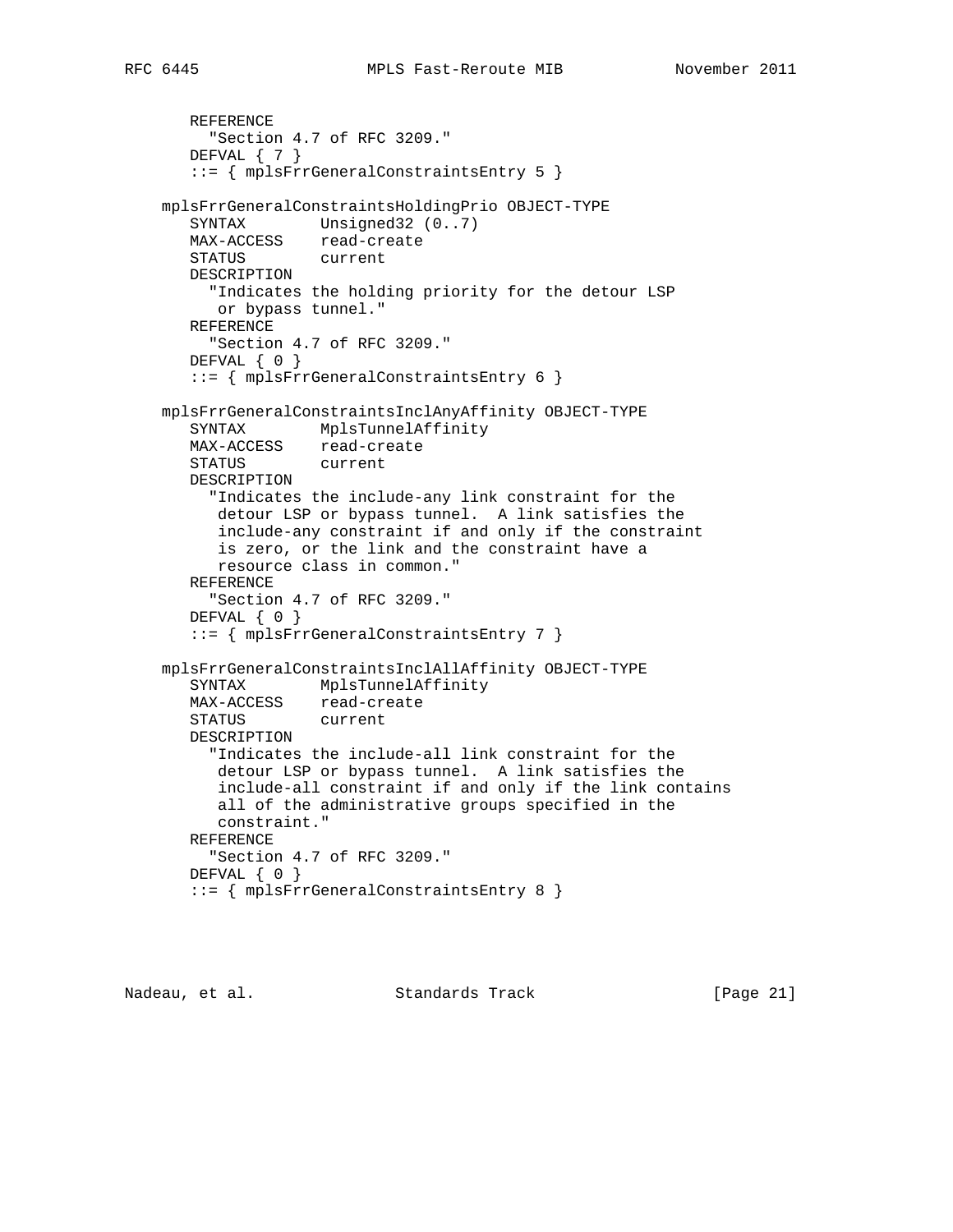```
 mplsFrrGeneralConstraintsExclAnyAffinity OBJECT-TYPE
 SYNTAX MplsTunnelAffinity
 MAX-ACCESS read-create
       STATUS current
       DESCRIPTION
         "Indicates the exclude-any link constraint for the
          detour LSP or bypass tunnel. A link satisfies the
          exclude-any constraint if and only if the link contains
          none of the administrative groups specified in the
          constraint."
       REFERENCE
         "Section 4.7 of RFC 3209."
       DEFVAL { 0 }
       ::= { mplsFrrGeneralConstraintsEntry 9 }
    mplsFrrGeneralConstraintsHopLimit OBJECT-TYPE
      SYNTAX Unsigned32(0..255)
      MAX-ACCESS read-create<br>STATUS current
      STATUS
       DESCRIPTION
         "The maximum number of hops that the detour LSP or
          bypass tunnel may traverse."
       REFERENCE
         "Section 4.1 of RFC 4090."
       DEFVAL { 32 }
       ::= { mplsFrrGeneralConstraintsEntry 10 }
    mplsFrrGeneralConstraintsBandwidth OBJECT-TYPE
 SYNTAX MplsBitRate
 UNITS "kilobits per second"
       MAX-ACCESS read-create
       STATUS current
       DESCRIPTION
         "The maximum bandwidth specifically reserved for a detour
          LSP or bypass tunnel, in units of thousands of bits
          per second (kbps). Note that setting this value to 0
          indicates best-effort treatment."
       DEFVAL { 0 }
       ::= { mplsFrrGeneralConstraintsEntry 11 }
    mplsFrrGeneralConstraintsStorageType OBJECT-TYPE
       SYNTAX StorageType
       MAX-ACCESS read-create
       STATUS current
       DESCRIPTION
         "The storage type for this configuration entry.
          Conceptual rows having the value 'permanent'
          need not allow write access to any columnar
```
Nadeau, et al. Standards Track [Page 22]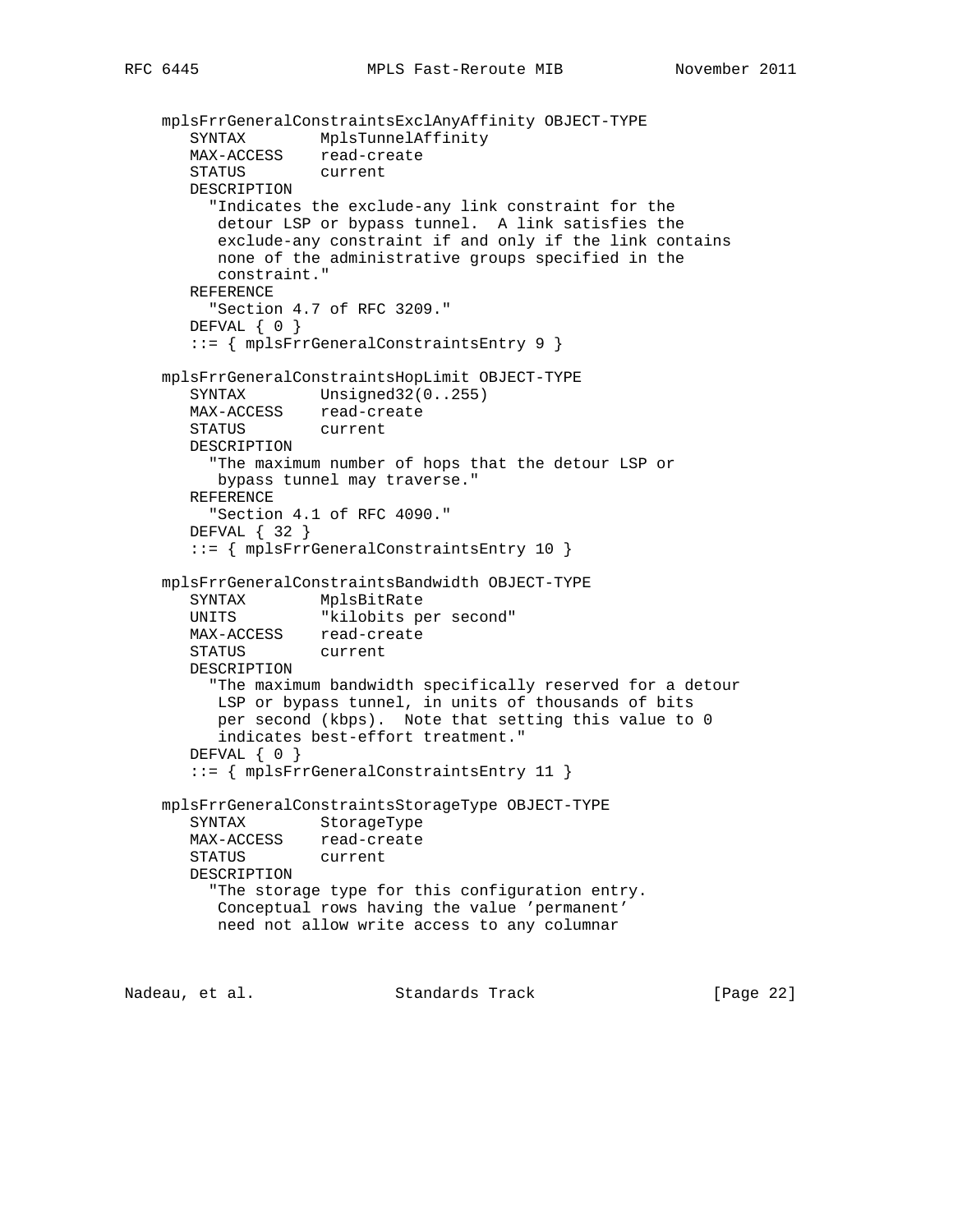```
 objects in the row."
       DEFVAL { volatile }
       ::= { mplsFrrGeneralConstraintsEntry 12 }
    mplsFrrGeneralConstraintsRowStatus OBJECT-TYPE
       SYNTAX RowStatus
       MAX-ACCESS read-create
       STATUS current
       DESCRIPTION
         "This object is used to create, modify, and/or delete a row
          in this table. When a row in this table is in active(1)
          state, no objects in that row can be modified
          except mplsFrrGeneralConstraintsRowStatus and
          mplsFrrGeneralConstraintsStorageType."
       ::= { mplsFrrGeneralConstraintsEntry 13 }
    -- MPLS Fast-Reroute Tunnel Actual Route Hop table
    mplsFrrGeneralTunnelARHopTable OBJECT-TYPE
       SYNTAX SEQUENCE OF MplsFrrGeneralTunnelARHopEntry
      MAX-ACCESS not-accessible
       STATUS current
       DESCRIPTION
         "This table sparsely extends mplsTunnelARHopTable defined
          in the MPLS-TE-STD-MIB module with fast-reroute objects.
          These objects specify the status of local protection,
          including availability and active use, on a per-hop basis,
          of hops traversed by a protected tunnel."
       ::= { mplsFrrGeneralObjects 4 }
    mplsFrrGeneralTunnelARHopEntry OBJECT-TYPE
      SYNTAX MplsFrrGeneralTunnelARHopEntry
      MAX-ACCESS not-accessible
       STATUS current
       DESCRIPTION
         "This entry contains fast-reroute protection status of a
          single protected tunnel hop."
       INDEX {
         mplsTunnelARHopListIndex,
         mplsTunnelARHopIndex
 }
       ::= { mplsFrrGeneralTunnelARHopTable 1 }
    MplsFrrGeneralTunnelARHopEntry ::= SEQUENCE {
       mplsFrrGeneralTunnelARHopSessionAttributeFlags BITS,
        mplsFrrGeneralTunnelARHopRROSubObjectFlags BITS
    }
```
Nadeau, et al. Standards Track [Page 23]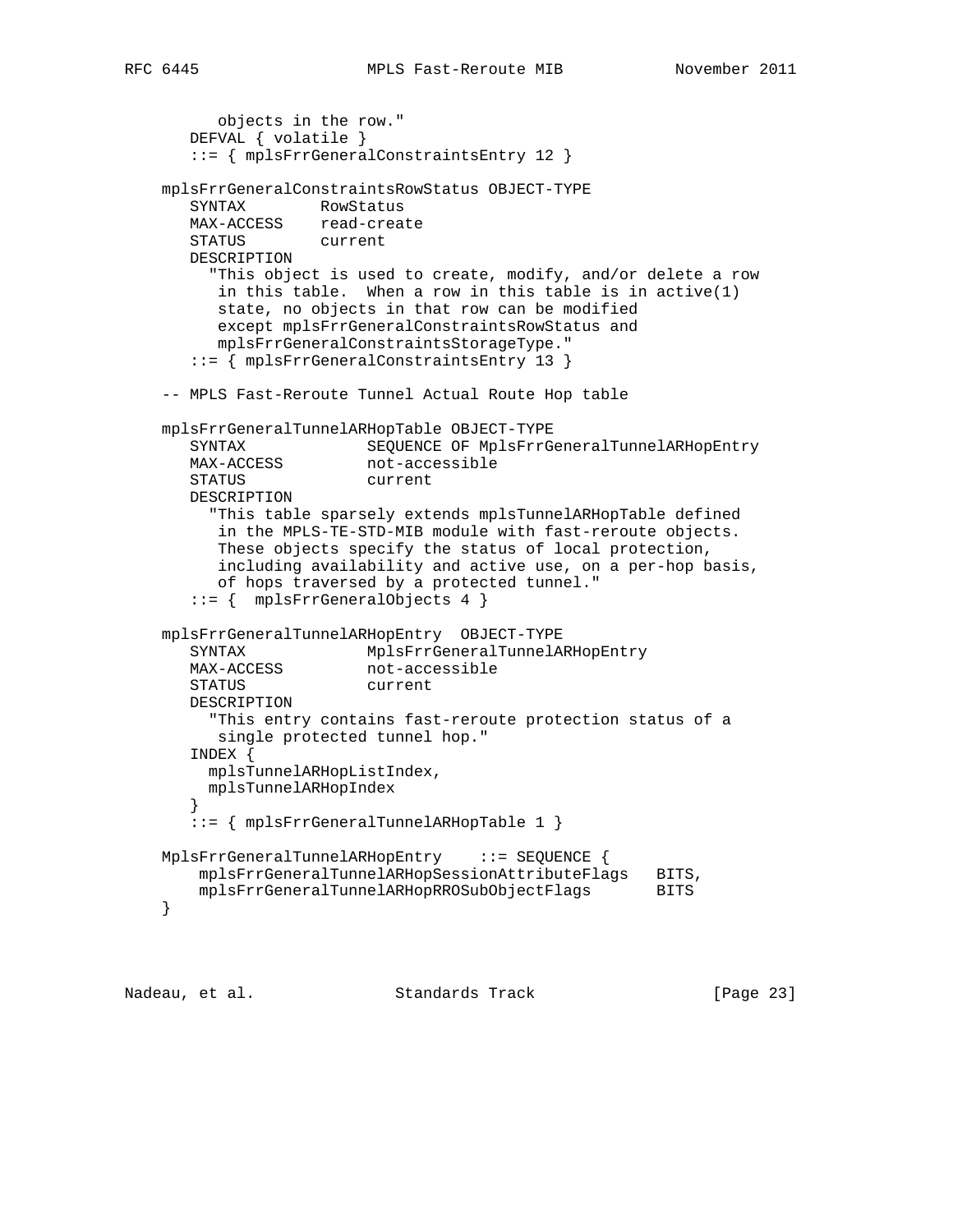```
 mplsFrrGeneralTunnelARHopSessionAttributeFlags OBJECT-TYPE
      SYNTAX BITS { arHopSessionAttrFlagsUnsupported(0),
                              localProtectionDesired(1),
                              labelRecordingDesired(2),
                              sestyleDesired(3),
                              bandwidthProtectionDesired(4),
                              nodeProtectionDesired(5)
 }
      MAX-ACCESS read-only
       STATUS current
       DESCRIPTION
         "This object indicates the desired values for the
         associated SESSION_ATTRIBUTE flags. Note that since
          this object is a BITS type, the bits may be set to
          indicate various desired combinations of the
         SESSION ATTRIBUTE flags.
          If SESSION_ATTRIBUTE flags are not supported, then this
          object contains the value of
         arHopSessionAttrFlagsUnsupported(0)."
       REFERENCE
        "See Section 4.3 of RFC 4090 for SESSION ATTRIBUTE flags."
       ::= { mplsFrrGeneralTunnelARHopEntry 1 }
    mplsFrrGeneralTunnelARHopRROSubObjectFlags OBJECT-TYPE
       SYNTAX BITS { arHopRROSubObjectFlagsUnsupported(0),
                               localProtectionAvailable(1),
                               localProtectionInUse(2),
                               bandwidthProtection(3),
                               nodeProtection(4)
 }
      MAX-ACCESS read-only
       STATUS current
       DESCRIPTION
         "This object indicates the flags that are currently
          in use by the associated Record Route Object (RRO)
          sub-object.
          Note that since this object is a BITS type,
          the bits may be set to indicate various combinations of
          the flags.
          If the RRO sub-object is not supported, then this object
          contains the value of arHopRROSubObjectFlagsUnsupported(0)."
       REFERENCE
          "Section 4.4 of RFC 4090."
       ::= { mplsFrrGeneralTunnelARHopEntry 2 }
```
Nadeau, et al. Standards Track [Paqe 24]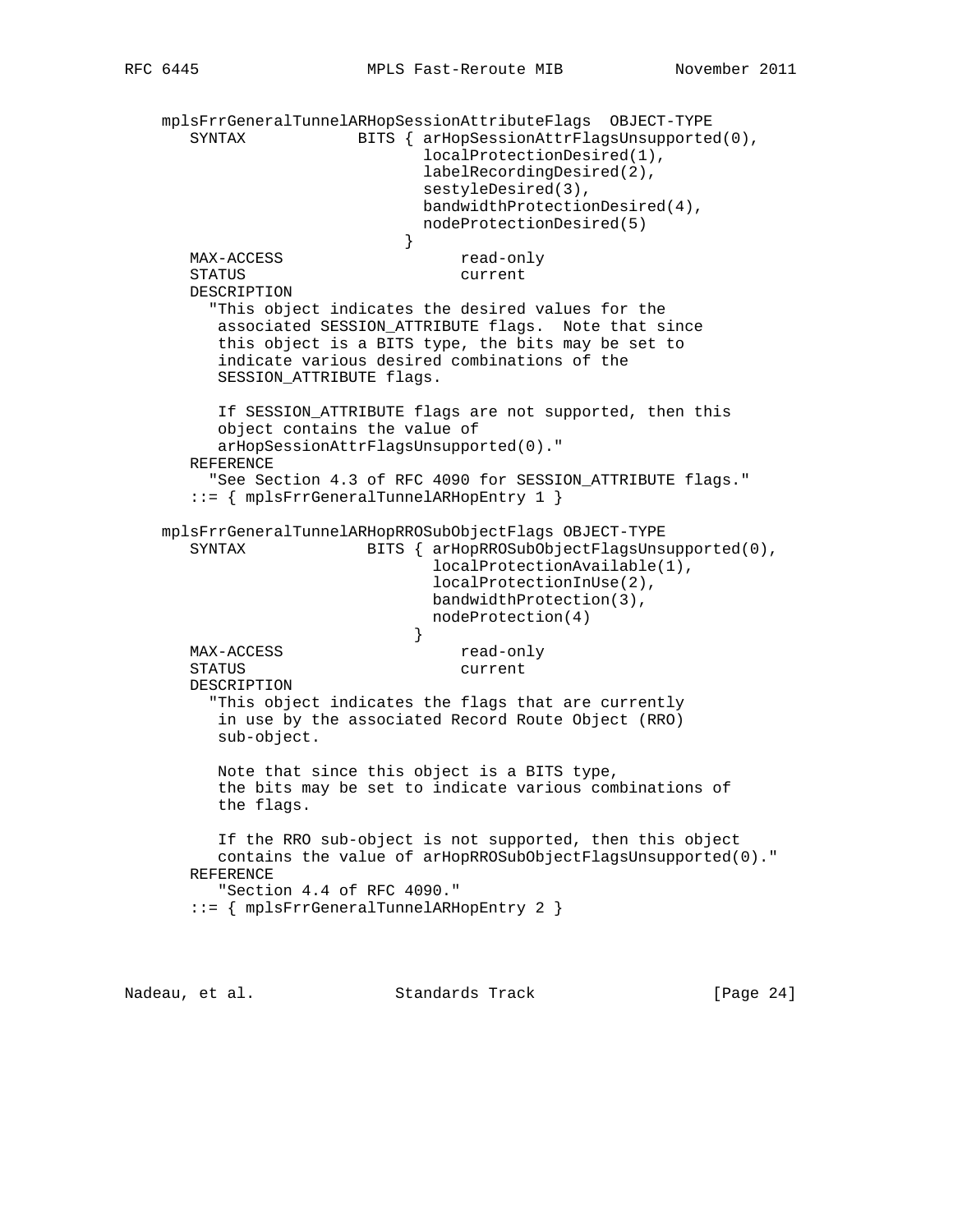```
 -- Notifications
    -- Module Conformance Statement
    mplsFrrGeneralCompliances
       OBJECT IDENTIFIER ::= {mplsFrrGeneralConformance 1 }
    mplsFrrGeneralGroups
       OBJECT IDENTIFIER ::= {mplsFrrGeneralConformance 2 }
    mplsFrrGeneralModuleFullCompliance MODULE-COMPLIANCE
       STATUS current
       DESCRIPTION
         "Compliance statements for SNMP engines that support the
          MPLS-FRR-GENERAL-STD-MIB module."
      MODULE IF-MIB -- The Interfaces Group MIB module, RFC 2863.
         MANDATORY-GROUPS {
           ifGeneralInformationGroup,
         ifCounterDiscontinuityGroup
 }
      MODULE MPLS-TE-STD-MIB -- The MPLS Traffic Engineering
                             -- MIB module, RFC 3812
         MANDATORY-GROUPS {
            mplsTunnelGroup,
            mplsTunnelScalarGroup
 }
       MODULE -- this module
           MANDATORY-GROUPS {
                            mplsFrrGeneralScalarGroup,
                            mplsFrrGeneralTunnelARHopGroup,
                            mplsFrrGeneralConstraintsGroup
 }
       OBJECT mplsFrrGeneralConstraintsRowStatus
      SYNTAX RowStatus { active(1), notInService(2) }
       WRITE-SYNTAX RowStatus { active(1), notInService(2),
                               createAndGo(4), destroy(6)
 }
       DESCRIPTION
         "Support for createAndWait and notReady is not required."
       ::= { mplsFrrGeneralCompliances 1 }
    mplsFrrGeneralModuleReadOnlyCompliance MODULE-COMPLIANCE
       STATUS current
```
Nadeau, et al. Standards Track [Page 25]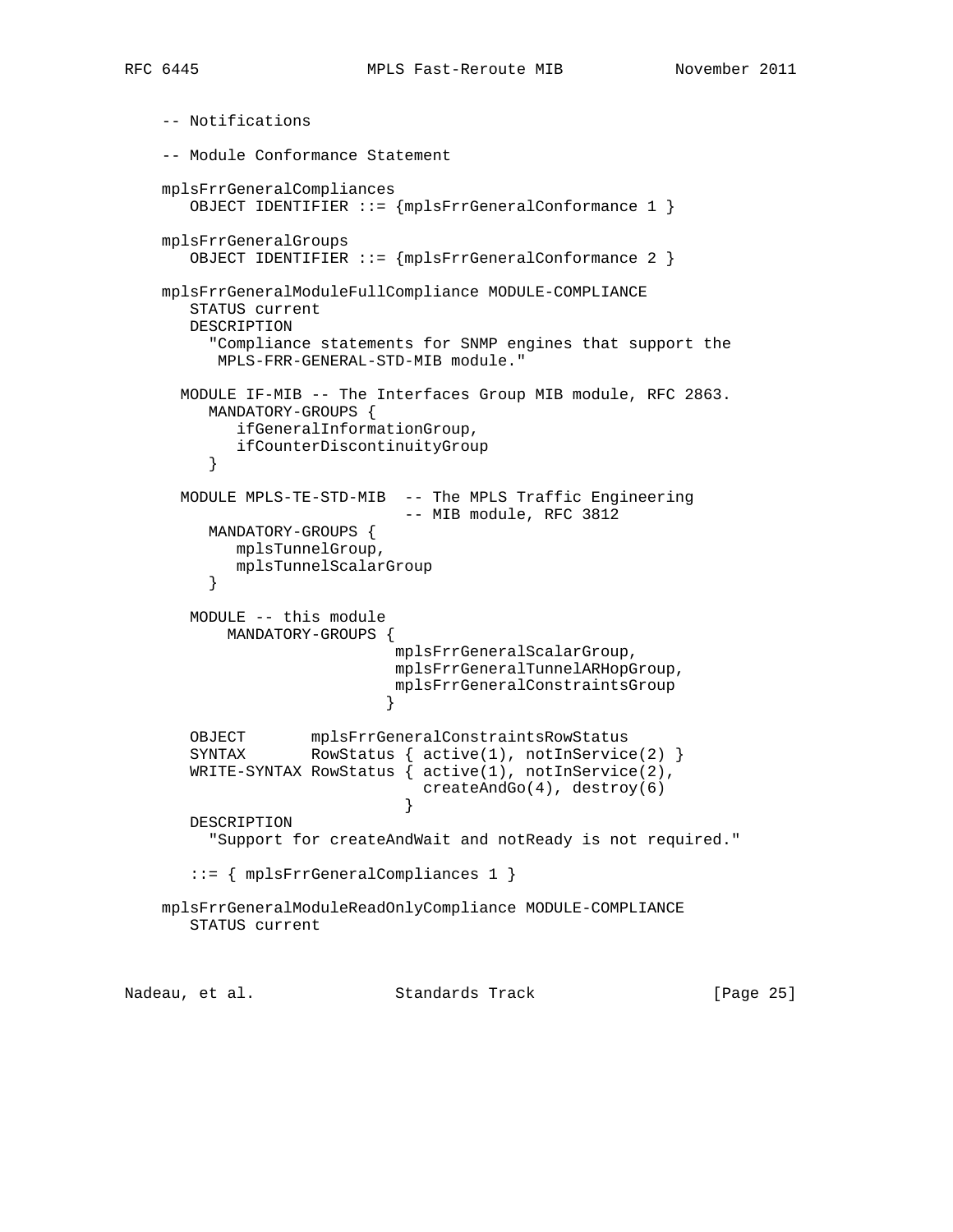```
 DESCRIPTION
         "Compliance statements for SNMP engines that support the
          MPLS-FRR-GENERAL-STD-MIB module."
       MODULE
           MANDATORY-GROUPS {
                            mplsFrrGeneralScalarGroup,
                            mplsFrrGeneralTunnelARHopGroup,
                            mplsFrrGeneralConstraintsGroup
 }
       -- Scalars
       OBJECT mplsFrrGeneralProtectionMethod
       MIN-ACCESS read-only
       DESCRIPTION
         "Write access is not required."
       -- mplsFrrGeneralConstraintsTable
       OBJECT mplsFrrGeneralConstraintsSetupPrio
       MIN-ACCESS read-only
       DESCRIPTION
         "Write access is not required."
       OBJECT mplsFrrGeneralConstraintsHoldingPrio
       MIN-ACCESS read-only
       DESCRIPTION
         "Write access is not required."
       OBJECT mplsFrrGeneralConstraintsInclAnyAffinity
       MIN-ACCESS read-only
       DESCRIPTION
         "Write access is not required."
       OBJECT mplsFrrGeneralConstraintsInclAllAffinity
       MIN-ACCESS read-only
       DESCRIPTION
         "Write access is not required."
       OBJECT mplsFrrGeneralConstraintsExclAnyAffinity
       MIN-ACCESS read-only
       DESCRIPTION
         "Write access is not required."
```
Nadeau, et al. Standards Track [Page 26]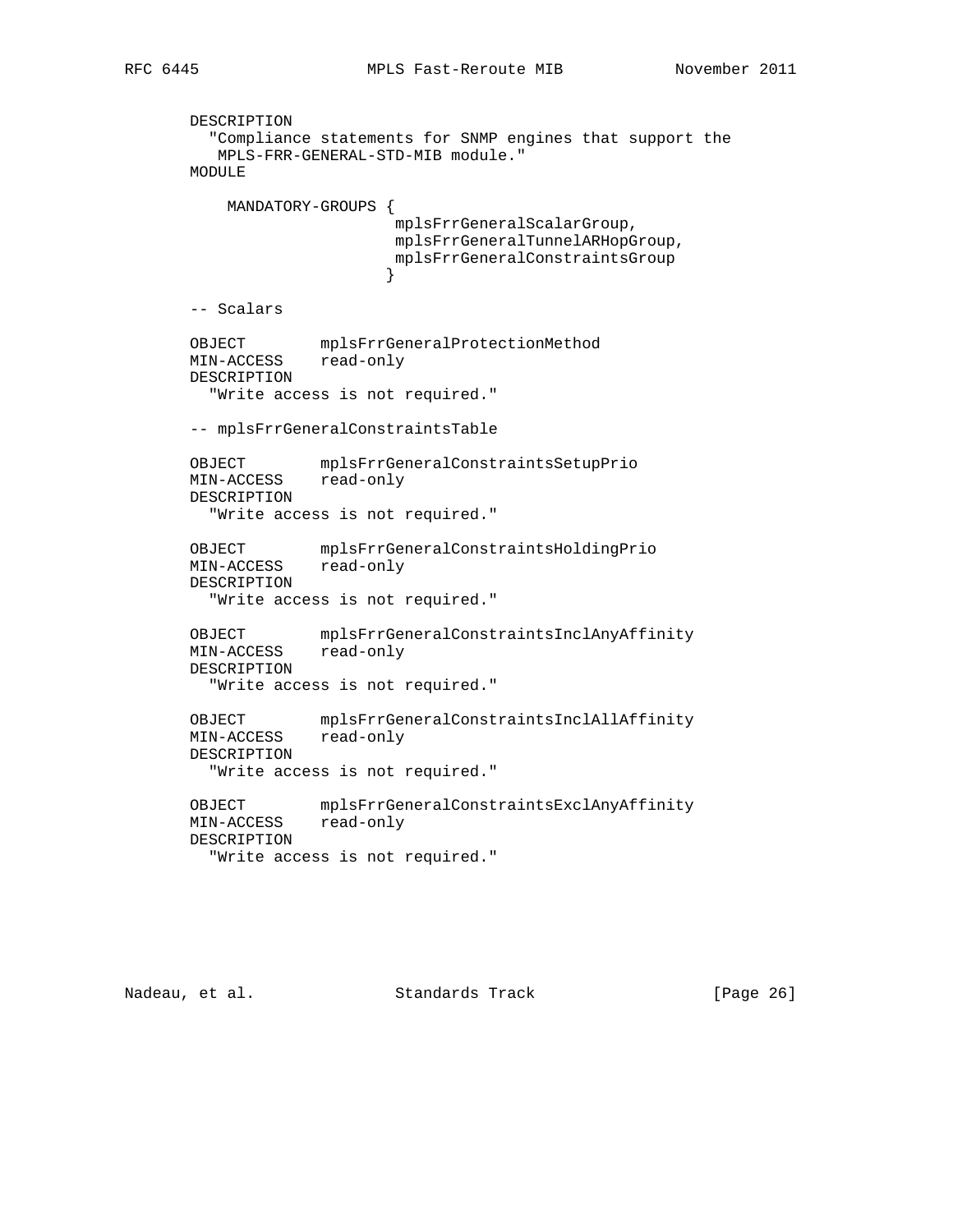```
 OBJECT mplsFrrGeneralConstraintsBandwidth
       MIN-ACCESS read-only
       DESCRIPTION
          "Write access is not required."
       OBJECT mplsFrrGeneralConstraintsProtectionType
       MIN-ACCESS read-only
       DESCRIPTION
          "Write access is not required."
       OBJECT mplsFrrGeneralConstraintsHopLimit
       MIN-ACCESS read-only
       DESCRIPTION
         "Write access is not required."
       OBJECT mplsFrrGeneralConstraintsStorageType
       MIN-ACCESS read-only
       DESCRIPTION
         "Write access is not required."
       OBJECT mplsFrrGeneralConstraintsRowStatus
      SYNTAX RowStatus { active(1) }
       MIN-ACCESS read-only
       DESCRIPTION
          "Write access is not required."
        ::= { mplsFrrGeneralCompliances 2 }
     -- Units of conformance
    mplsFrrGeneralScalarGroup OBJECT-GROUP
       OBJECTS {
                mplsFrrGeneralIngressTunnelInstances,
                mplsFrrGeneralProtectionMethod
 }
       STATUS current
       DESCRIPTION
          "Objects that are required to display general fast-reroute
          information."
        ::= { mplsFrrGeneralGroups 1 }
    mplsFrrGeneralConstraintsGroup OBJECT-GROUP
        OBJECTS {
          mplsFrrGeneralConstraintsProtectionType,
          mplsFrrGeneralConstraintsSetupPrio,
          mplsFrrGeneralConstraintsHoldingPrio,
          mplsFrrGeneralConstraintsInclAnyAffinity,
          mplsFrrGeneralConstraintsInclAllAffinity,
Nadeau, et al.                 Standards Track                 [Paqe 27]
```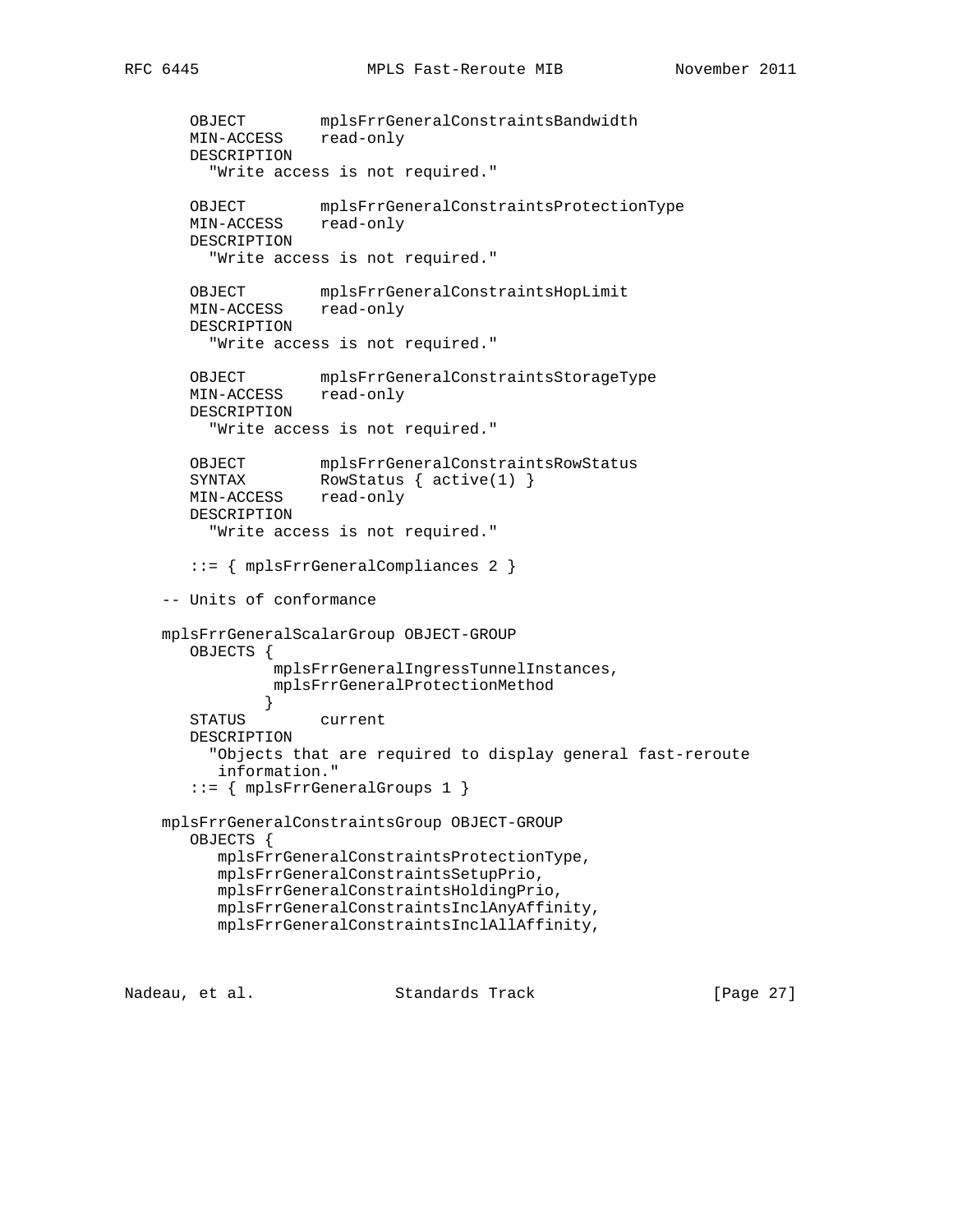```
 mplsFrrGeneralConstraintsExclAnyAffinity,
          mplsFrrGeneralConstraintsHopLimit,
          mplsFrrGeneralConstraintsBandwidth,
          mplsFrrGeneralConstraintsStorageType,
          mplsFrrGeneralConstraintsRowStatus
       }
       STATUS current
       DESCRIPTION
         "Objects that are required to configure fast-reroute
         constraints at the ingress LSR of the tunnel that
          requires fast-reroute service."
       ::= { mplsFrrGeneralGroups 2 }
    mplsFrrGeneralTunnelARHopGroup OBJECT-GROUP
       OBJECTS {
                mplsFrrGeneralTunnelARHopSessionAttributeFlags,
                mplsFrrGeneralTunnelARHopRROSubObjectFlags
 }
       STATUS current
       DESCRIPTION
         "Objects that are required to present per-hop fast-reroute
         protection status."
       ::= { mplsFrrGeneralGroups 3}
   END
   -- End of MPLS-FRR-GENERAL-STD-MIB
6.2. MPLS-FRR-ONE2ONE-STD-MIB Module Definitions
   -- Start of MPLS-FRR-ONE2ONE-STD-MIB
   MPLS-FRR-ONE2ONE-STD-MIB DEFINITIONS ::= BEGIN
    IMPORTS
       MODULE-IDENTITY, OBJECT-TYPE, mib-2,
       Integer32, Gauge32
        FROM SNMPv2-SMI -- [RFC2578]
       MODULE-COMPLIANCE, OBJECT-GROUP
        FROM SNMPv2-CONF --- [RFC2580]
       TruthValue
         FROM \quad \text{SNNPv2-TC} -- \quad [RFC2579] MplsTunnelIndex, MplsTunnelInstanceIndex,
       MplsLsrIdentifier
         FROM MPLS-TC-STD-MIB - [RFC3811]
       InetAddressType, InetAddress
```
Nadeau, et al. Standards Track [Page 28]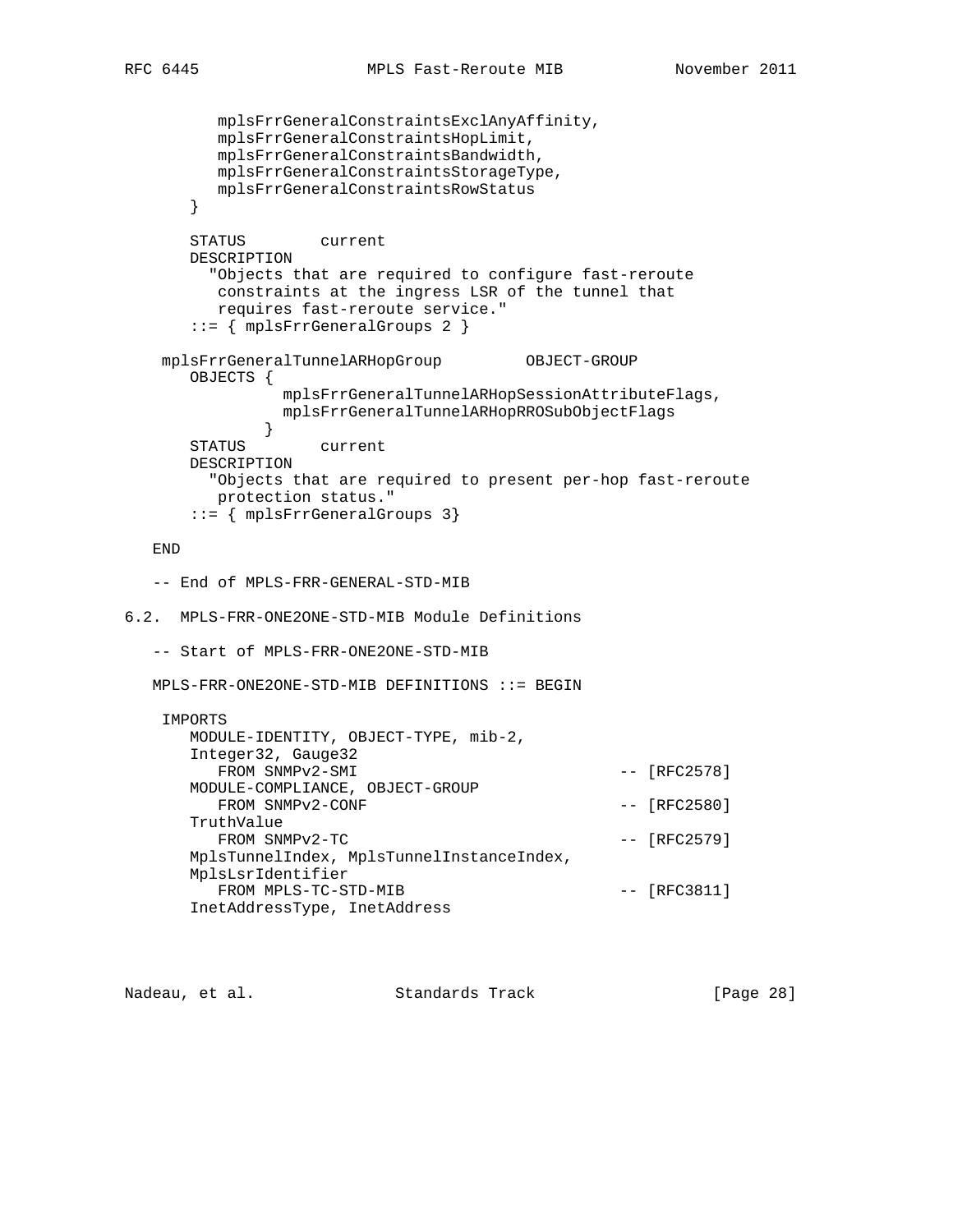```
FROM INET-ADDRESS-MIB --- [RFC4001]
          mplsFrrGeneralScalarGroup, mplsFrrGeneralTunnelARHopGroup,
          mplsFrrGeneralConstraintsGroup
             FROM MPLS-FRR-GENERAL-STD-MIB
\mathcal{L}^{\text{max}} mplsFrrOne2OneMIB MODULE-IDENTITY
          LAST-UPDATED
              "201111030000Z" -- 03 Nov 2011 00:00:00 GMT
          ORGANIZATION
              "Multiprotocol Label Switching (MPLS) Working Group"
          CONTACT-INFO
" "The Contract of the Contract of the Contract of the Contract of the Contract of the Contract of the Contract of the Contract of the Contract of the Contract of the Contract of the Contract of the Contract of the Contrac
                           Riza Cetin
                   Email: riza.cetin@alcatel.be
                            Thomas D. Nadeau
                   Email: thomas.nadeau@ca.com
                             A S Kiran Koushik
                   Email: kkoushik@cisco.com
                             Stefaan De Cnodder
                   Email: Stefaan.de_cnodder@alcatel.be
                             Der-Hwa Gan
                   Email: dhg@juniper.net
" "The Contract of the Contract of the Contract of the Contract of the Contract of the Contract of the Contract of the Contract of the Contract of the Contract of the Contract of the Contract of the Contract of the Contrac
          DESCRIPTION
             "Copyright (c) 2011 IETF Trust and the persons
              identified as authors of the code. All rights
              reserved.
              Redistribution and use in source and binary forms,
              with or without modification, is permitted pursuant
              to, and subject to the license terms contained in,
              the Simplified BSD License set forth in Section 4.c
              of the IETF Trust's Legal Provisions Relating to
              IETF Documents
              (http://trustee.ietf.org/license-info).
              This MIB module contains object definitions for the
              MPLS Traffic Engineering one-to-one backup method for
              Fast Reroute as defined in RFC 4090."
      -- Revision history.
          REVISION
             "201111030000Z" -- 03 Nov 2011 00:00:00 GMT
```
Nadeau, et al. Standards Track [Page 29]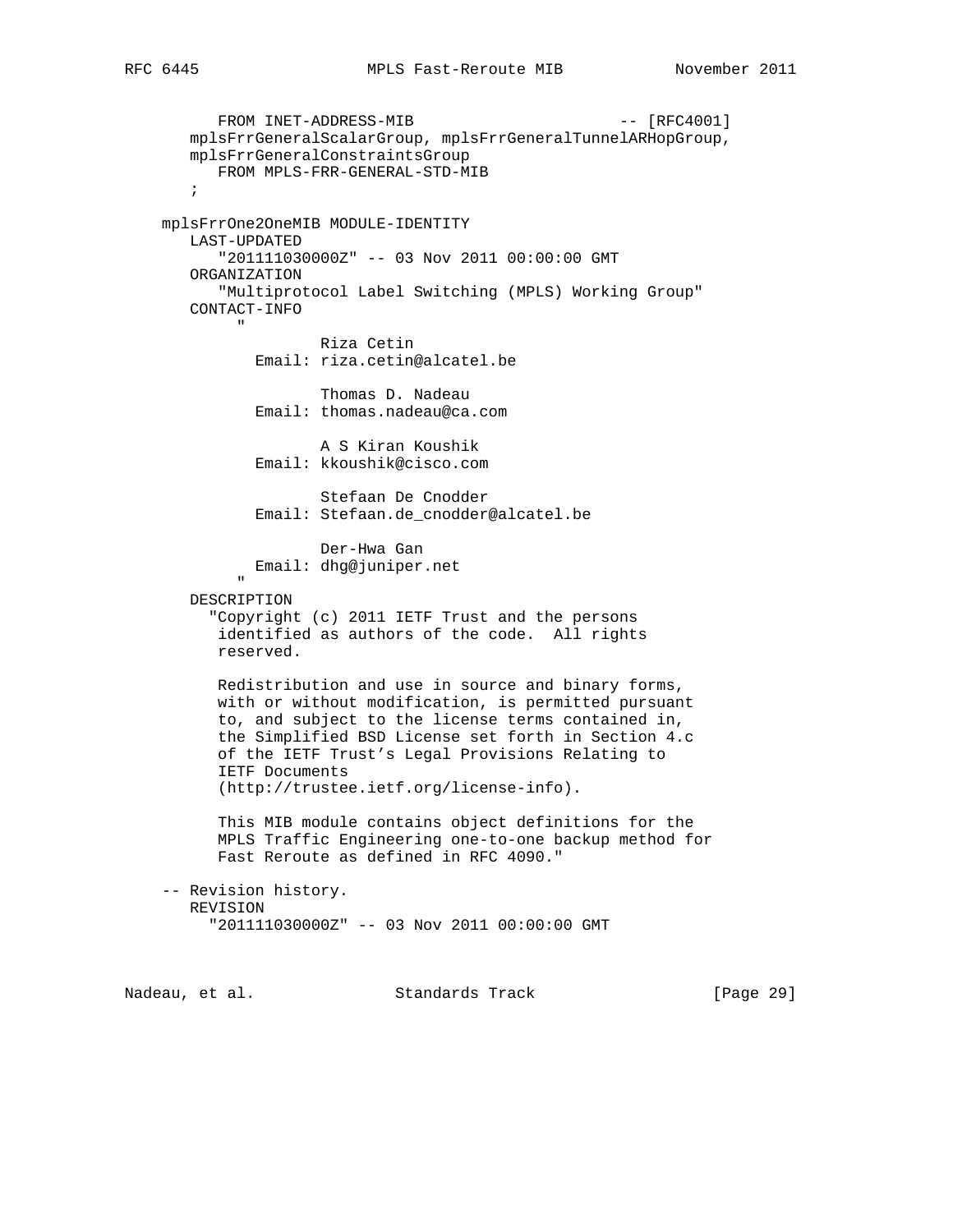```
 DESCRIPTION
         "Initial version. Published as RFC 6445."
       ::= { mib-2 203 }
    -- Top-level components of this MIB module
    mplsFrrOne2OneObjects OBJECT IDENTIFIER
                          ::= { mplsFrrOne2OneMIB 1 }
    mplsFrrOne2OneConformance OBJECT IDENTIFIER
                           ::= { mplsFrrOne2OneMIB 2 }
    -- Scalar objects defined for the one-to-one style of FRR
    mplsFrrIncomingDetourLSPs OBJECT-TYPE
       SYNTAX Integer32 (0..2147483647)
      MAX-ACCESS read-only<br>STATUS current
      STATUS
       DESCRIPTION
         "The number of detour LSPs entering the device."
       ::= { mplsFrrOne2OneObjects 1 }
    mplsFrrOutgoingDetourLSPs OBJECT-TYPE
 SYNTAX Integer32 (0..2147483647)
 MAX-ACCESS read-only
       STATUS current
       DESCRIPTION
         "The number of detour LSPs leaving the device."
       ::= { mplsFrrOne2OneObjects 2 }
    mplsFrrOne2OneDetourOriginating OBJECT-TYPE
       SYNTAX Integer32(0..2147483647)
       MAX-ACCESS read-only
       STATUS current
       DESCRIPTION
         "The number of detour LSPs originating at this PLR."
       ::= { mplsFrrOne2OneObjects 3 }
    mplsFrrActiveProtectedLSPs OBJECT-TYPE
       SYNTAX Gauge32
       MAX-ACCESS read-only
       STATUS current
       DESCRIPTION
         "Indicates the number of LSPs currently protected by
          the FRR feature where this device acts as the PLR
          for those LSPs."
```

```
- -
```
Nadeau, et al. Standards Track [Page 30]

::= { mplsFrrOne2OneObjects 4 }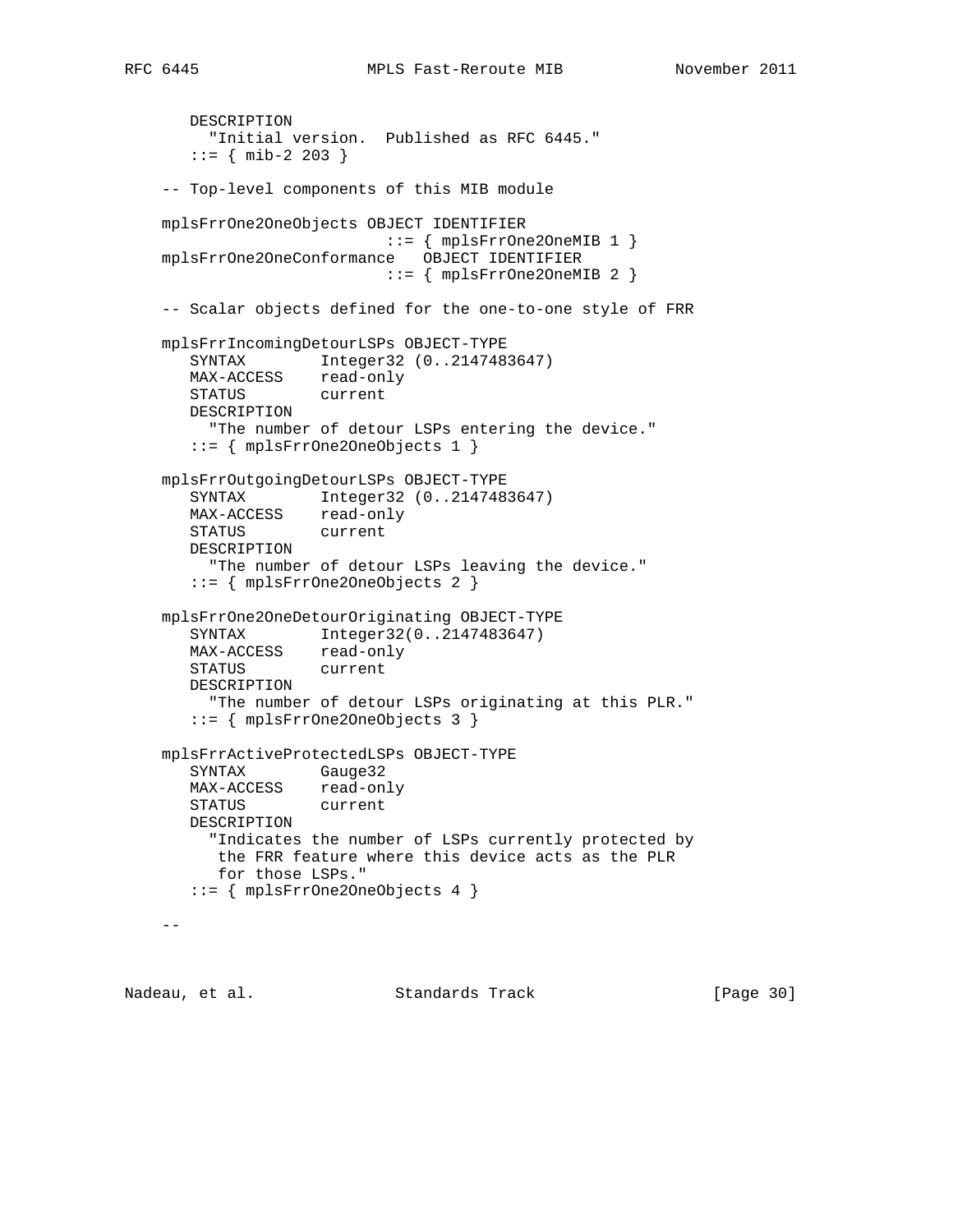-- One-to-One specific tables -- -- Tables in this section pertain only to the one-to-one -- style of FRR. -- -- MPLS Fast-Reroute Point of Local Repair table mplsFrrOne2OnePlrTable OBJECT-TYPE SYNTAX SEQUENCE OF MplsFrrOne2OnePlrEntry MAX-ACCESS not-accessible STATUS current DESCRIPTION "This table shows a list of protected TE tunnels with the corresponding protecting tunnel, as well as the PLR where the protecting tunnel that initiated the detour LSPs traverses this node." ::= { mplsFrrOne2OneObjects 5 } mplsFrrOne2OnePlrEntry OBJECT-TYPE SYNTAX MplsFrrOne2OnePlrEntry MAX-ACCESS not-accessible STATUS current DESCRIPTION "An entry in this table represents a protected tunnel LSP together with its detour tunnel instance. An entry in this table is only created by an SNMP engine as instructed by an MPLS signaling protocol. The entries of this table are present in all LSRs on the path of the detour LSP. The objects mplsFrrOne2OnePlrSenderAddrType and mplsFrrOne2OnePlrSenderAddr can be modified after the row is created. The objects mplsFrrOne2OnePlrTunnelIndex, mplsFrrOne2OnePlrTunnelDetourInstance, mplsFrrOne2OnePlrTunnelIngressLSRId, and mplsFrrOne2OnePlrTunnelEgressLSRId have the same values as the objects mplsTunnelIndex, mplsTunnelInstance, mplsTunnelIngressLSRId, and mplsTunnelEgressLSRId of the detour tunnel instance created in the mplsTunnelTable (MPLS-TE-STD-MIB). The entries in this table will be deleted when the corresponding entries in the mplsTunnelTable are deleted." INDEX { mplsFrrOne2OnePlrTunnelIndex, -- from MPLS-TE-STD-MIB

Nadeau, et al. Standards Track [Page 31]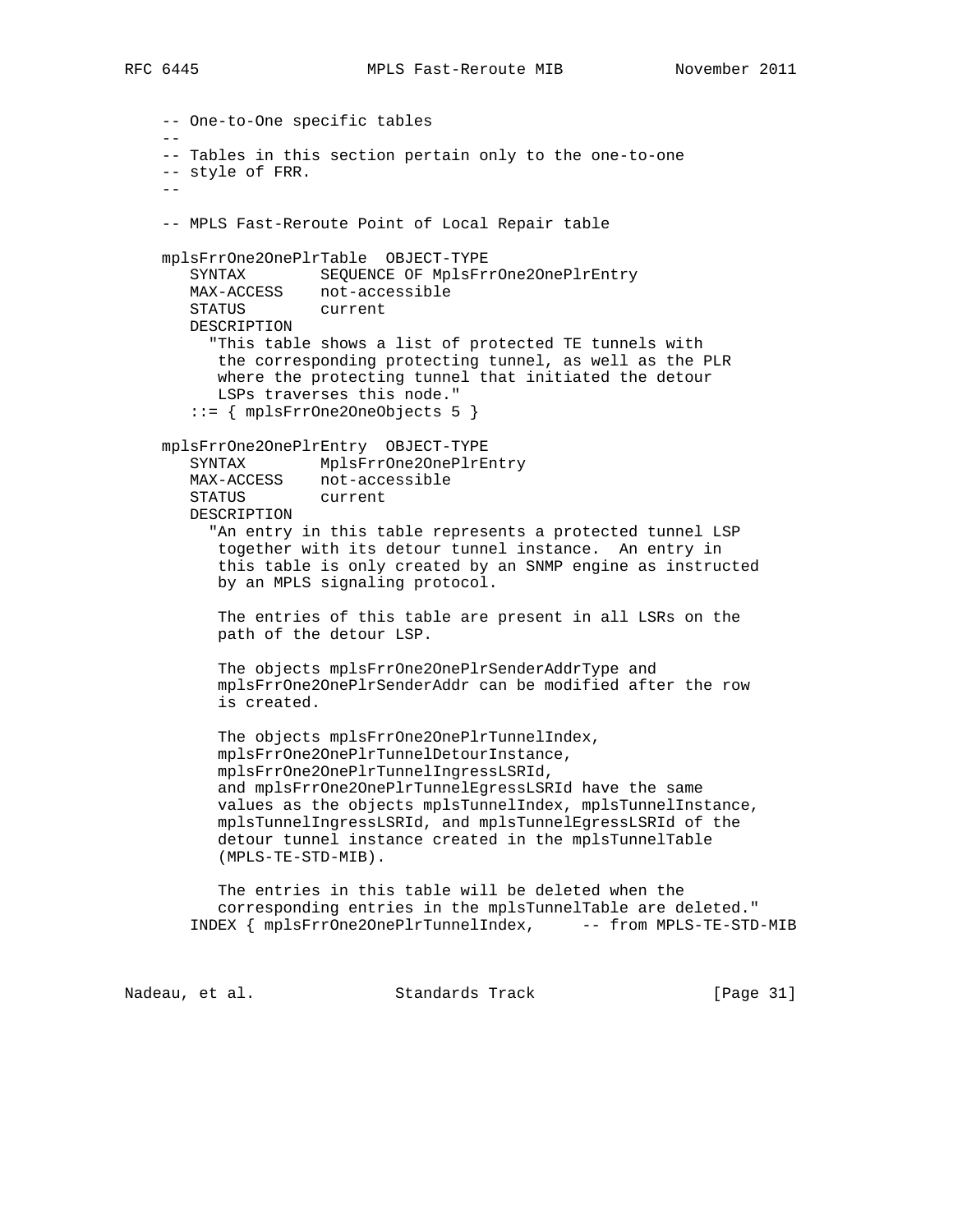```
 mplsFrrOne2OnePlrTunnelDetourInstance,-- mplsTunnelTable
               mplsFrrOne2OnePlrTunnelIngressLSRId,-- Tunnels must exist
              mplsFrrOne2OnePlrTunnelEgressLSRId, -- a priori
               mplsFrrOne2OnePlrId }
       ::= { mplsFrrOne2OnePlrTable 1 }
    MplsFrrOne2OnePlrEntry ::= SEQUENCE {
        mplsFrrOne2OnePlrTunnelIndex MplsTunnelIndex,
        mplsFrrOne2OnePlrTunnelDetourInstance MplsTunnelInstanceIndex,
        mplsFrrOne2OnePlrTunnelIngressLSRId MplsLsrIdentifier,
        mplsFrrOne2OnePlrTunnelEgressLSRId MplsLsrIdentifier,
 mplsFrrOne2OnePlrId MplsLsrIdentifier,
 mplsFrrOne2OnePlrSenderAddrType InetAddressType,
mplsFrrOne2OnePlrSenderAddr     InetAddress,
 mplsFrrOne2OnePlrAvoidNodeAddrType InetAddressType,
 mplsFrrOne2OnePlrAvoidNodeAddr InetAddress
    }
    mplsFrrOne2OnePlrTunnelIndex OBJECT-TYPE
       SYNTAX MplsTunnelIndex
       MAX-ACCESS not-accessible
       STATUS current
       DESCRIPTION
         "Uniquely identifies a tunnel between a pair of LSRs
          from the mplsTunnelEntry."
       ::= { mplsFrrOne2OnePlrEntry 1 }
    mplsFrrOne2OnePlrTunnelDetourInstance OBJECT-TYPE
       SYNTAX MplsTunnelInstanceIndex
       MAX-ACCESS not-accessible
       STATUS current
       DESCRIPTION
         "Uniquely identifies a detour instance of a tunnel from
          the mplsTunnelEntry.
         - lower 16 bits : protected tunnel instance
         - higher 16 bits: detour instance"
       ::= { mplsFrrOne2OnePlrEntry 2 }
    mplsFrrOne2OnePlrTunnelIngressLSRId OBJECT-TYPE
       SYNTAX MplsLsrIdentifier
       MAX-ACCESS not-accessible
       STATUS current
       DESCRIPTION
         "The purpose of this object is to uniquely identify a
          tunnel within a network. When the MPLS signaling
          protocol is rsvp(2), this object SHOULD contain the
          same value as the Extended Tunnel ID field in the
Nadeau, et al. Standards Track [Page 32]
```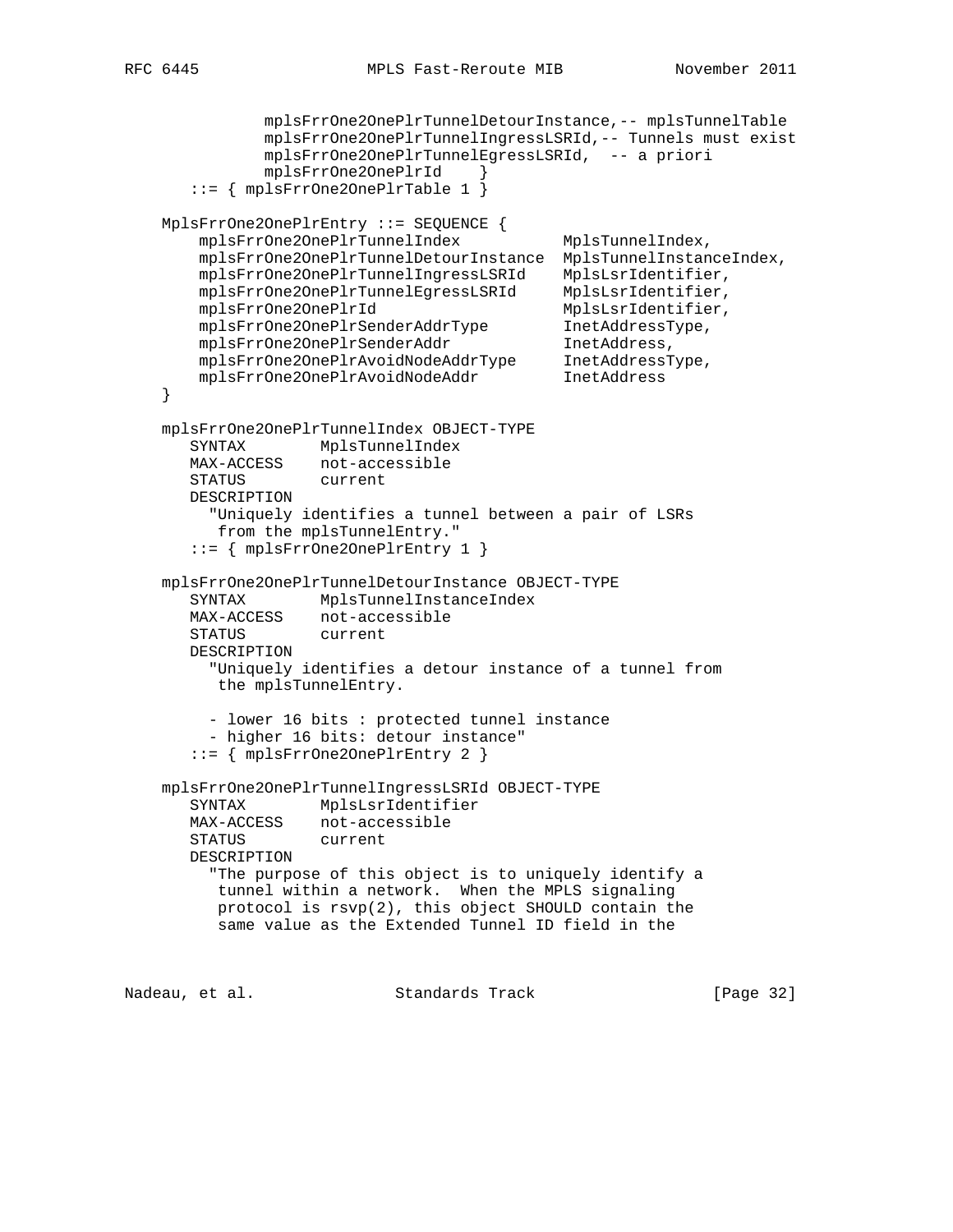```
 SESSION object. When the MPLS signaling protocol
      is crldp(3), this object SHOULD contain the same
      value as the Ingress LSR Router ID field in the
      LSPID TLV object.
      This value represents the head-end of the protected
      tunnel instance."
   REFERENCE
      "Section 4.7 of RFC 3209."
    ::= { mplsFrrOne2OnePlrEntry 3 }
 mplsFrrOne2OnePlrTunnelEgressLSRId OBJECT-TYPE
   SYNTAX MplsLsrIdentifier
   MAX-ACCESS not-accessible
   STATUS current
   DESCRIPTION
     "Specifies the egress LSR ID of the protected tunnel instance."
    ::= { mplsFrrOne2OnePlrEntry 4 }
 mplsFrrOne2OnePlrId OBJECT-TYPE
   SYNTAX MplsLsrIdentifier
   MAX-ACCESS not-accessible
   STATUS current
   DESCRIPTION
      "This value represents the PLR that has initiated a detour LSP
      to protect a tunnel instance.
      This value is signaled via the DETOUR object defined in
      MPLS RSVP."
   REFERENCE
     "Section 4.2 of RFC 4090."
    ::= { mplsFrrOne2OnePlrEntry 5 }
 mplsFrrOne2OnePlrSenderAddrType OBJECT-TYPE
   SYNTAX InetAddressType
  MAX-ACCESS read-write<br>STATUS current
  STATUS
   DESCRIPTION
     "Denotes the address type of this detour instance's sender
      address."
  DEFVAL { ipv4 }
    ::= { mplsFrrOne2OnePlrEntry 6 }
 mplsFrrOne2OnePlrSenderAddr OBJECT-TYPE
   SYNTAX InetAddress
   MAX-ACCESS read-write
   STATUS current
```
Nadeau, et al. Standards Track [Page 33]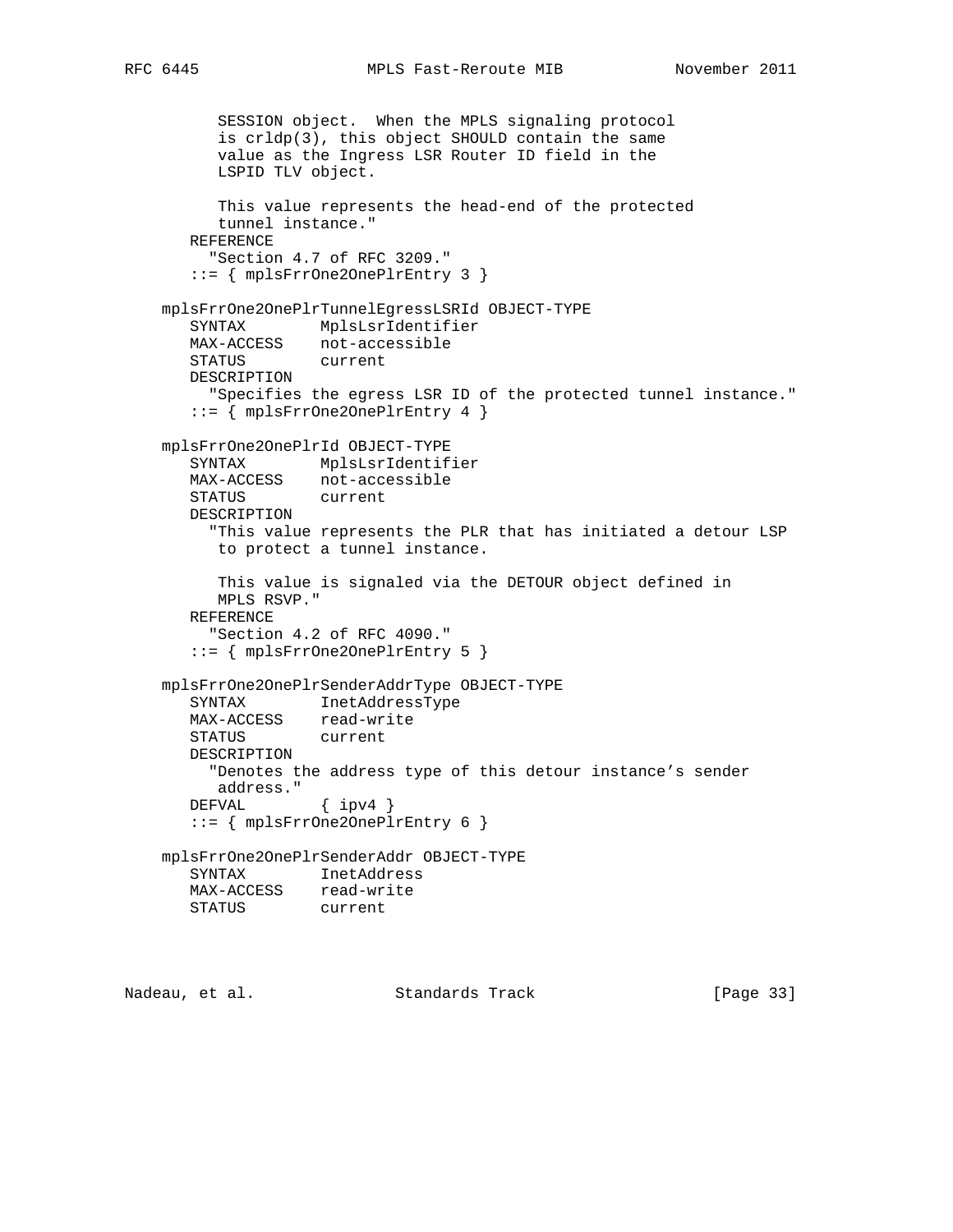```
 DESCRIPTION
         "The IP address of the PLR that has initiated the detour LSP.
          The type of this address is determined by the value of the
          mplsFrrOne2OnePlrSenderAddrType object."
       ::= { mplsFrrOne2OnePlrEntry 7 }
    mplsFrrOne2OnePlrAvoidNodeAddrType OBJECT-TYPE
       SYNTAX InetAddressType
       MAX-ACCESS read-only
       STATUS current
       DESCRIPTION
         "Denotes the address type of the node that this PLR tries to
          avoid."
       DEFVAL { ipv4 }
       ::= { mplsFrrOne2OnePlrEntry 8 }
    mplsFrrOne2OnePlrAvoidNodeAddr OBJECT-TYPE
       SYNTAX InetAddress
       MAX-ACCESS read-only
       STATUS current
       DESCRIPTION
         "The IP address of the node that this PLR tries to avoid.
          The type of this address is determined by the value of the
          mplsFrrOne2OnePlrAvoidNodeAddrType object.
          This value is signaled via the DETOUR object defined in
          MPLS RSVP."
       REFERENCE
         "Section 4.2 of RFC 4090."
       ::= { mplsFrrOne2OnePlrEntry 9 }
     -- MPLS One-to-One Fast-Reroute Detour table
    mplsFrrOne2OneDetourTable OBJECT-TYPE
       SYNTAX SEQUENCE OF MplsFrrOne2OneDetourEntry
       MAX-ACCESS not-accessible
       STATUS current
       DESCRIPTION
         "This table shows detour LSPs."
       ::= { mplsFrrOne2OneObjects 6 }
    mplsFrrOne2OneDetourEntry OBJECT-TYPE
       SYNTAX MplsFrrOne2OneDetourEntry
       MAX-ACCESS not-accessible
       STATUS current
       DESCRIPTION
         "An entry in this table represents a detour. An entry in this
          table is only created by an SNMP engine as instructed by an
Nadeau, et al. Standards Track [Page 34]
```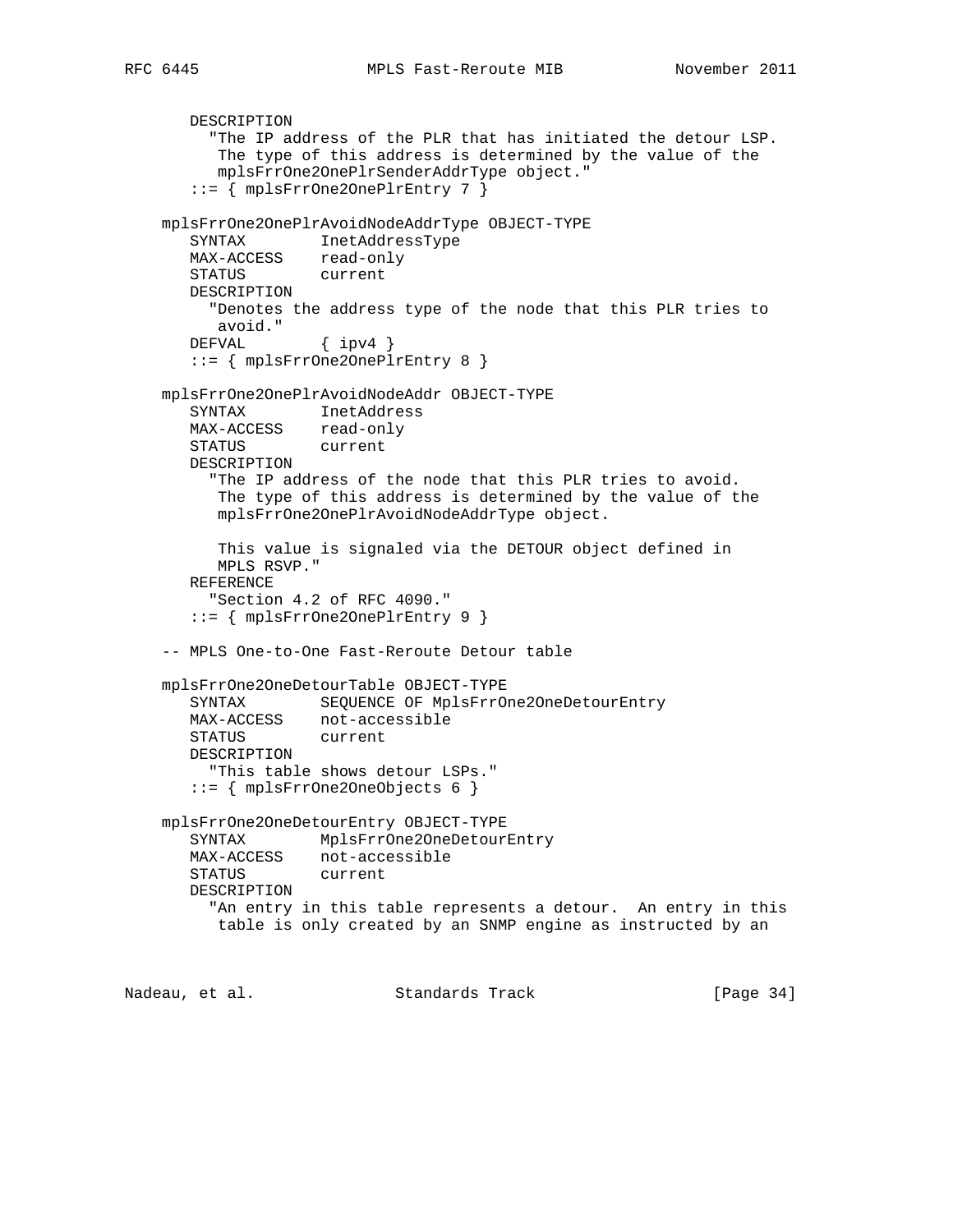```
 MPLS signaling protocol."
       INDEX {
             mplsFrrOne2OnePlrTunnelIndex, -- from MPLS-TE-STD-MIB
              mplsFrrOne2OnePlrTunnelDetourInstance, -- mplsTunnelTable
              mplsFrrOne2OnePlrTunnelIngressLSRId,-- Tunnels must exist
               mplsFrrOne2OnePlrTunnelEgressLSRId -- a priori
 }
       ::= { mplsFrrOne2OneDetourTable 1 }
    MplsFrrOne2OneDetourEntry ::= SEQUENCE {
mplsFrrOne2OneDetourActive TruthValue,
 mplsFrrOne2OneDetourMergedStatus INTEGER,
          mplsFrrOne2OneDetourMergedDetourInst MplsTunnelInstanceIndex
    }
    mplsFrrOne2OneDetourActive OBJECT-TYPE
       SYNTAX TruthValue
      MAX-ACCESS read-only
       STATUS current
       DESCRIPTION
         "Indicates whether or not the main LSP has switched over to
          this detour LSP.
          If the value of this object is 'true', then it means that
          the main LSP has switched over to this detour LSP. Otherwise,
          it contains a value of 'false'.
          This is only relevant for detours originated by this node."
       ::= { mplsFrrOne2OneDetourEntry 1 }
    mplsFrrOne2OneDetourMergedStatus OBJECT-TYPE
      SYNTAX INTEGER { notMerged(1),
                             mergedWithProtectedTunnel(2),
                             mergedWithDetour(3)
 }
       MAX-ACCESS read-only
       STATUS current
       DESCRIPTION
         "This value represents whether or not this detour is merged.
          This value is set to notMerged(1) if this detour is not
          merged.
          This value is set to mergedWithProtectedTunnel(2) if
          this detour is merged with the protected tunnel. This value
          is mergedWithDetour(3) if this detour is merged
          with another detour protecting the same tunnel."
       ::= { mplsFrrOne2OneDetourEntry 2 }
```
Nadeau, et al. Standards Track [Page 35]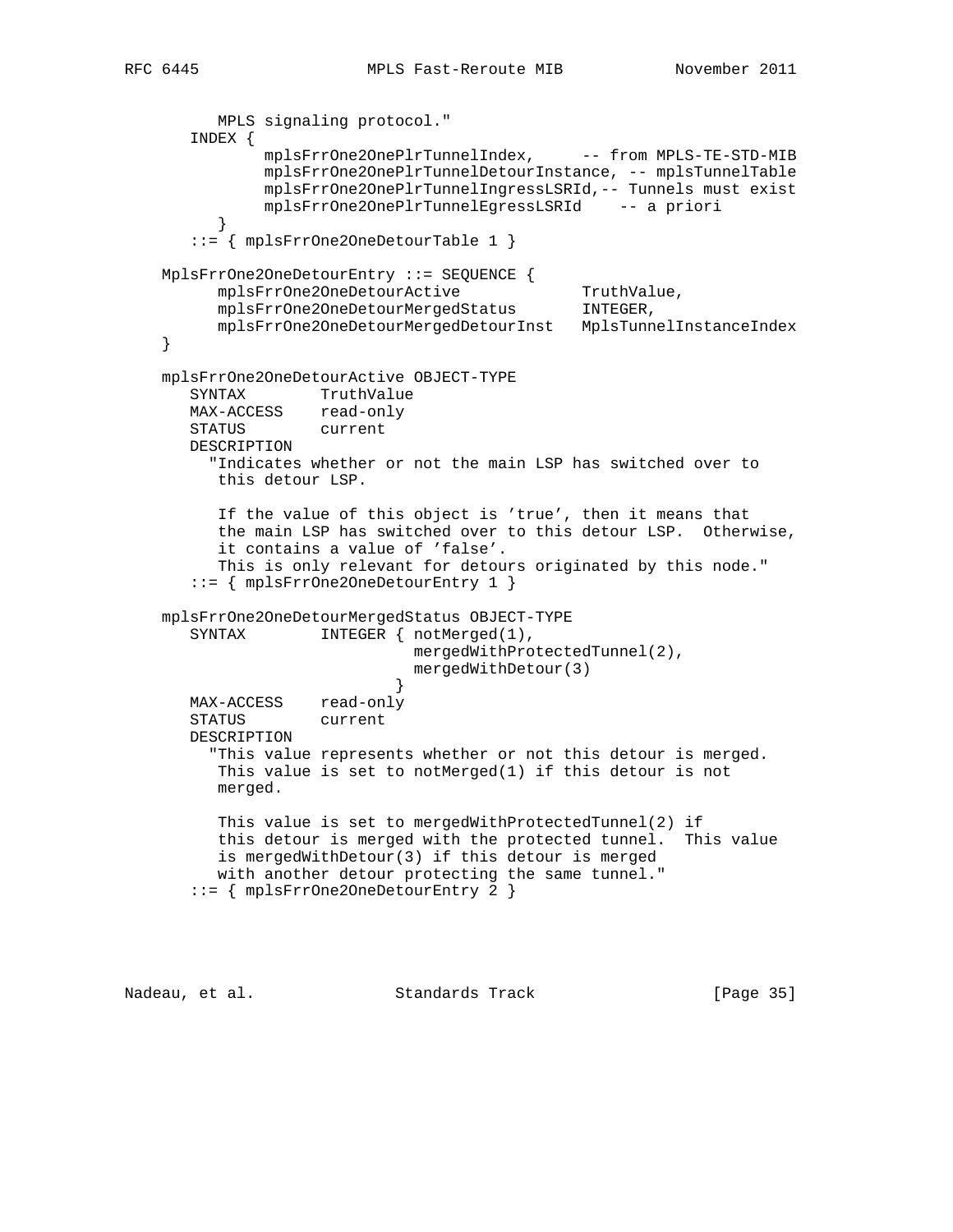```
 mplsFrrOne2OneDetourMergedDetourInst OBJECT-TYPE
 SYNTAX MplsTunnelInstanceIndex
 MAX-ACCESS read-only
       STATUS current
       DESCRIPTION
         "This value represents the mplsTunnelInstance of the detour
          with which this detour is merged. This object is only valid
          when mplsFrrOne2OneDetourMergedStatus is set to
          mergedWithDetour(3).
          - lower 16 bits : protected tunnel instance
          - higher 16 bits: detour instance"
       ::= { mplsFrrOne2OneDetourEntry 3 }
    -- Module Conformance Statement
    mplsFrrOne2OneCompliances
       OBJECT IDENTIFIER ::= {mplsFrrOne2OneConformance 1 }
    mplsFrrOne2OneGroups
       OBJECT IDENTIFIER ::= {mplsFrrOne2OneConformance 2 }
    mplsFrrOne2OneModuleFullCompliance MODULE-COMPLIANCE
       STATUS current
       DESCRIPTION
         "Compliance statements for SNMP engines that support the
          MPLS-FRR-ONE2ONE-STD-MIB module."
      MODULE MPLS-FRR-GENERAL-STD-MIB -- MPLS FRR Generic MIB
         MANDATORY-GROUPS {
                             mplsFrrGeneralScalarGroup,
                             mplsFrrGeneralTunnelARHopGroup,
                             mplsFrrGeneralConstraintsGroup
 }
       MODULE -- this module
           MANDATORY-GROUPS {
                             mplsFrrOne2OneScalarsGroup,
                             mplsFrrOne2OnePLRDetourGroup,
                             mplsFrrOne2OnePlrGroup
 }
       ::= { mplsFrrOne2OneCompliances 1 }
    mplsFrrOne2OneModuleReadOnlyCompliance MODULE-COMPLIANCE
       STATUS current
       DESCRIPTION
         "Compliance statements for SNMP engines that support the
```
Nadeau, et al. Standards Track [Page 36]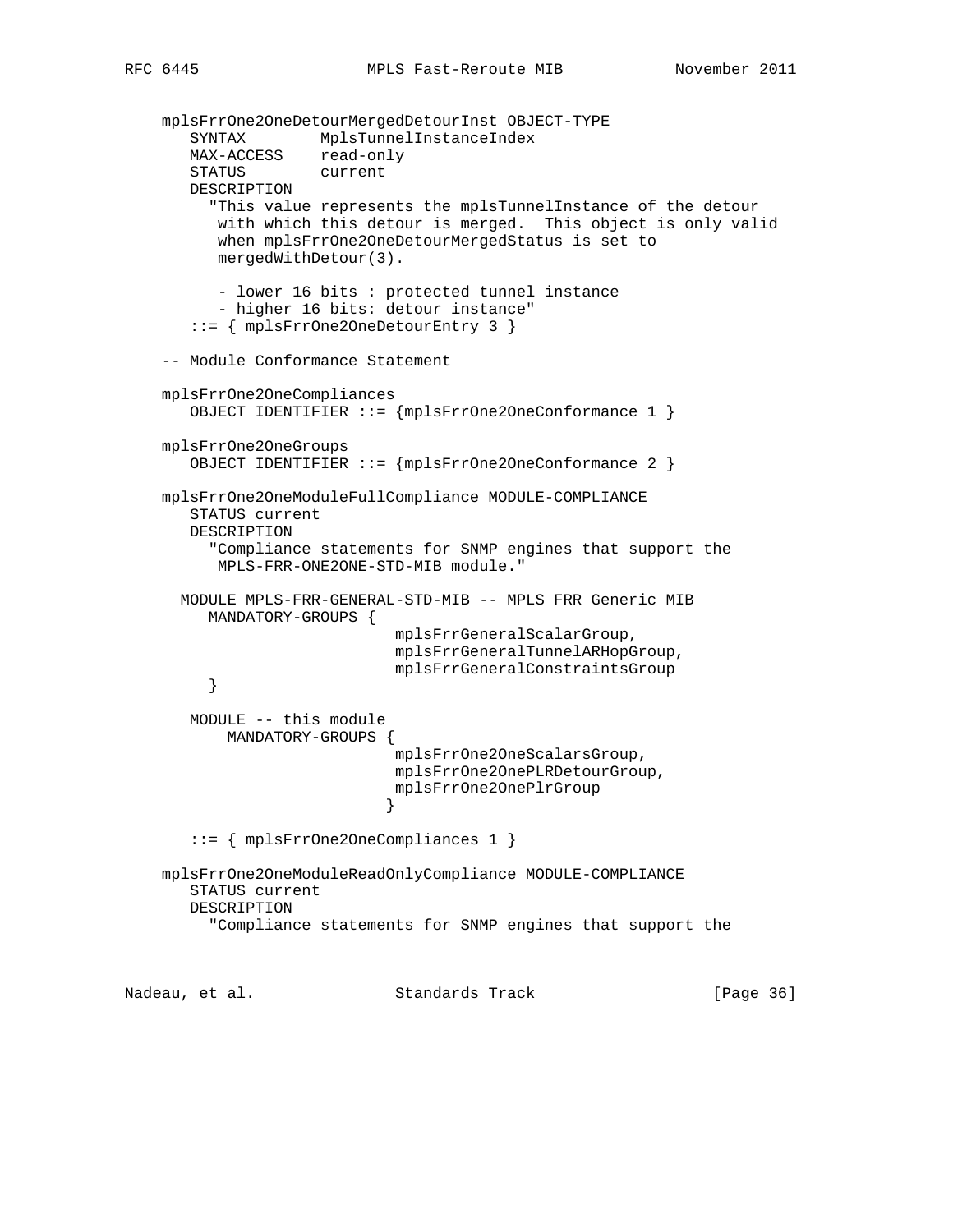```
 MPLS-FRR-ONE2ONE-STD-MIB module."
       MODULE
           MANDATORY-GROUPS {
                            mplsFrrOne2OneScalarsGroup,
                            mplsFrrOne2OnePLRDetourGroup,
                            mplsFrrOne2OnePlrGroup
 }
       -- mplsFrrOne2OnePlrTable
       OBJECT mplsFrrOne2OnePlrSenderAddrType
       MIN-ACCESS read-only
       DESCRIPTION
         "Write access is not required."
       OBJECT mplsFrrOne2OnePlrSenderAddr
       MIN-ACCESS read-only
       DESCRIPTION
         "Write access is not required."
       ::= { mplsFrrOne2OneCompliances 2 }
    -- Units of conformance
    mplsFrrOne2OneScalarsGroup OBJECT-GROUP
       OBJECTS {
                mplsFrrIncomingDetourLSPs,
                mplsFrrOutgoingDetourLSPs,
                mplsFrrOne2OneDetourOriginating,
               mplsFrrActiveProtectedLSPs
 }
       STATUS current
       DESCRIPTION
         "Objects that are required for general One-to-One PLR
          information."
       ::= { mplsFrrOne2OneGroups 1 }
    mplsFrrOne2OnePLRDetourGroup OBJECT-GROUP
       OBJECTS {
                mplsFrrOne2OneDetourActive,
                mplsFrrOne2OneDetourMergedStatus,
               mplsFrrOne2OneDetourMergedDetourInst
 }
       STATUS current
       DESCRIPTION
         "Objects that are required to present the detour LSP
         information at the detour ingress, transit, and egress
          LSRs."
       ::= { mplsFrrOne2OneGroups 2 }
```
Nadeau, et al. Standards Track [Page 37]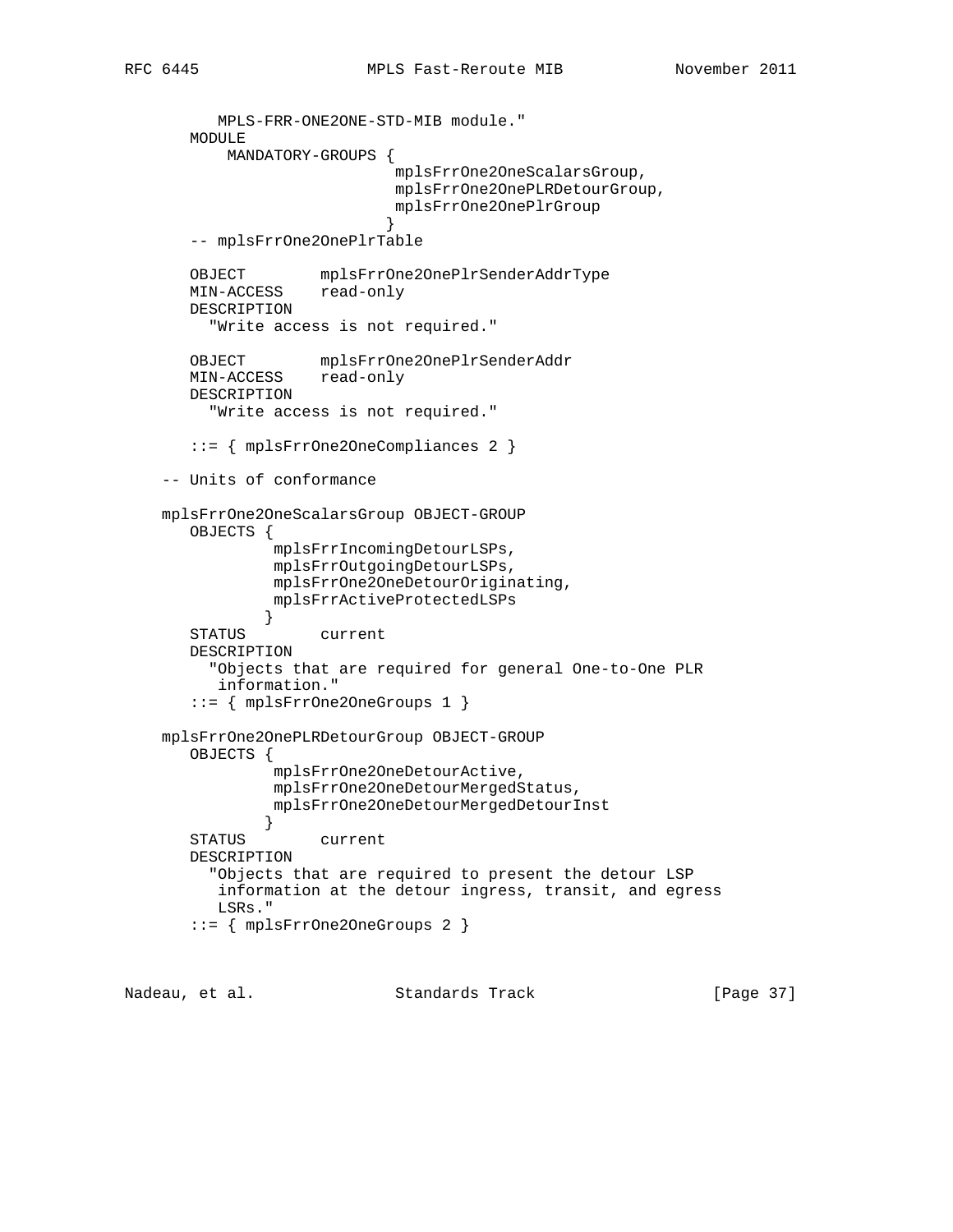```
 mplsFrrOne2OnePlrGroup OBJECT-GROUP
       OBJECTS {
          mplsFrrOne2OnePlrSenderAddrType,
          mplsFrrOne2OnePlrSenderAddr,
          mplsFrrOne2OnePlrAvoidNodeAddrType,
          mplsFrrOne2OnePlrAvoidNodeAddr
 }
       STATUS current
       DESCRIPTION
         "Objects that are required to represent the FRR
         One-to-One PLR information."
       ::= { mplsFrrOne2OneGroups 3 }
   END
   -- End of MPLS-FRR-ONE2ONE-STD-MIB
6.3. MPLS-FRR-FACILITY-STD-MIB Module Definitions
   -- Start of MPLS-FRR-FACILITY-STD-MIB
   MPLS-FRR-FACILITY-STD-MIB DEFINITIONS ::= BEGIN
    IMPORTS
       MODULE-IDENTITY, OBJECT-TYPE, mib-2,
       Integer32,
       NOTIFICATION-TYPE, Gauge32
         FROM SNMPv2-SMI - [RFC2578]
       MODULE-COMPLIANCE, OBJECT-GROUP,
       NOTIFICATION-GROUP
        FROM SNMPv2-CONF --- [RFC2580]
       TruthValue
        FROM SNMPv2-TC - [RFC2579]
       InterfaceIndex
        FROM IF-MIB - [RFC2863]
       MplsTunnelIndex, MplsTunnelInstanceIndex,
       MplsLsrIdentifier, MplsBitRate
        FROM MPLS-TC-STD-MIB - [RFC3811]
       mplsFrrGeneralScalarGroup, mplsFrrGeneralTunnelARHopGroup,
       mplsFrrGeneralConstraintsGroup
         FROM MPLS-FRR-GENERAL-STD-MIB
       ;
    mplsFrrFacilityMIB MODULE-IDENTITY
       LAST-UPDATED
          "201111030000Z" -- 03 Nov 2011 00:00:00 GMT
       ORGANIZATION
          "Multiprotocol Label Switching (MPLS) Working Group"
```
Nadeau, et al. Standards Track [Paqe 38]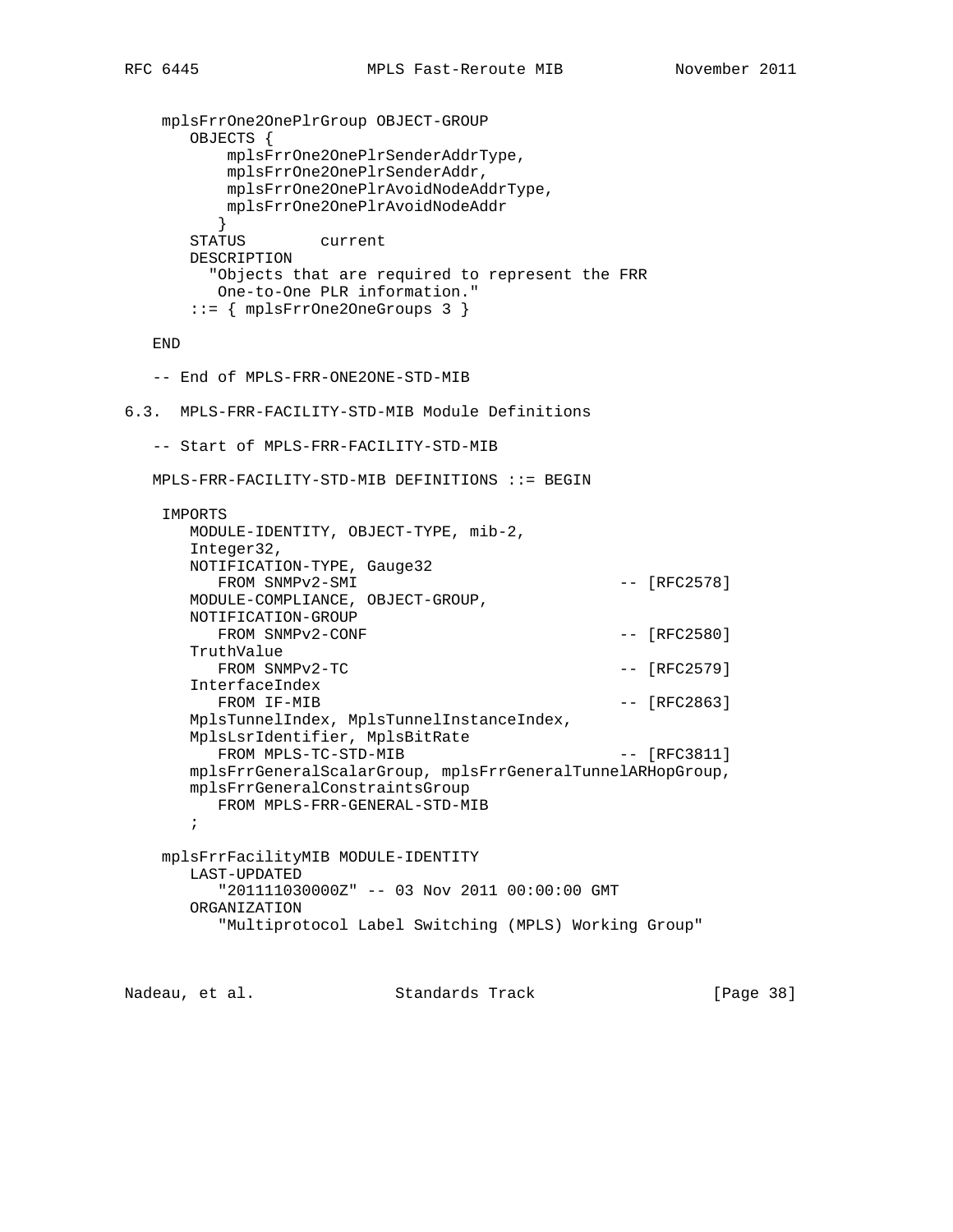CONTACT-INFO " "The Contract of the Contract of the Contract of the Contract of the Contract of the Contract of the Contract of the Contract of the Contract of the Contract of the Contract of the Contract of the Contract of the Contrac Riza Cetin Email: riza.cetin@alcatel.be Thomas D. Nadeau Email: thomas.nadeau@ca.com A S Kiran Koushik Email: kkoushik@cisco.com Stefaan De Cnodder Email: Stefaan.de\_cnodder@alcatel.be Der-Hwa Gan Email: dhg@juniper.net " "The Contract of the Contract of the Contract of the Contract of the Contract of the Contract of the Contract of the Contract of the Contract of the Contract of the Contract of the Contract of the Contract of the Contrac DESCRIPTION "Copyright (c) 2011 IETF Trust and the persons identified as authors of the code. All rights reserved. Redistribution and use in source and binary forms, with or without modification, is permitted pursuant to, and subject to the license terms contained in, the Simplified BSD License set forth in Section 4.c of the IETF Trust's Legal Provisions Relating to IETF Documents (http://trustee.ietf.org/license-info). This MIB module contains object definitions for the MPLS Traffic Engineering facility backup method for Fast Reroute as defined in RFC 4090." -- Revision history. REVISION "201111030000Z" -- 03 Nov 2011 00:00:00 GMT DESCRIPTION "Initial version. Published as RFC 6445."  $::=$  { mib-2 204 } -- Top-level components of this MIB module mplsFrrFacilityNotifications OBJECT IDENTIFIER  $\cdots = \{$  mplsFrrFacilityMIB 0  $\}$  mplsFrrFacilityObjects OBJECT IDENTIFIER ::= { mplsFrrFacilityMIB 1 }

Nadeau, et al. Standards Track [Page 39]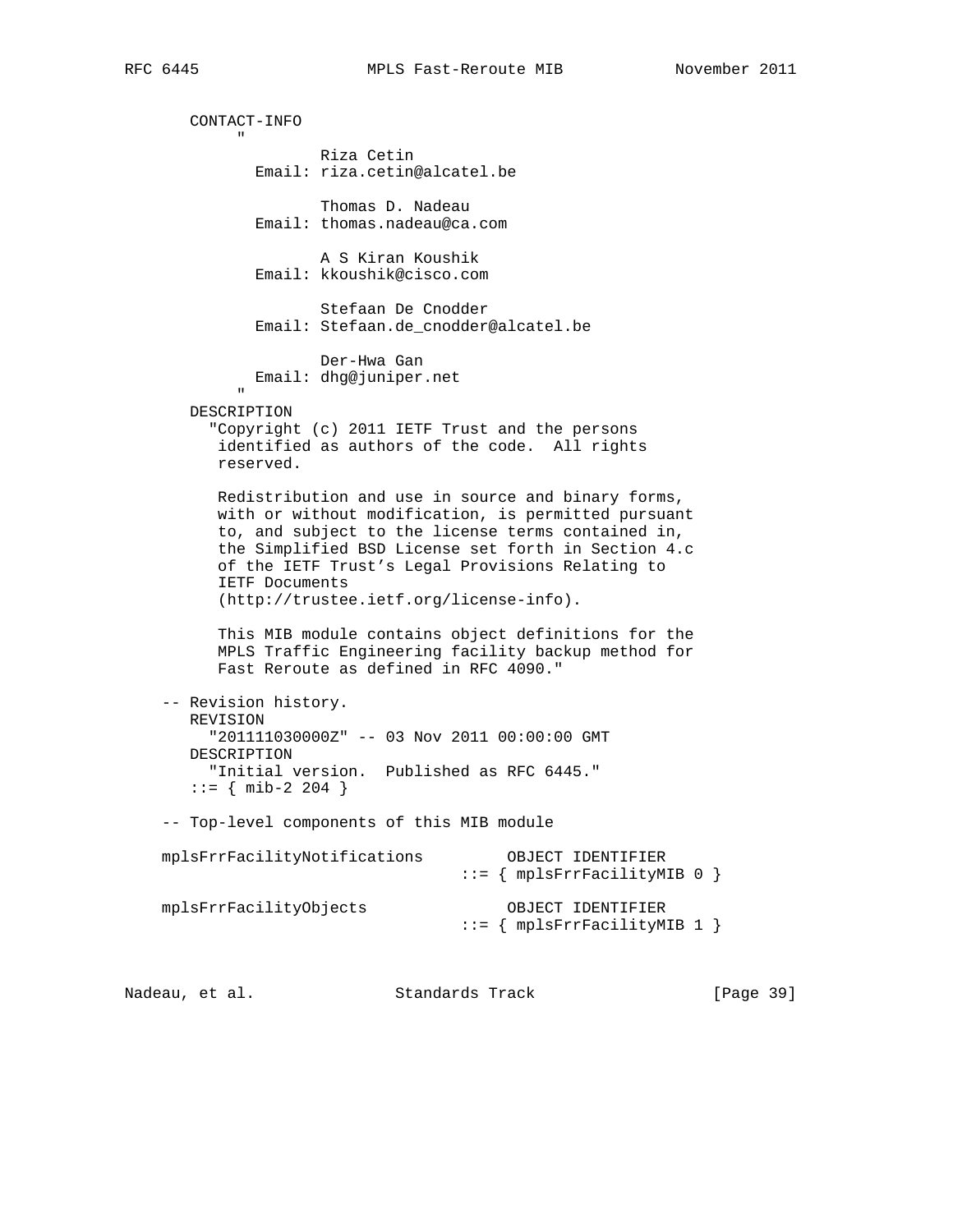```
 mplsFrrFacilityConformance OBJECT IDENTIFIER
                                ::= { mplsFrrFacilityMIB 2 }
 -- Scalar objects defined for the facility backup style of FRR
 mplsFrrConfiguredInterfaces OBJECT-TYPE
   SYNTAX Integer32(0..2147483647)
   MAX-ACCESS read-only
   STATUS current
   DESCRIPTION
      "Indicates the number of MPLS interfaces configured for
      protection."
   DEFVAL { 0 }
    ::= { mplsFrrFacilityObjects 1 }
 mplsFrrActiveInterfaces OBJECT-TYPE
   SYNTAX Gauge32
  MAX-ACCESS read-only
   STATUS current
   DESCRIPTION
     "Indicates the number of interfaces currently being
      protected. This value MUST be less than or equal
      to mplsFrrConfiguredInterfaces."
   DEFVAL { 0 }
    ::= { mplsFrrFacilityObjects 2 }
 mplsFrrConfiguredBypassTunnels OBJECT-TYPE
   SYNTAX Gauge32
   MAX-ACCESS read-only
   STATUS current
   DESCRIPTION
     "Indicates the number of bypass tunnels configured to
      protect TE tunnels on this LSR."
  DEFVAL { 0 }
    ::= { mplsFrrFacilityObjects 3 }
 mplsFrrActiveBypassTunnels OBJECT-TYPE
   SYNTAX Gauge32
   MAX-ACCESS read-only
   STATUS current
   DESCRIPTION
      "Indicates the number of bypass tunnels indicated in
      mplsFrrConfiguredBypassTunnels whose operStatus
      is up(1), indicating that they are currently protecting
      TE tunnels on this LSR."
   DEFVAL { 0 }
    ::= { mplsFrrFacilityObjects 4 }
```
Nadeau, et al. Standards Track [Page 40]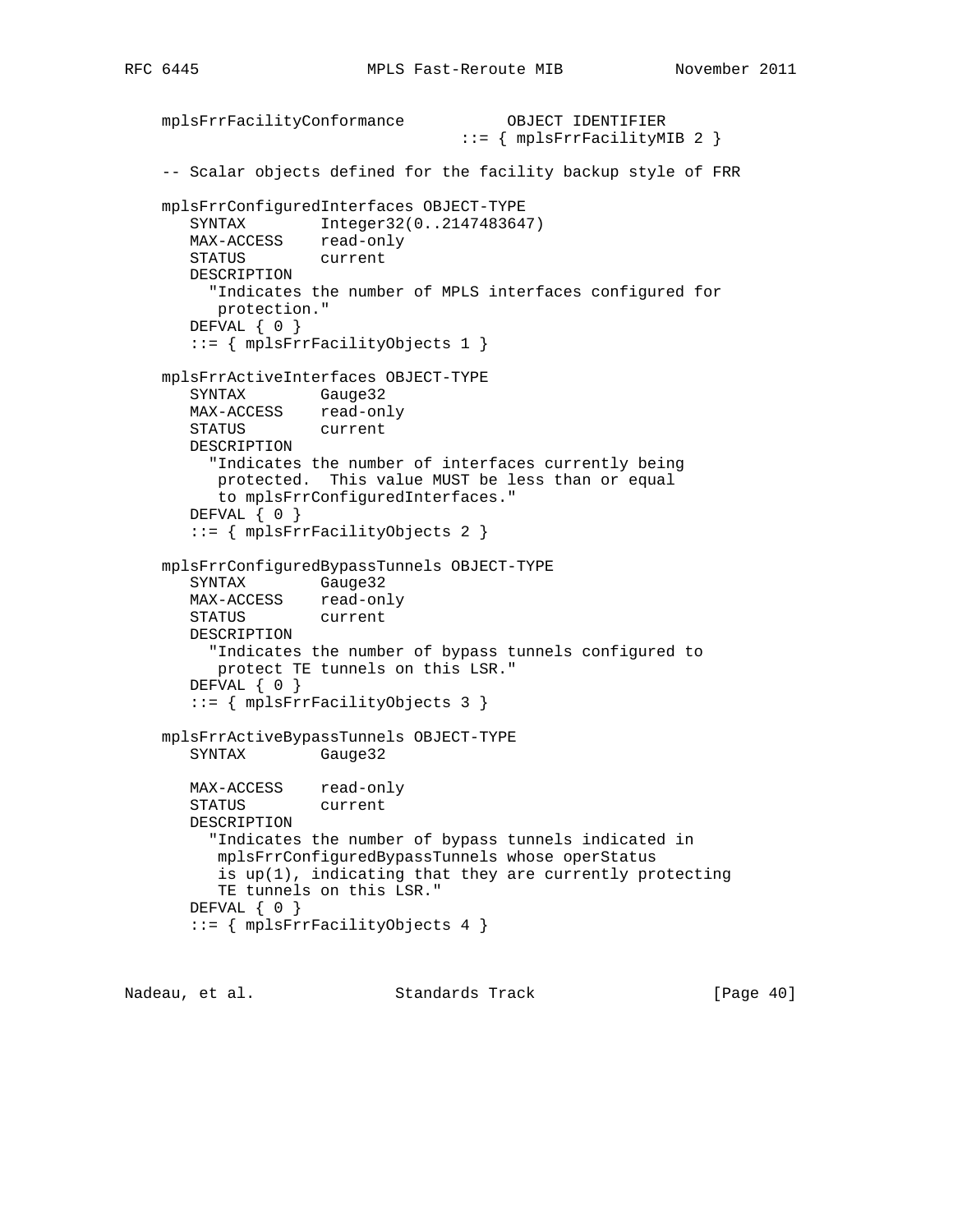```
 mplsFrrFacilityNotificationsEnabled OBJECT-TYPE
SYNTAX TruthValue
MAX-ACCESS read-write
       STATUS current
       DESCRIPTION
         "Enables or disables FRR notifications defined in this
          MIB module. Notifications are disabled by default.
          This object is needed to control the notifications
          emitted by this implementation."
       DEFVAL { false }
       ::= { mplsFrrFacilityObjects 5 }
    mplsFrrFacilityNotificationsMaxRate OBJECT-TYPE
 SYNTAX Gauge32
 UNITS "Notifications per Second"
      MAX-ACCESS read-write<br>STATUS current
      STATUS
       DESCRIPTION
         "This variable indicates the maximum number of
          notifications issued per second. If events occur
          more rapidly, the implementation may simply fail to
          emit these notifications during that period, or may
          queue them until an appropriate time. In case the
          implementation chooses to drop the events during
          throttling instead of queuing them to be sent at a later
          time, it is assumed that there will be no indication
          that events are being thrown away.
          A value of 0 means no throttling is applied and
          events may be generated at the rate at which they occur."
      DEFVAL { 0 }
       ::= { mplsFrrFacilityObjects 6 }
 --
    -- Facility-based FRR-specific tables
 --
     -- Tables in this section pertain only to the facility-based
     -- style of FRR.
 --
     mplsFrrFacilityDBTable OBJECT-TYPE
        SYNTAX SEQUENCE OF MplsFrrFacilityDBEntry
       MAX-ACCESS not-accessible<br>computers
        STATUS current
        DESCRIPTION
          "The mplsFrrFacilityDBTable provides information about the
           fast-reroute database. Each entry belongs to a protected
Nadeau, et al. Standards Track [Page 41]
```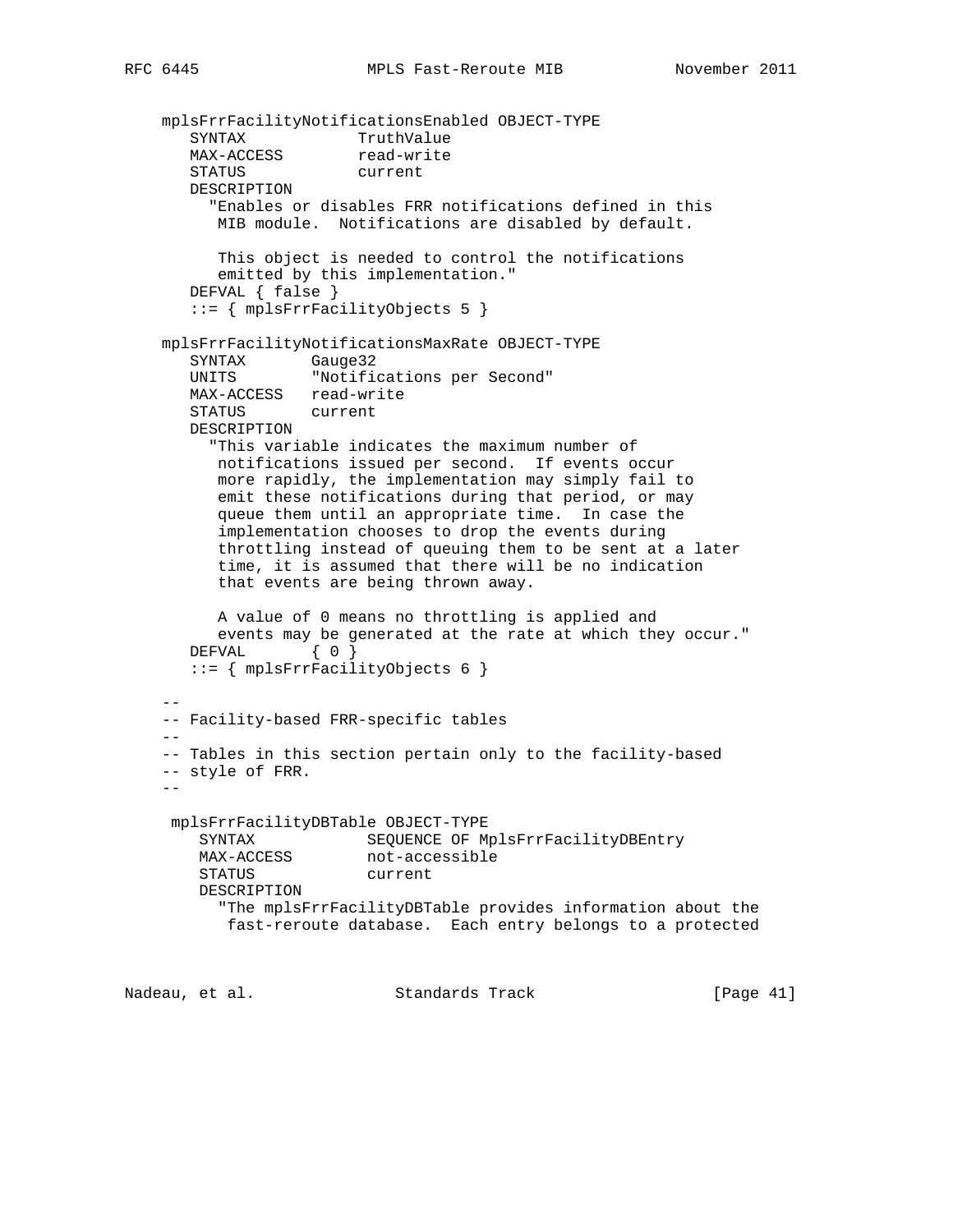interface, protecting backup tunnel, and protected tunnel. MPLS interfaces defined on this node are protected by backup tunnels and are indicated by the index mplsFrrFacilityProtectedIfIndex. If the interface index is set to 0, this indicates that the remaining indexes apply to all configured protected interfaces.

 Note that all objects in this table are read-only, and if new objects are added to this table, they should also be read-only.

 It is recommended that ifIndex persistence be enabled across re-initializations. If persistence is not implemented, then the value of mplsFrrFacilityProtectedIfIndex in this table cannot be guaranteed across restarts and all entries in this table MUST NOT be persistent, or the values of mplsFrrFacilityProtectedIfIndex MUST be reconstructed on restart.

 It is recommended that entries in this table be persistent across reboots.

 The protecting tunnel is indicated by the index mplsFrrFacilityProtectingTunnelIndex and represents a valid mplsTunnelEntry. Note that the tunnel instance index of the protecting tunnel may be set to 0, which indicates the tunnel head interface for the protecting tunnel, as per RFC 3812, but it may also be defined using the following semantics:

```
 - lower 16 bits : protected tunnel instance
       - higher 16 bits: must be all zeros"
    ::= { mplsFrrFacilityObjects 7 }
 mplsFrrFacilityDBEntry OBJECT-TYPE
   SYNTAX MplsFrrFacilityDBEntry
  MAX-ACCESS not-accessible
   STATUS current
   DESCRIPTION
      "An entry in the mplsFrrFacilityDBTable represents a single
      protected LSP, protected by a backup tunnel on a
      specific protected interface, or if the interface
```
 index is set to 0, on all interfaces. Note that for brevity, managers should consult the mplsTunnelTable present in the MPLS-TE-STD-MIB module for additional information about the protecting and protected tunnels, and the ifEntry in the IF-MIB module

Nadeau, et al. Standards Track [Page 42]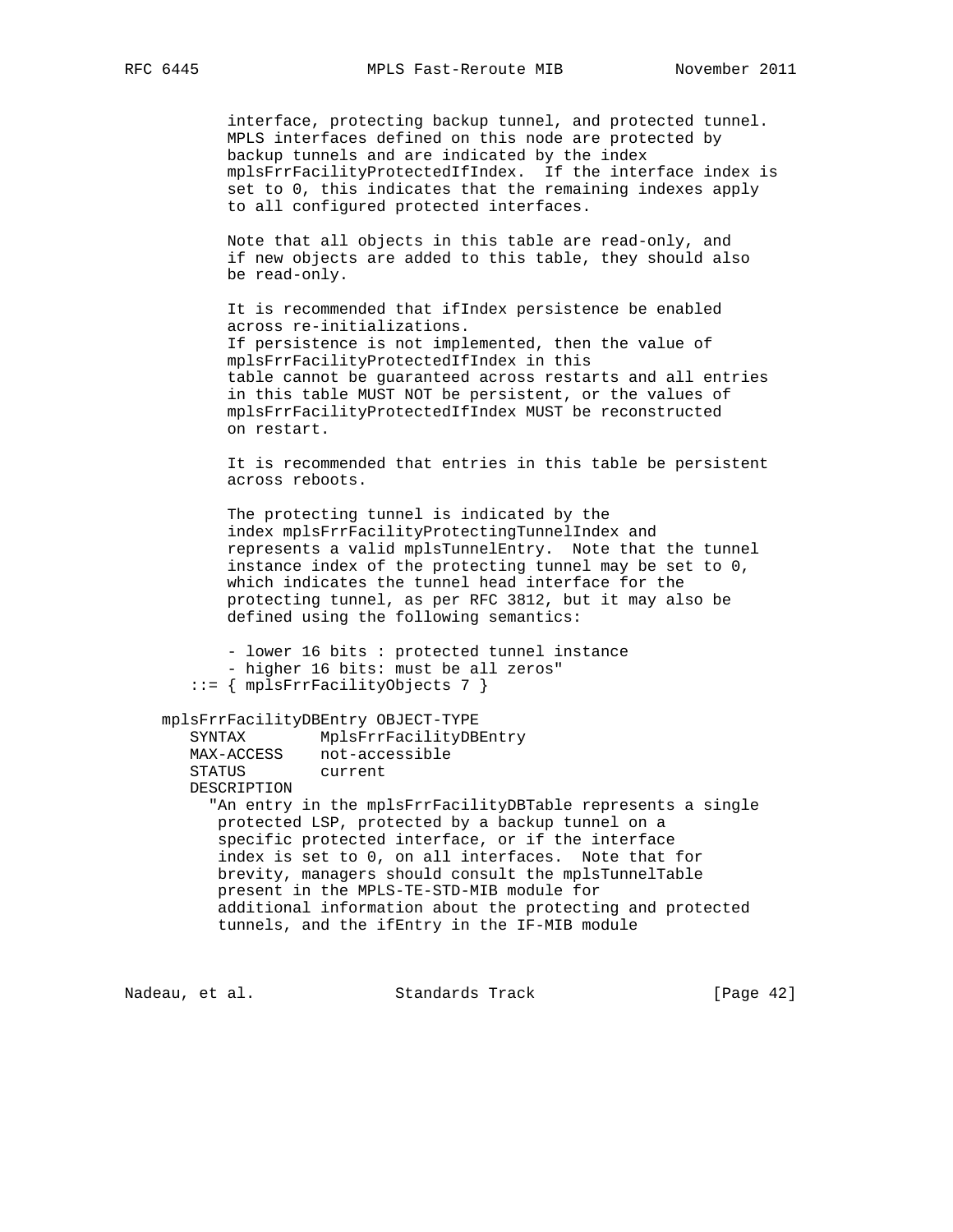```
 for the protected interface."
       INDEX {
              mplsFrrFacilityProtectedIfIndex, -- protected ifIndex
              mplsFrrFacilityProtectingTunnelIndex,-- protecting TE tun
 mplsFrrFacilityBackupTunnelIndex, -- protected TE tun
 mplsFrrFacilityBackupTunnelInstance, -- LSP
              mplsFrrFacilityBackupTunnelIngressLSRId,
              mplsFrrFacilityBackupTunnelEgressLSRId }
       ::= { mplsFrrFacilityDBTable 1 }
    MplsFrrFacilityDBEntry ::= SEQUENCE {
       mplsFrrFacilityProtectedIfIndex InterfaceIndex,
 mplsFrrFacilityProtectingTunnelIndex MplsTunnelIndex,
 mplsFrrFacilityBackupTunnelIndex MplsTunnelIndex,
 mplsFrrFacilityBackupTunnelInstance MplsTunnelInstanceIndex,
       mplsFrrFacilityBackupTunnelIngressLSRId MplsLsrIdentifier,
       mplsFrrFacilityBackupTunnelEgressLSRId MplsLsrIdentifier,
       mplsFrrFacilityDBNumProtectingTunnelOnIf Gauge32,
       mplsFrrFacilityDBNumProtectedLspOnIf Gauge32,
       mplsFrrFacilityDBNumProtectedTunnels Gauge32,
       mplsFrrFacilityDBProtectingTunnelStatus INTEGER,
       mplsFrrFacilityDBProtectingTunnelResvBw MplsBitRate
    }
    mplsFrrFacilityProtectedIfIndex OBJECT-TYPE
 SYNTAX InterfaceIndex
 MAX-ACCESS not-accessible
       STATUS current
       DESCRIPTION
         "Uniquely identifies the interface configured for FRR
          protection. If this object is set to 0, this indicates
          that the remaining indexing combinations for this row
          apply to all interfaces on this device for which
          the FRR feature can operate."
       ::= { mplsFrrFacilityDBEntry 1 }
    mplsFrrFacilityProtectingTunnelIndex OBJECT-TYPE
       SYNTAX MplsTunnelIndex
       MAX-ACCESS not-accessible
       STATUS current
       DESCRIPTION
         "Uniquely identifies the mplsTunnelEntry primary index for
          the tunnel head interface designated to protect the
          interface as specified in the mplsFrrFacilityProtectedIfIndex
          (and all of the tunnels using this interface). Note
          that the corresponding mplsTunnelInstance MUST BE
          0 as per the indexing convention stipulated."
```
Nadeau, et al. Standards Track [Page 43]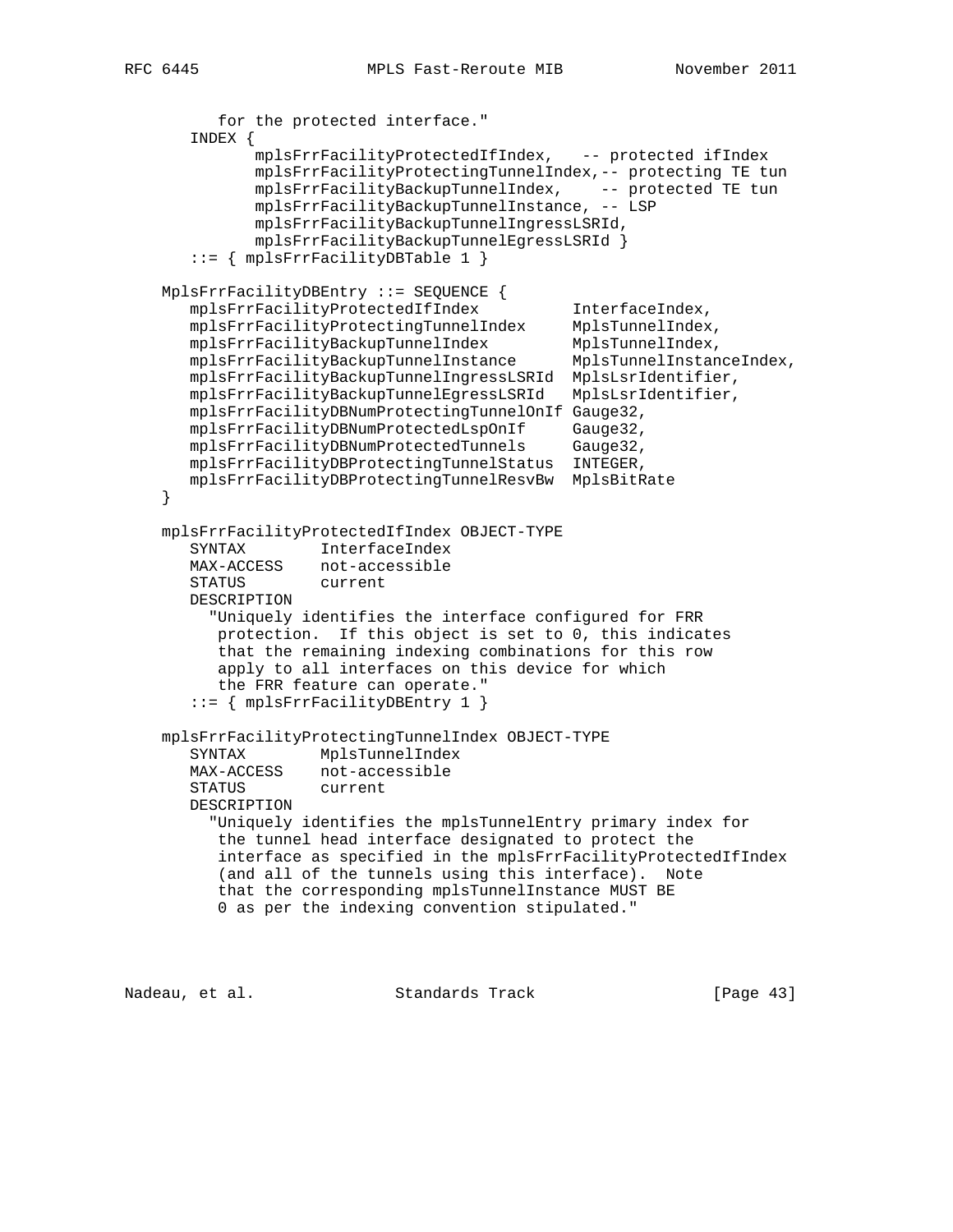```
 REFERENCE
         "Section 6.1 of RFC 3812."
       ::= { mplsFrrFacilityDBEntry 2 }
    mplsFrrFacilityBackupTunnelIndex OBJECT-TYPE
       SYNTAX MplsTunnelIndex
       MAX-ACCESS not-accessible
       STATUS current
       DESCRIPTION
         "Uniquely identifies the mplsTunnelEntry primary index for
          the TE tunnel LSP being protected on the
          interface as specified by mplsFrrFacilityProtectedIfIndex."
       ::= { mplsFrrFacilityDBEntry 3 }
    mplsFrrFacilityBackupTunnelInstance OBJECT-TYPE
       SYNTAX MplsTunnelInstanceIndex
      MAX-ACCESS not-accessible<br>STATUS current
      STATUS
       DESCRIPTION
         "Uniquely identifies the mplsTunnelEntry secondary index
          for the TE tunnel LSP being protected on the
          interface as specified by mplsFrrFacilityProtectedIfIndex."
       ::= { mplsFrrFacilityDBEntry 4 }
    mplsFrrFacilityBackupTunnelIngressLSRId OBJECT-TYPE
 SYNTAX MplsLsrIdentifier
 MAX-ACCESS not-accessible
       STATUS current
       DESCRIPTION
         "Uniquely identifies the mplsTunnelEntry third index
          for the TE tunnel LSP being protected on the
          interface as specified by mplsFrrFacilityProtectedIfIndex."
       REFERENCE
         "Section 6.1 of RFC 3812."
       ::= { mplsFrrFacilityDBEntry 5 }
    mplsFrrFacilityBackupTunnelEgressLSRId OBJECT-TYPE
       SYNTAX MplsLsrIdentifier
       MAX-ACCESS not-accessible
       STATUS current
       DESCRIPTION
         "Uniquely identifies the mplsTunnelEntry fourth index
          for the TE tunnel LSP being protected on the
          interface as specified by mplsFrrFacilityProtectedIfIndex."
       ::= { mplsFrrFacilityDBEntry 6 }
```
Nadeau, et al. Standards Track [Page 44]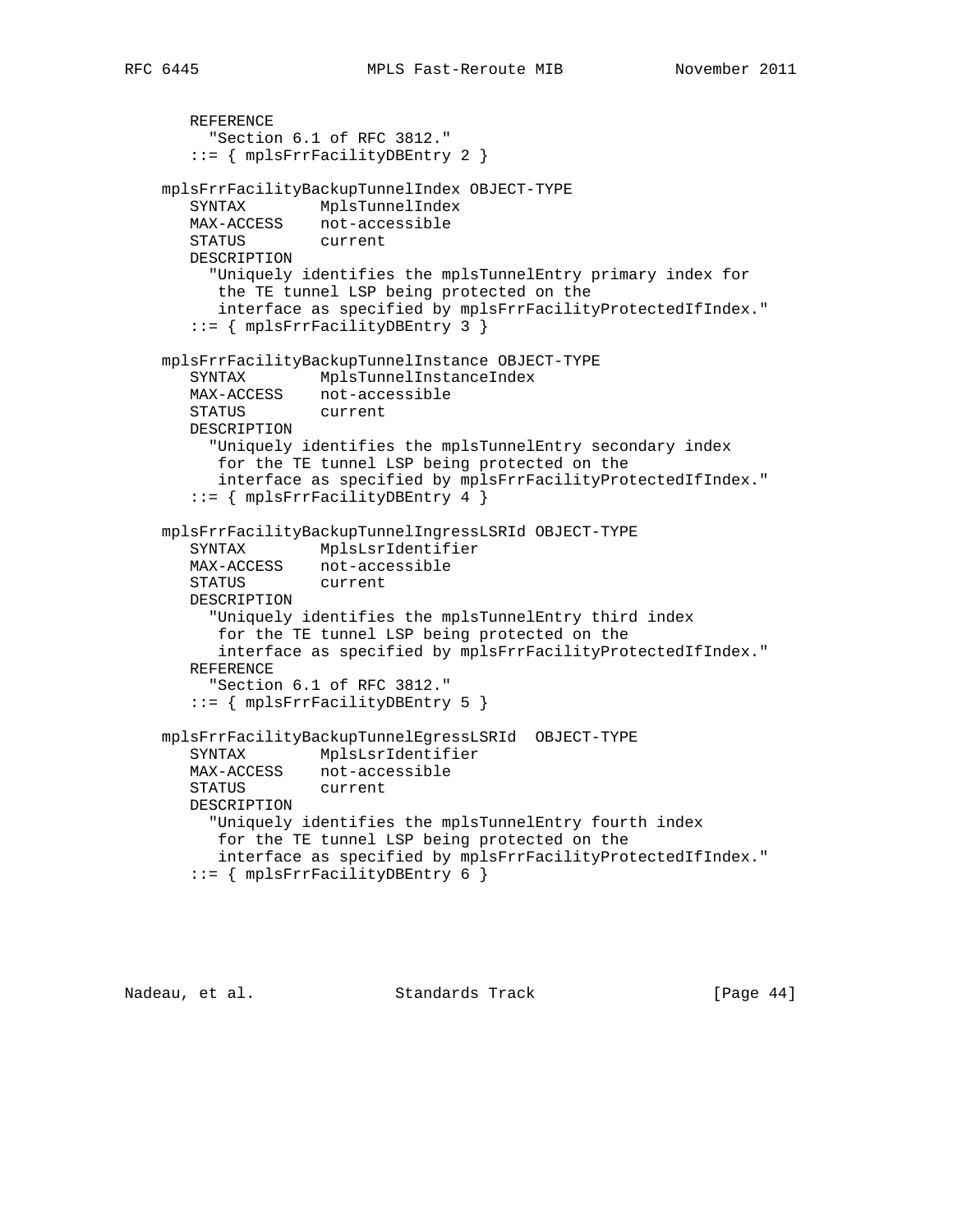```
 mplsFrrFacilityDBNumProtectingTunnelOnIf OBJECT-TYPE
SYNTAX Gauge32
MAX-ACCESS read-only
       STATUS current
       DESCRIPTION
         "The number of backup tunnels protecting the
         interface specified by mplsFrrFacilityProtectedIfIndex."
       ::= { mplsFrrFacilityDBEntry 7 }
    mplsFrrFacilityDBNumProtectedLspOnIf OBJECT-TYPE
       SYNTAX Gauge32
     MAX-ACCESS read-only
       STATUS current
       DESCRIPTION
         "The number of LSPs currently being protected on
         the interface specified by
         mplsFrrFacilityProtectedIfIndex."
       ::= { mplsFrrFacilityDBEntry 8 }
    mplsFrrFacilityDBNumProtectedTunnels OBJECT-TYPE
       SYNTAX Gauge32
     MAX-ACCESS read-only
      STATUS current
       DESCRIPTION
         "The number of tunnels protected on the interface
         specified by mplsFrrFacilityProtectedIfIndex."
       ::= { mplsFrrFacilityDBEntry 9 }
    mplsFrrFacilityDBProtectingTunnelStatus OBJECT-TYPE
      SYNTAX INTEGER {
                          active(1),
                          ready(2),
                          partial(3)
 }
      MAX-ACCESS read-only
       STATUS current
       DESCRIPTION
         "Specifies the state of the protecting tunnel as
         specified by mplsFrrFacilityProtectingTunnelIndex.
         active - This tunnel's label has been placed in the
                  LFIB and is ready to be applied to incoming
                  packets.
         ready - This tunnel's label entry has been created but
                  is not yet in the LFIB.
         partial - This tunnel's label entry has not been fully
                  created."
       ::= { mplsFrrFacilityDBEntry 10 }
```
Nadeau, et al. Standards Track [Page 45]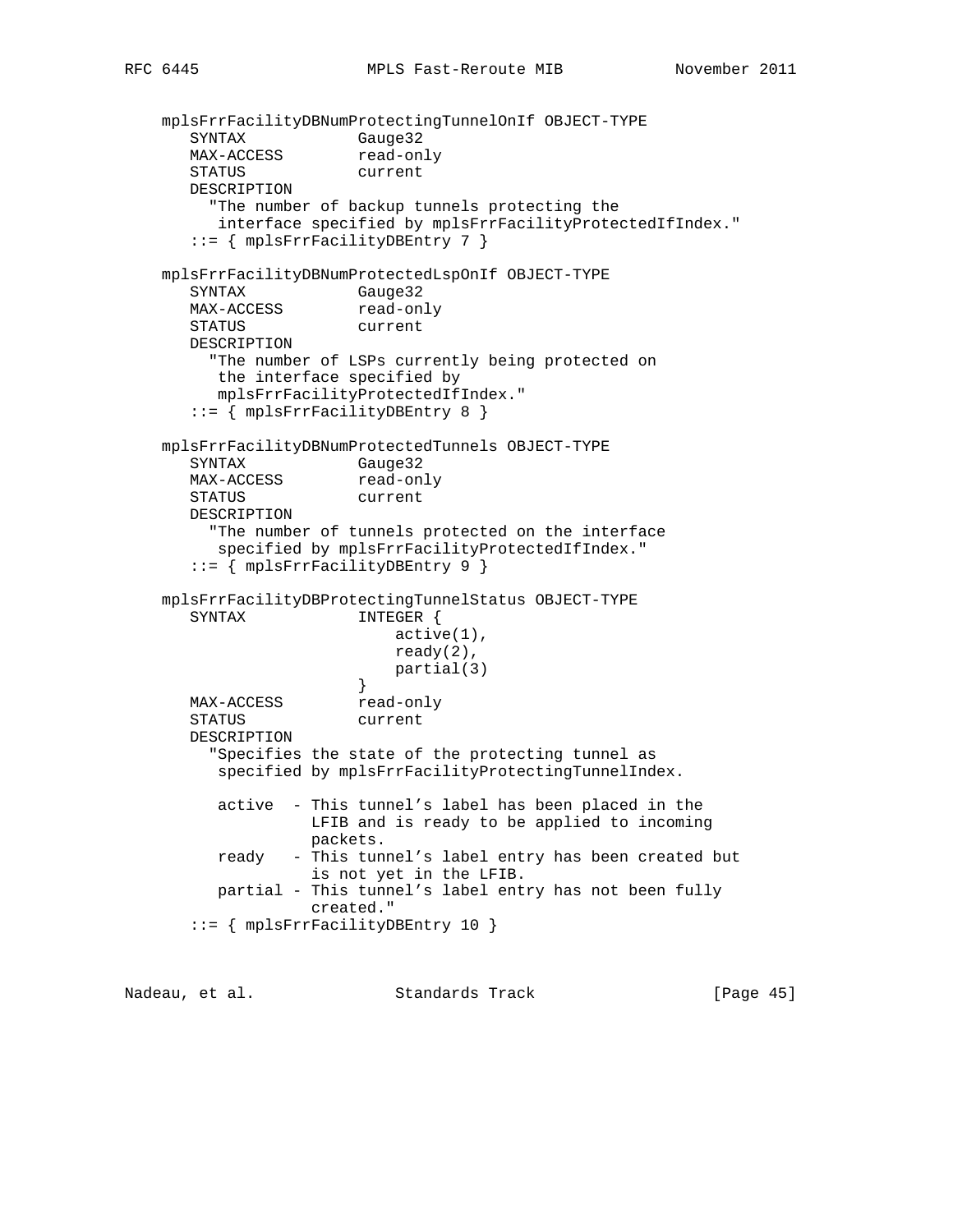mplsFrrFacilityDBProtectingTunnelResvBw OBJECT-TYPE SYNTAX MplsBitRate<br>
INITS "kilobits pe UNITS "kilobits per second" MAX-ACCESS read-only STATUS current DESCRIPTION "Specifies the amount of bandwidth in units of '1,000 bits per second', actually reserved by the protecting tunnel for facility backup purposes. This value is repeated here from the MPLS-TE-STD-MIB module because the tunnel entry will reveal the bandwidth reserved by the signaling protocol, which is typically 0 for backup tunnels so as to not over-book bandwidth. However, internal reservations are typically made on the PLR; thus, this value should be revealed here, as it is often different from mplsTunnelResourceMeanRate found in the MPLS-TE-STD-MIB module." ::= { mplsFrrFacilityDBEntry 11 } -- Notifications mplsFrrFacilityInitialBackupTunnelInvoked NOTIFICATION-TYPE OBJECTS { mplsFrrFacilityDBNumProtectingTunnelOnIf, mplsFrrFacilityDBNumProtectedLspOnIf, mplsFrrFacilityDBNumProtectedTunnels, mplsFrrFacilityDBProtectingTunnelStatus, mplsFrrFacilityDBProtectingTunnelResvBw } STATUS current DESCRIPTION "This notification is generated when a tunnel running over an interface as specified in the mplsFrrConstraintsTable is initially protected by the backup tunnel also specified in the mplsFrrConstraintsTable. In some implementations, there may be a difference between when the control plane triggers this notification and when the hardware is programmed to utilize the protection path. Due to the urgency of this operation, it is acceptable for the control plane to issue this notification either before or after it programs the hardware. In cases where it is the latter approach, the notification MUST be sent immediately after the data plane has been altered. This notification should not be generated for each subsequent tunnel that is backed up by the FRR feature on this LSR, as this may result in potential scaling issues with regard to

 LSR performance and network load. Note also that notifications MUST be generated in accordance with the

Nadeau, et al. Standards Track [Page 46]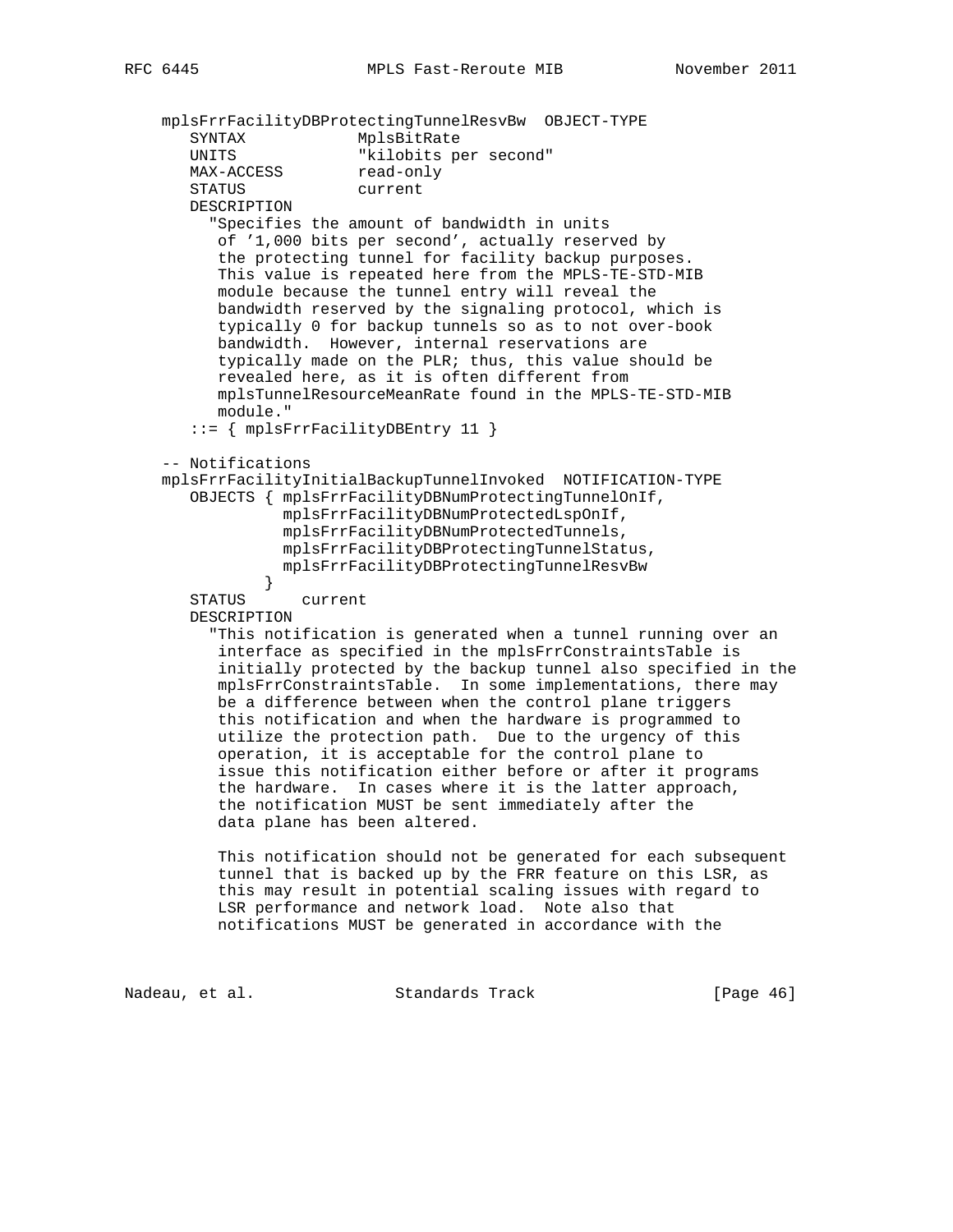```
 mplsFrrNotificationsMaxRate."
        ::= { mplsFrrFacilityNotifications 1 }
     mplsFrrFacilityFinalTunnelRestored NOTIFICATION-TYPE
        OBJECTS { mplsFrrFacilityDBNumProtectingTunnelOnIf,
                  mplsFrrFacilityDBNumProtectedLspOnIf,
                  mplsFrrFacilityDBNumProtectedTunnels,
                  mplsFrrFacilityDBProtectingTunnelStatus,
                  mplsFrrFacilityDBProtectingTunnelResvBw
 }
        STATUS current
        DESCRIPTION
          "This notification is generated when the final tunnel that is
           being protected by a backup tunnel as specified in the
           mplsFrrConstraintsTable is restored to normal operation. This
          notification should not be generated for each restored tunnel,
           as this may result in potential scaling issues with regard to
          LSR performance and network load. Note also that
          notifications MUST be generated in accordance with the
           mplsFrrNotificationsMaxRate."
        ::= { mplsFrrFacilityNotifications 2 }
     -- Module Conformance Statement
     mplsFrrFacilityCompliances
        OBJECT IDENTIFIER ::= {mplsFrrFacilityConformance 1 }
     mplsFrrFacilityGroups
        OBJECT IDENTIFIER ::= {mplsFrrFacilityConformance 2 }
     mplsFrrFacilityModuleFullCompliance MODULE-COMPLIANCE
        STATUS current
        DESCRIPTION
          "Compliance statements for SNMP engines that support the
          MPLS-FRR-FACILITY-STD-MIB module."
       MODULE MPLS-FRR-GENERAL-STD-MIB -- MPLS FRR Generic MIB
          MANDATORY-GROUPS {
                              mplsFrrGeneralScalarGroup,
                              mplsFrrGeneralTunnelARHopGroup,
         mplsFrrGeneralConstraintsGroup<br>}
 }
        MODULE -- this module
           MANDATORY-GROUPS {
                              mplsFrrFacilityScalarGroup,
                              mplsFrrFacilityDBGroup,
Nadeau, et al.                 Standards Track                 [Paqe 47]
```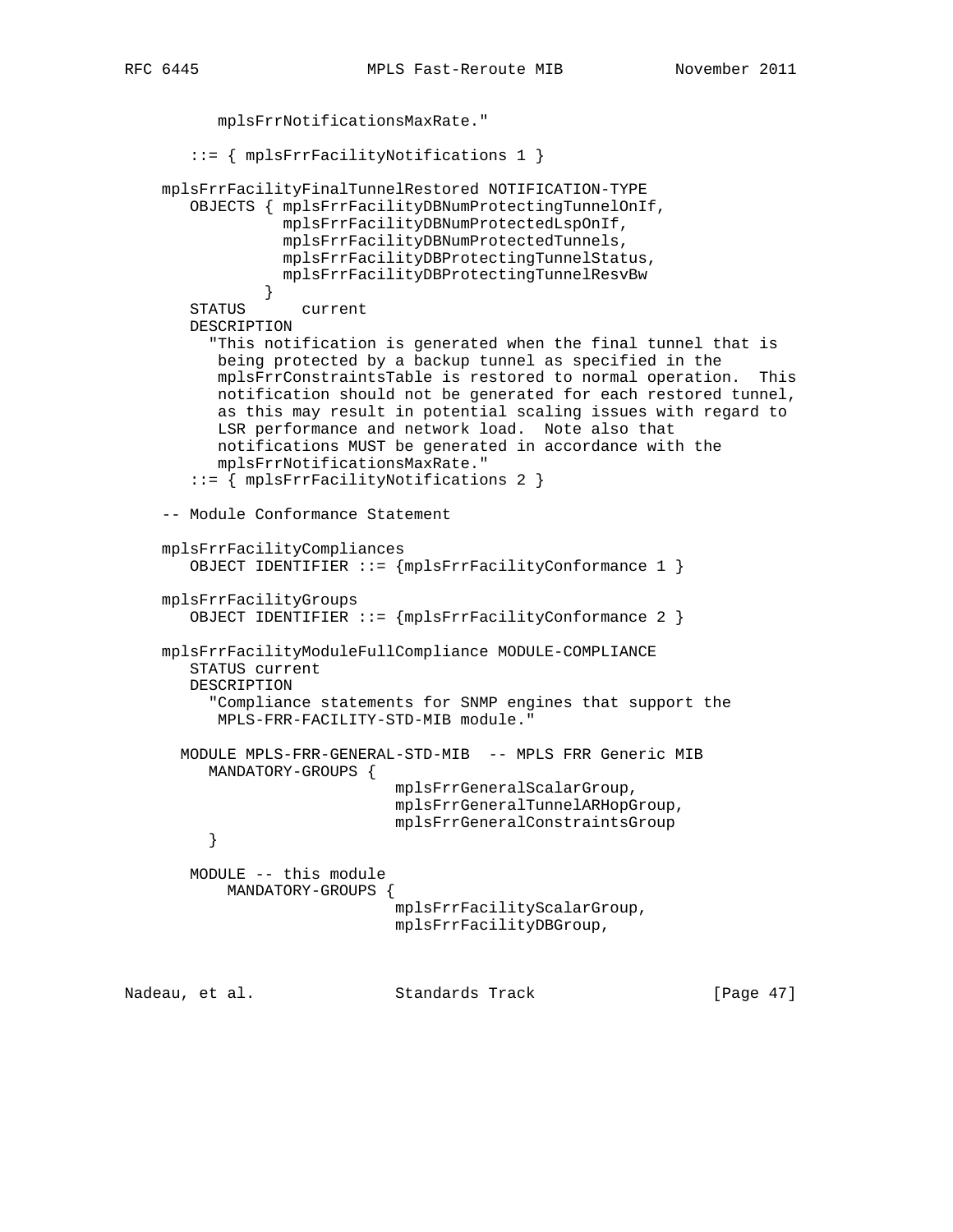```
 mplsFrrFacilityNotificationsGroup
 }
       ::= { mplsFrrFacilityCompliances 1 }
    mplsFrrFacilityModuleReadOnlyCompliance MODULE-COMPLIANCE
       STATUS current
       DESCRIPTION
         "Compliance statements for SNMP engines that support the
          MPLS-FRR-FACILITY-STD-MIB module."
      MODULE MPLS-FRR-GENERAL-STD-MIB -- MPLS FRR Generic MIB
         MANDATORY-GROUPS {
                             mplsFrrGeneralScalarGroup,
                             mplsFrrGeneralTunnelARHopGroup,
                             mplsFrrGeneralConstraintsGroup
         }
       MODULE -- this module
           MANDATORY-GROUPS {
                             mplsFrrFacilityScalarGroup,
                             mplsFrrFacilityDBGroup,
                             mplsFrrFacilityNotificationsGroup
 }
       ::= { mplsFrrFacilityCompliances 2 }
    -- Units of conformance
    mplsFrrFacilityScalarGroup OBJECT-GROUP
       OBJECTS { mplsFrrConfiguredInterfaces,
                 mplsFrrActiveInterfaces,
                 mplsFrrConfiguredBypassTunnels,
                 mplsFrrActiveBypassTunnels,
                 mplsFrrFacilityNotificationsEnabled,
                 mplsFrrFacilityNotificationsMaxRate
         }
       STATUS current
       DESCRIPTION
         "Objects that are required to represent the FRR
          Facility Route Database information."
       ::= { mplsFrrFacilityGroups 1 }
    mplsFrrFacilityDBGroup OBJECT-GROUP
       OBJECTS { mplsFrrFacilityDBNumProtectingTunnelOnIf,
                 mplsFrrFacilityDBNumProtectedLspOnIf,
                 mplsFrrFacilityDBNumProtectedTunnels,
                 mplsFrrFacilityDBProtectingTunnelStatus,
```
Nadeau, et al. Standards Track [Paqe 48]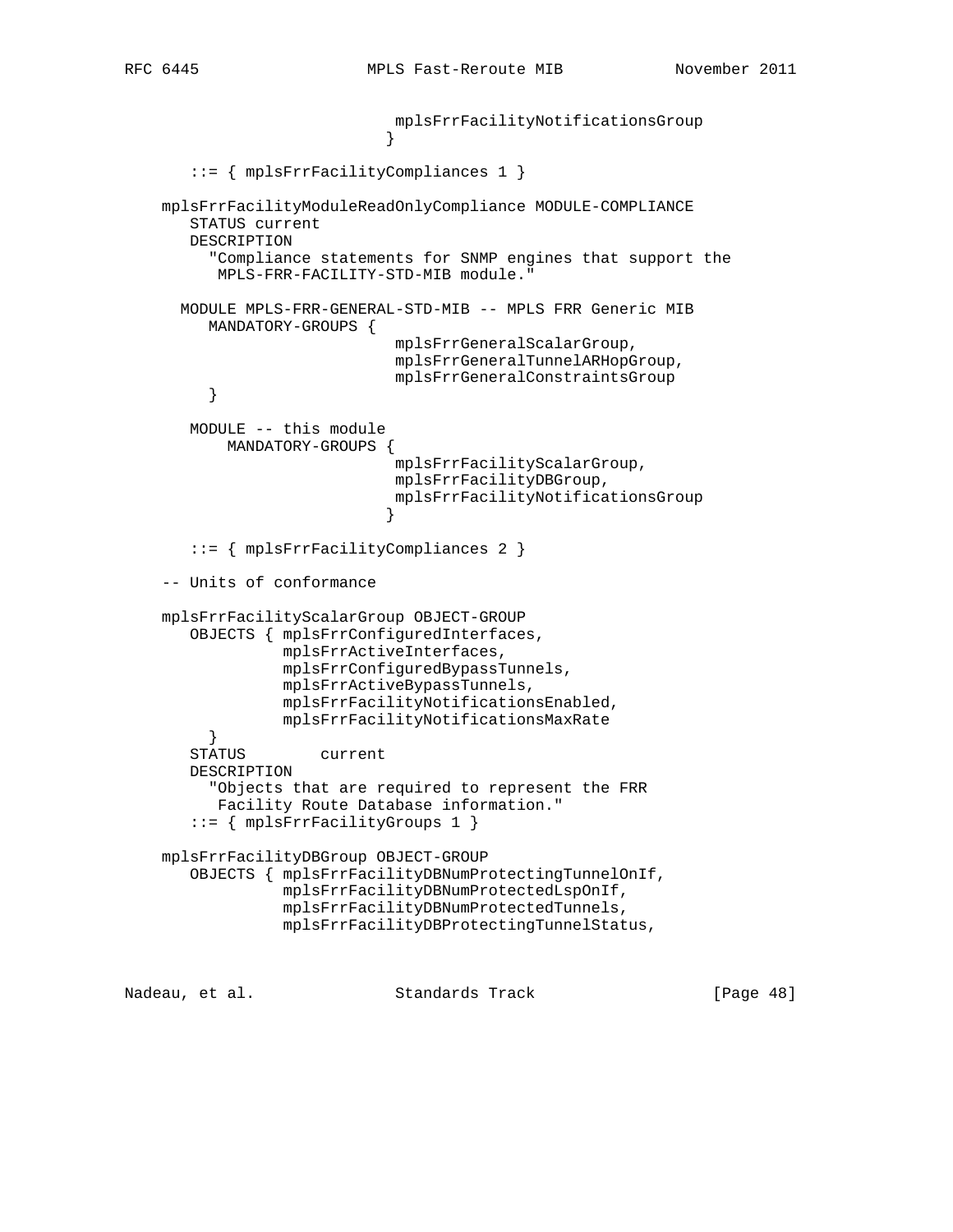```
 mplsFrrFacilityDBProtectingTunnelResvBw
 }
       STATUS current
       DESCRIPTION
         "Objects that are required to represent the FRR
         Facility Route Database information."
       ::= { mplsFrrFacilityGroups 2 }
    mplsFrrFacilityNotificationsGroup NOTIFICATION-GROUP
       NOTIFICATIONS { mplsFrrFacilityInitialBackupTunnelInvoked,
                      mplsFrrFacilityFinalTunnelRestored
 }
       STATUS current
       DESCRIPTION
         "Objects that are required to represent FRR notifications."
       ::= { mplsFrrFacilityGroups 3 }
```
END

-- End of MPLS-FRR-FACILITY-STD-MIB

7. Security Considerations

 It is clear that these MIB modules are potentially useful for the monitoring of MPLS LSRs supporting fast reroute. These MIB modules can also be used for configuration of certain objects; note that anything that can be configured can be incorrectly configured, with potentially disastrous results.

 There are a number of management objects defined in these MIB modules with a MAX-ACCESS clause of read-write and/or read-create. Such objects may be considered sensitive or vulnerable in some network environments. The support for SET operations in a non-secure environment without proper protection can have a negative effect on network operations. These are the tables and objects and their sensitivity/vulnerability:

 o The mplsFrrGeneralConstraintsTable (mplsFrrGeneralConstraintsProtectionType, mplsFrrGeneralConstraintsSetupPrio, etc.), and some objects in the mplsFrrScalarGroup (mplsFrrGeneralProtectionMethod, mplsFrrFacilityNotificationsEnabled, etc.) contain objects that may be used to provision MPLS fast-reroute features. Unauthorized access to these objects could result in disruption of traffic on the network.

Nadeau, et al. Standards Track [Page 49]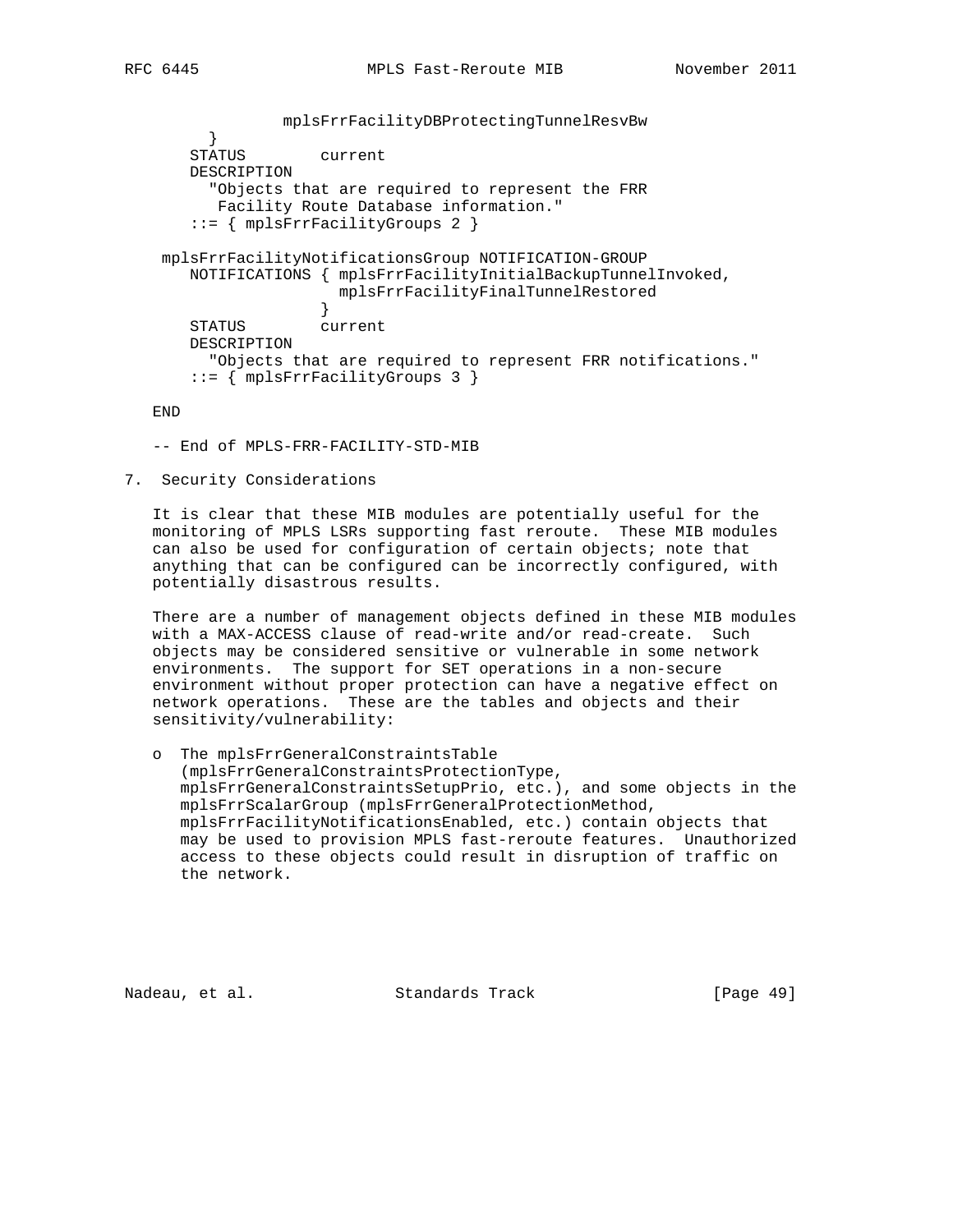Some of the readable objects in these MIB modules (i.e., objects with a MAX-ACCESS other than not-accessible) may be considered sensitive or vulnerable in some network environments. It is thus important to control even GET and/or NOTIFY access to these objects and possibly to even encrypt the values of these objects when sending them over the network via SNMP. These are the tables and objects and their sensitivity/vulnerability:

 o The mplsFrrOne2OnePlrTable (mplsFrrOne2OnePlrSenderAddr, mplsFrrOne2OnePlrAvoidNodeAddr, etc.), mplsFrrOne2OneDetourTable (mplsFrrOne2OneDetourActive, mplsFrrOne2OneDetourMergedDetourInst, etc.), and mplsFrrGeneralTunnelARHopTable (mplsFrrGeneralTunnelARHopSessionAttributeFlags, mplsFrrGeneralTunnelARHopRROSubObjectFlags, etc.), and some objects contained in the mplsFrrScalarGroup (mplsFrrGeneralProtectionMethod, mplsFrrActiveInterfaces, etc.), collectively show the MPLS fast-reroute interfaces, tunnels, and other associated fast-reroute feature configurations as well as their linkages to other MPLS-related configuration and/or performance statistics. Administrators not wishing to reveal this information should consider these objects sensitive/vulnerable and take precautions so they are not revealed.

 SNMP versions prior to SNMPv3 did not include adequate security. Even if the network itself is secure (for example by using IPsec), even then, there is no control as to who on the secure network is allowed to access and GET/SET (read/change/create/delete) the objects in these MIB modules.

 It is RECOMMENDED that implementers consider the security features as provided by the SNMPv3 framework (see [RFC3410], section 8), including full support for the SNMPv3 cryptographic mechanisms (for authentication and privacy).

 Further, deployment of SNMP versions prior to SNMPv3 is NOT RECOMMENDED. Instead, it is RECOMMENDED to deploy SNMPv3 and to enable cryptographic security. It is then a customer/operator responsibility to ensure that the SNMP entity giving access to an instance of these MIB modules is properly configured to give access to the objects only to those principals (users) that have legitimate rights to indeed GET or SET (change/create/delete) them.

8. IANA Considerations

 The MIB modules in this document use the IANA-assigned OBJECT IDENTIFIER values recorded in the SMI Numbers registry.

Nadeau, et al. Standards Track [Page 50]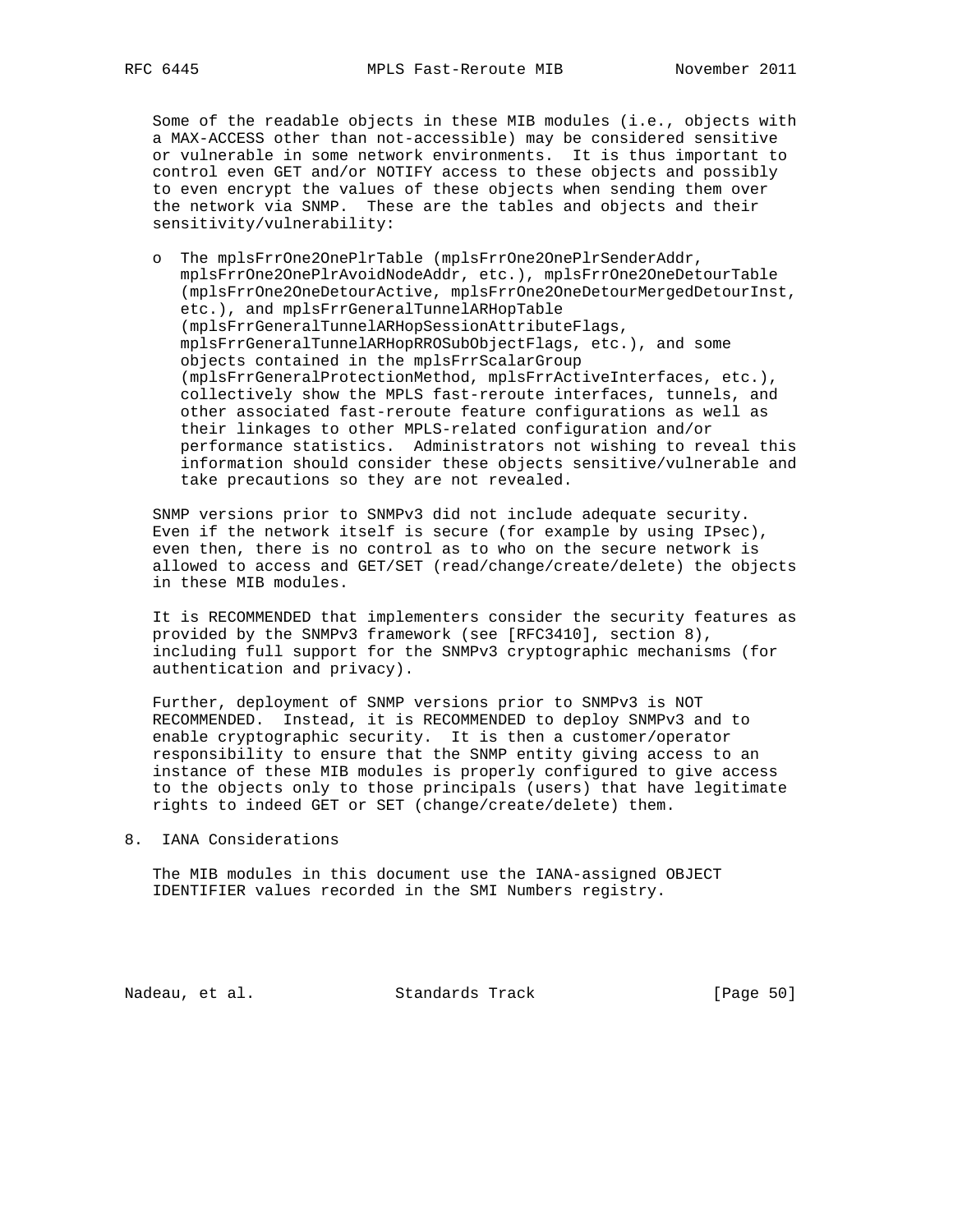8.1. IANA Considerations for MPLS-FRR-GENERAL-STD-MIB

 IANA has assigned { mib-2 202 } to the MPLS-FRR-GENERAL-STD-MIB module specified in this document.

8.2. IANA Considerations for MPLS-FRR-ONE2ONE-STD-MIB

 IANA has assigned { mib-2 203 } to the MPLS-FRR-ONE2ONE-STD-MIB module specified in this document.

8.3. IANA Considerations for MPLS-FRR-FACILITY-STD-MIB

 IANA has assigned { mib-2 204 } to the MPLS-FRR-FACILITY-STD-MIB module specified in this document.

9. Acknowledgments

 This document is a product of the MPLS Working Group. We would like to thank Alia Atlas, Yeong Tai, Walter Vanhimbeeck, Mike Piecuch, Adrien Grise, Joan Cucchiara, and Adrian Farrel for the helpful and colorful discussions, editorial comments, and contributions related to this document.

- 10. References
- 10.1. Normative References
	- [RFC2119] Bradner, S., "Key words for use in RFCs to Indicate Requirement Levels", BCP 14, RFC 2119, March 1997.
	- [RFC2578] McCloghrie, K., Perkins, D., and J. Schoenwaelder, "Structure of Management Information Version 2 (SMIv2)", STD 58, RFC 2578, April 1999.
	- [RFC2579] McCloghrie, K., Perkins, D., and J. Schoenwaelder, "Textual Conventions for SMIv2", STD 58, RFC 2579, April 1999.
	- [RFC2580] McCloghrie, K., Perkins, D., and J. Schoenwaelder, "Conformance Statements for SMIv2", STD 58, RFC 2580, April 1999.
	- [RFC2863] McCloghrie, K. and F. Kastenholz, "The Interfaces Group MIB", RFC 2863, June 2000.
	- [RFC3031] Rosen, E., Viswanathan, A., and R. Callon, "Multiprotocol Label Switching Architecture", RFC 3031, January 2001.

Nadeau, et al. Standards Track [Page 51]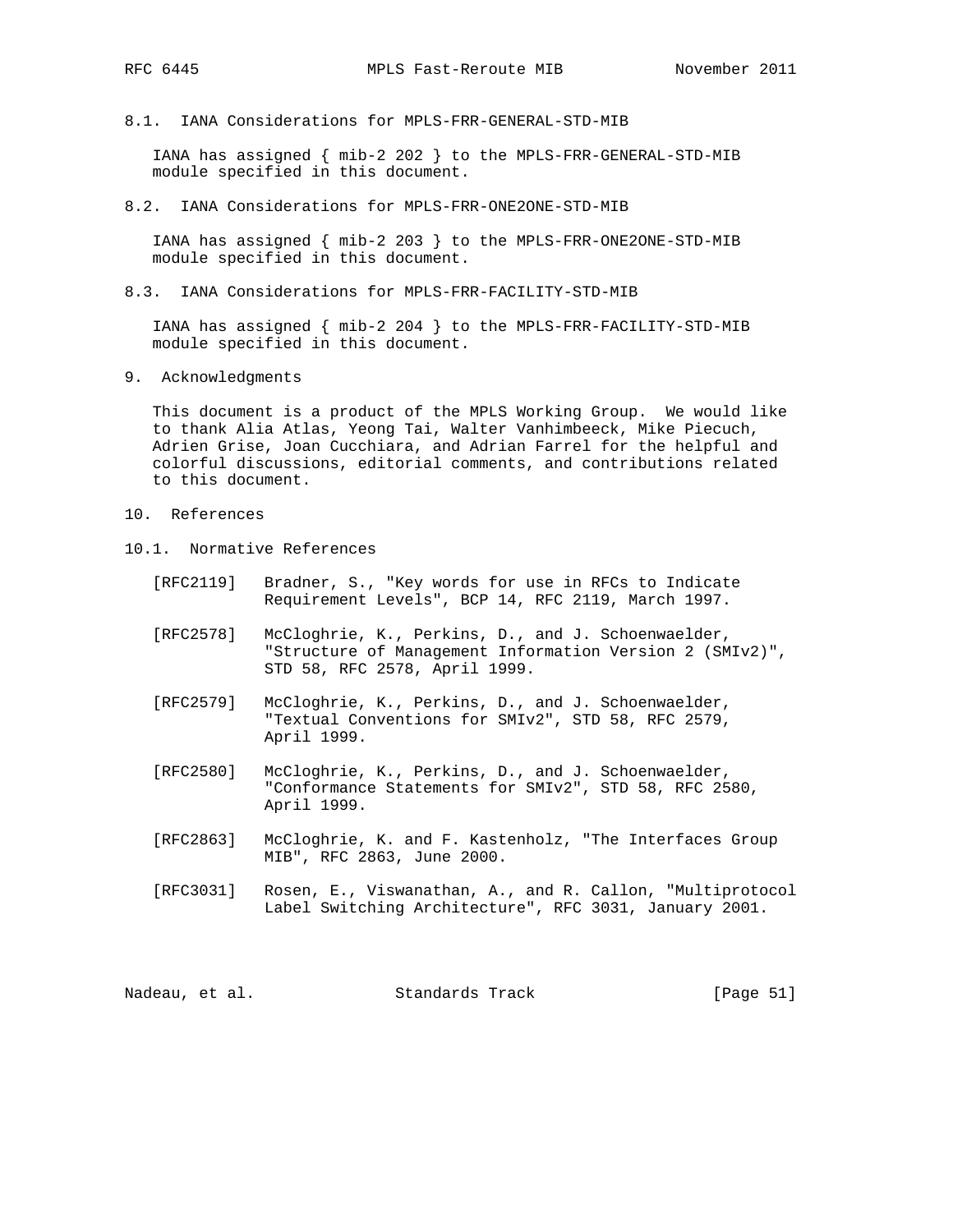- [RFC3811] Nadeau, T., Ed., and J. Cucchiara, Ed., "Definitions of Textual Conventions (TCs) for Multiprotocol Label Switching (MPLS) Management", RFC 3811, June 2004.
- [RFC3812] Srinivasan, C., Viswanathan, A., and T. Nadeau, "Multiprotocol Label Switching (MPLS) Traffic Engineering (TE) Management Information Base (MIB)", RFC 3812, June 2004.
- [RFC3813] Srinivasan, C., Viswanathan, A., and T. Nadeau, "Multiprotocol Label Switching (MPLS) Label Switching Router (LSR) Management Information Base (MIB)", RFC 3813, June 2004.
- [RFC4001] Daniele, M., Haberman, B., Routhier, S., and J. Schoenwaelder, "Textual Conventions for Internet Network Addresses", RFC 4001, February 2005.
- [RFC4090] Pan, P., Ed., Swallow, G., Ed., and A. Atlas, Ed., "Fast Reroute Extensions to RSVP-TE for LSP Tunnels", RFC 4090, May 2005.
- 10.2. Informative References
	- [RFC3410] Case, J., Mundy, R., Partain, D., and B. Stewart, "Introduction and Applicability Statements for Internet- Standard Management Framework", RFC 3410, December 2002.
	- [RFC4990] Shiomoto, K., Papneja, R., and R. Rabbat, "Use of Addresses in Generalized Multiprotocol Label Switching (GMPLS) Networks", RFC 4990, September 2007.
- 11. Contributors

 Stefaan De Cnodder Alcatel Francis Wellesplein 1 B-2018 Antwerp, Belgium

EMail: stefaan.de\_cnodder@alcatel.be

 Der-Hwa Gan Juniper Networks, Inc. 1194 N. Mathilda Avenue Sunnyvale, CA 94089

EMail: derhwagan@yahoo.com

Nadeau, et al. Standards Track [Page 52]